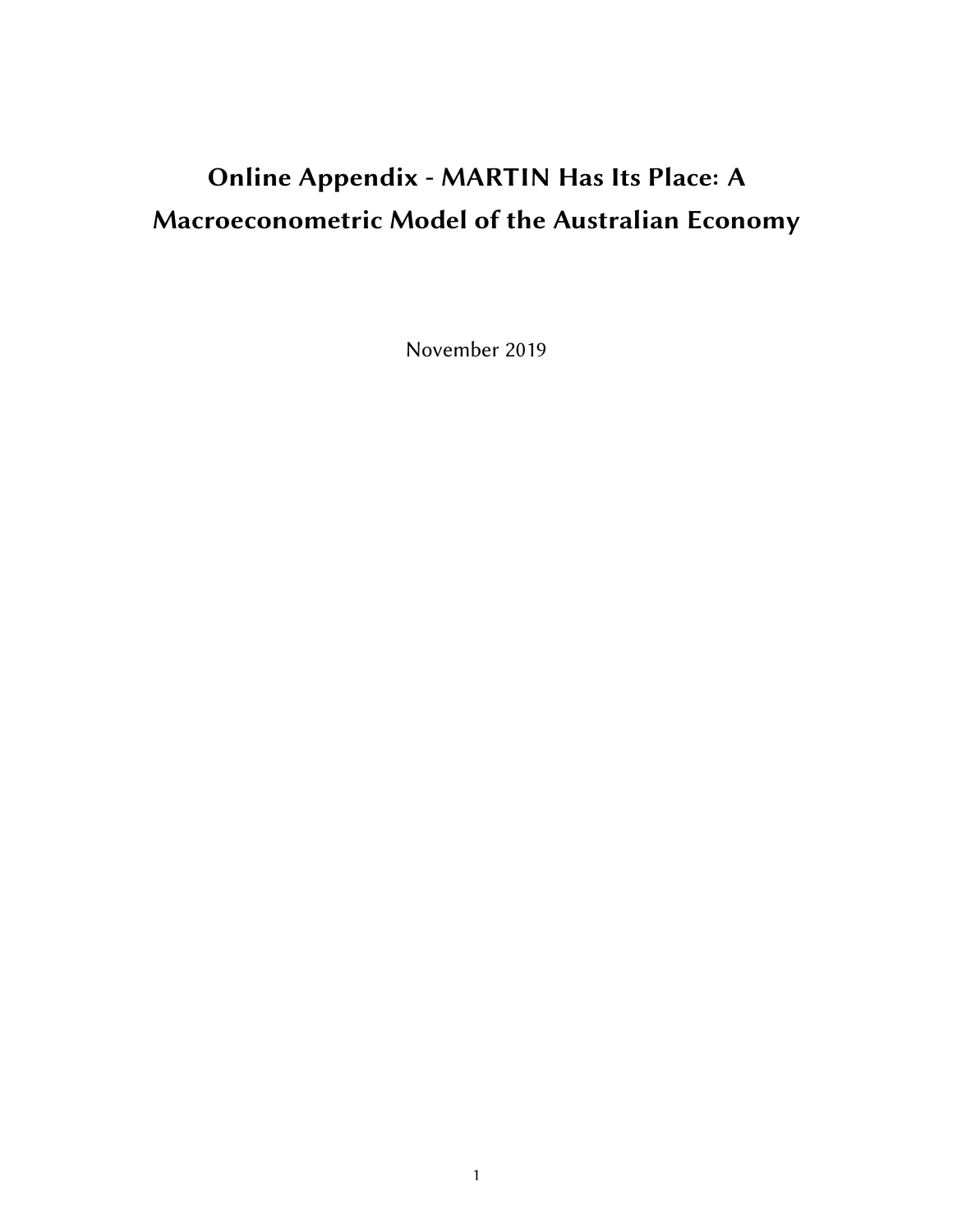# **Contents**

| 1 |     | <b>The Equations</b> |  |                |  |  |  |
|---|-----|----------------------|--|----------------|--|--|--|
|   | 1.1 |                      |  | 9              |  |  |  |
|   |     | 1.1.1                |  | 9              |  |  |  |
|   |     | 1.1.2                |  | 9              |  |  |  |
|   |     | 1.1.3                |  | 9              |  |  |  |
|   |     | 1.1.4                |  | $\overline{9}$ |  |  |  |
|   |     | 1.1.5                |  | 9              |  |  |  |
|   |     | 1.1.6                |  | 9              |  |  |  |
|   |     | 1.1.7                |  | 9              |  |  |  |
|   | 1.2 |                      |  | 9              |  |  |  |
|   |     | 1.2.1                |  | 9              |  |  |  |
|   |     | 1.2.2                |  | 10             |  |  |  |
|   |     | 1.2.3                |  | 10             |  |  |  |
|   |     | 1.2.4                |  | 10             |  |  |  |
|   |     | 1.2.5                |  | 10             |  |  |  |
|   |     | 1.2.6                |  | 10             |  |  |  |
|   |     | 1.2.7                |  | 10             |  |  |  |
|   |     | 1.2.8                |  | 11             |  |  |  |
|   |     | 1.2.9                |  | 11             |  |  |  |
|   |     | 1.2.10               |  | 11             |  |  |  |
|   |     | 1.2.11               |  | 11             |  |  |  |
|   |     | 1.2.12               |  | 12             |  |  |  |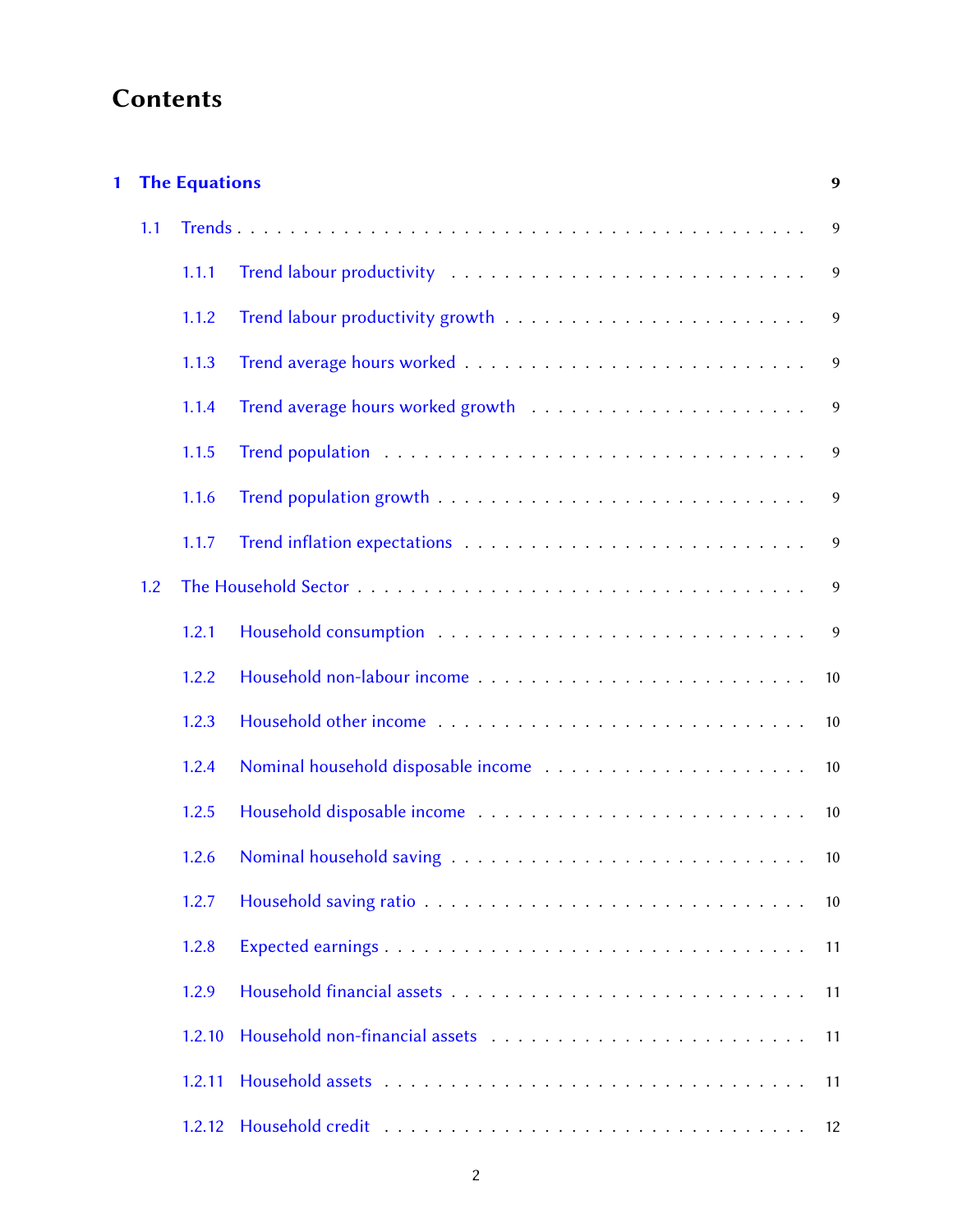|     | 1.2.13 |  |    |
|-----|--------|--|----|
|     | 1.2.14 |  |    |
|     | 1.2.15 |  | 12 |
|     | 1.2.16 |  | 12 |
|     | 1.2.17 |  | 13 |
|     | 1.2.18 |  | 13 |
| 1.3 |        |  | 13 |
|     | 1.3.1  |  | 13 |
|     | 1.3.2  |  | 13 |
|     | 1.3.3  |  | 14 |
|     | 1.3.4  |  | 14 |
|     | 1.3.5  |  | 15 |
|     | 1.3.6  |  | 15 |
|     | 1.3.7  |  | 15 |
| 1.4 |        |  | 15 |
|     | 1.4.1  |  | 15 |
|     | 1.4.2  |  | 15 |
|     | 1.4.3  |  | 16 |
|     | 1.4.4  |  | 16 |
|     | 1.4.5  |  | 16 |
|     | 1.4.6  |  | 16 |
|     | 1.4.7  |  | 17 |
|     | 1.4.8  |  | 17 |
|     | 1.4.9  |  | 17 |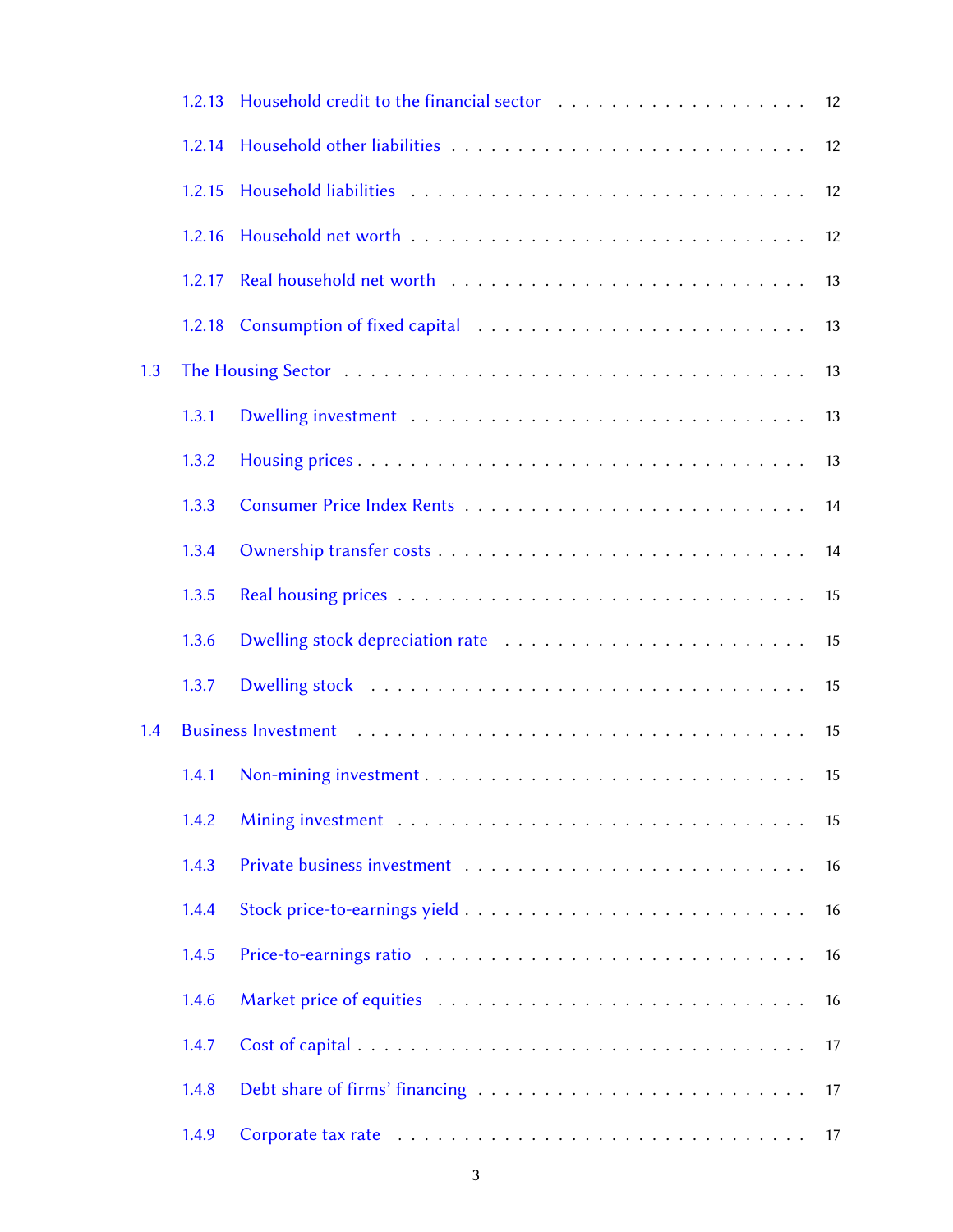|     | 1.4.10 |                                                            |    |
|-----|--------|------------------------------------------------------------|----|
|     | 1.4.11 |                                                            | 17 |
|     | 1.4.12 |                                                            | 17 |
|     | 1.4.13 |                                                            | 17 |
|     | 1.4.14 |                                                            | 17 |
|     | 1.4.15 |                                                            | 18 |
| 1.5 |        |                                                            | 18 |
|     | 1.5.1  |                                                            | 18 |
|     | 1.5.2  |                                                            | 18 |
|     | 1.5.3  |                                                            | 19 |
| 1.6 |        |                                                            | 19 |
|     | 1.6.1  |                                                            | 19 |
|     | 1.6.2  |                                                            | 19 |
|     | 1.6.3  |                                                            | 19 |
|     | 1.6.4  | Manufactured Exports Time-varying Constant                 | 20 |
|     | 1.6.5  |                                                            | 20 |
|     | 1.6.6  |                                                            | 20 |
|     | 1.6.7  |                                                            | 20 |
|     | 1.6.8  |                                                            | 21 |
|     | 1.6.9  |                                                            | 21 |
|     | 1.6.10 | Resource export volumes time-varying constant              | 21 |
|     | 1.6.11 |                                                            | 22 |
| 1.7 |        |                                                            | 22 |
|     | 1.7.1  | Net asset transfers between the public and private sectors | 22 |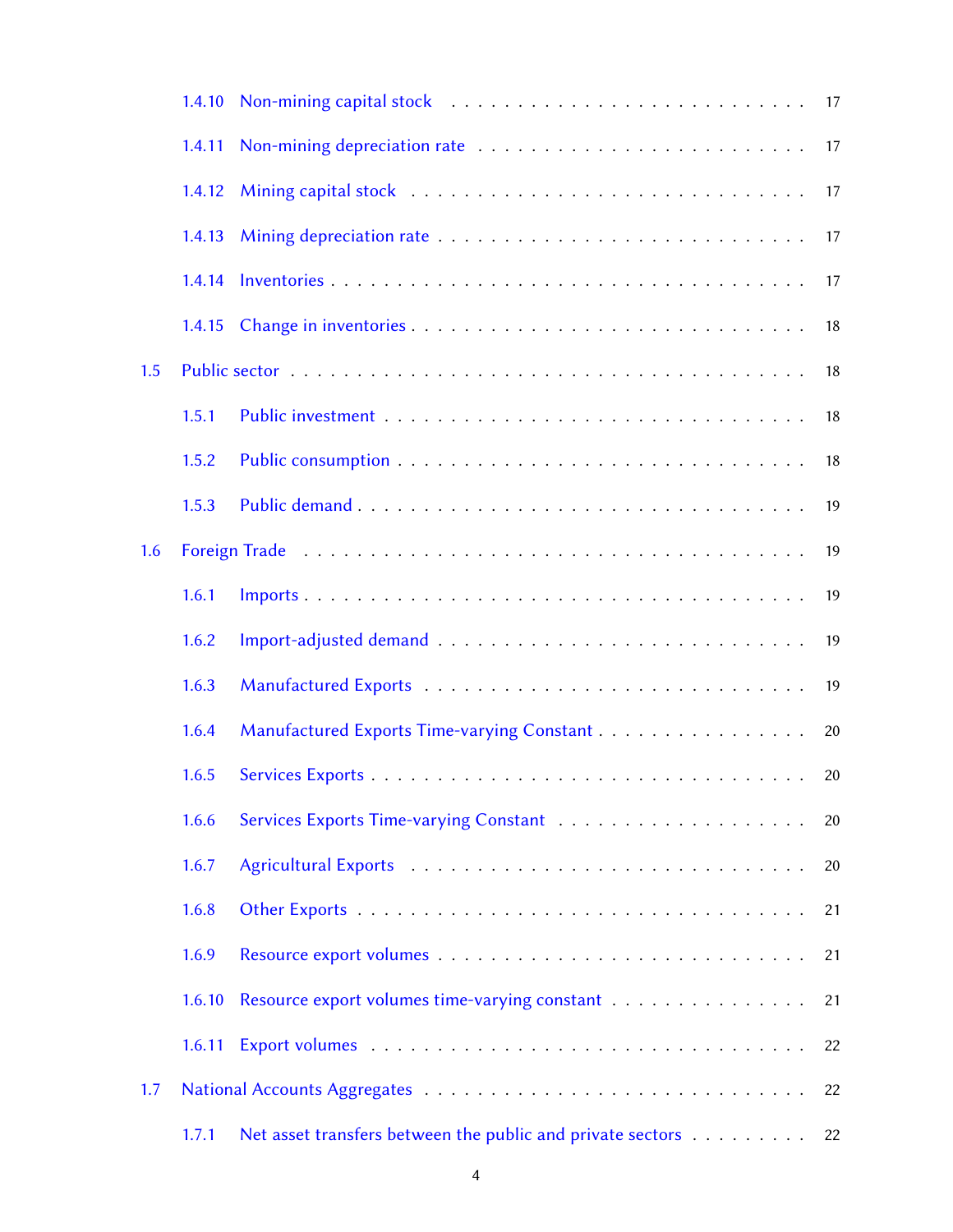| 1.7.2  |                                                                    | 22 |
|--------|--------------------------------------------------------------------|----|
| 1.7.3  |                                                                    | 22 |
| 1.7.4  |                                                                    | 22 |
| 1.7.5  |                                                                    | 22 |
| 1.7.6  |                                                                    | 22 |
| 1.7.7  | Nominal household consumption expenditure                          | 22 |
| 1.7.8  |                                                                    | 22 |
| 1.7.9  |                                                                    | 22 |
| 1.7.10 |                                                                    | 22 |
| 1.7.11 |                                                                    | 22 |
| 1.7.12 |                                                                    | 23 |
| 1.7.13 |                                                                    | 23 |
| 1.7.14 |                                                                    | 23 |
| 1.7.15 |                                                                    | 23 |
| 1.7.16 |                                                                    | 23 |
| 1.7.17 |                                                                    |    |
| 1.7.18 |                                                                    | 23 |
| 1.7.19 |                                                                    | 23 |
| 1.7.20 |                                                                    | 23 |
| 1.7.21 |                                                                    | 23 |
| 1.7.22 | Nominal net asset transfers between the public and private sectors | 23 |
| 1.7.23 |                                                                    | 23 |
| 1.7.24 |                                                                    | 23 |
| 1.7.25 |                                                                    | 24 |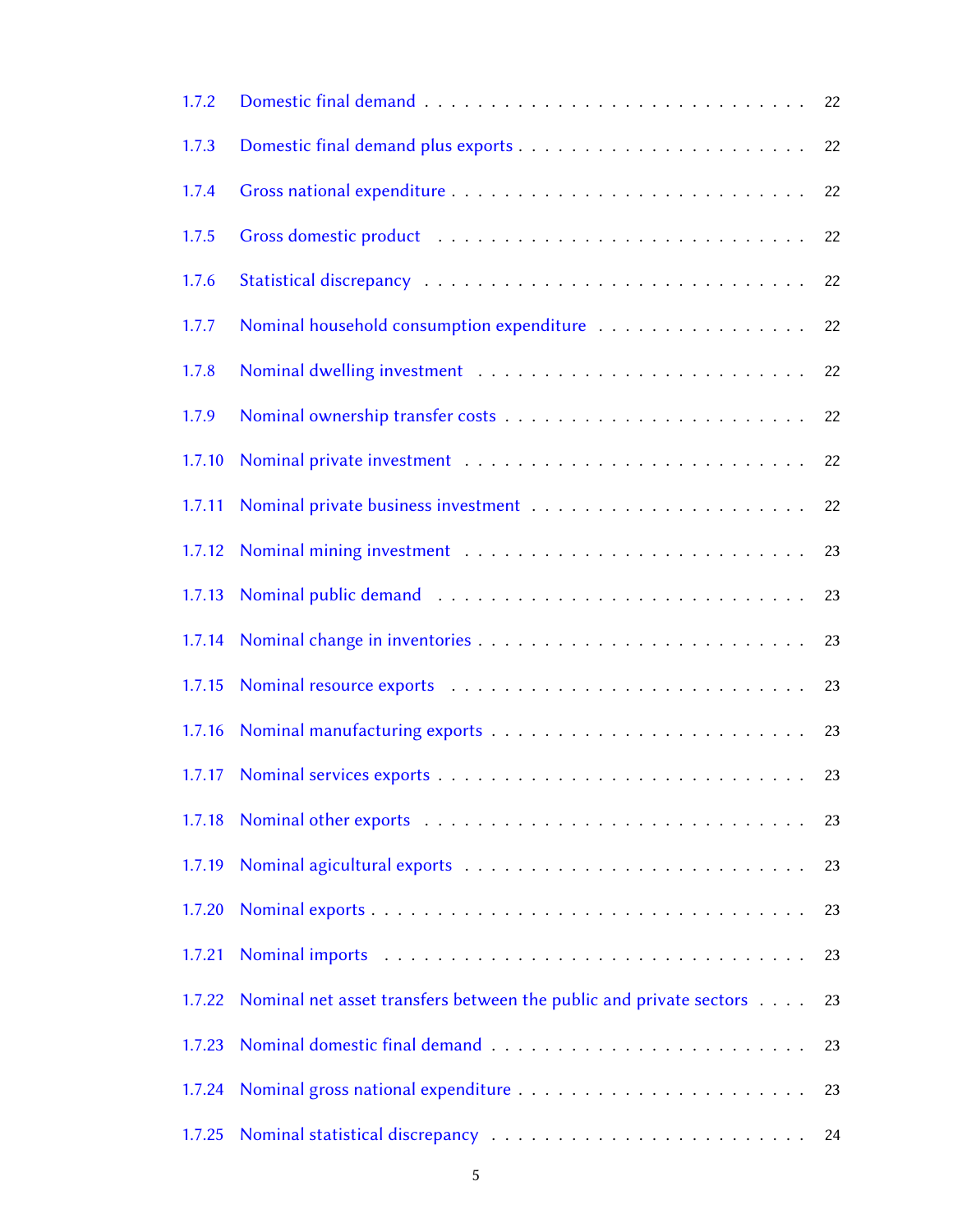|     | 1.7.26 |                                                   | 24 |
|-----|--------|---------------------------------------------------|----|
| 1.8 |        |                                                   | 24 |
|     | 1.8.1  |                                                   | 24 |
|     | 1.8.2  |                                                   | 24 |
|     | 1.8.3  | Nominal household compensation of employees       | 24 |
|     | 1.8.4  |                                                   | 25 |
|     | 1.8.5  |                                                   | 25 |
|     | 1.8.6  | Nominal unit labour cost - Balassa Samuelson adj. | 25 |
|     | 1.8.7  |                                                   | 25 |
|     | 1.8.8  |                                                   | 25 |
|     | 1.8.9  |                                                   | 25 |
|     | 1.8.10 |                                                   | 26 |
|     | 1.8.11 |                                                   | 26 |
|     | 1.8.12 |                                                   | 26 |
|     | 1.8.13 | Consumer price index - excluding volatile items   | 27 |
|     | 1.8.14 |                                                   | 27 |
|     | 1.8.15 |                                                   | 27 |
|     | 1.8.16 |                                                   | 27 |
|     | 1.8.17 |                                                   | 28 |
|     | 1.8.18 |                                                   | 28 |
|     | 1.8.19 |                                                   | 29 |
|     | 1.8.20 |                                                   | 29 |
|     | 1.8.21 |                                                   | 29 |
|     | 1.8.22 |                                                   | 29 |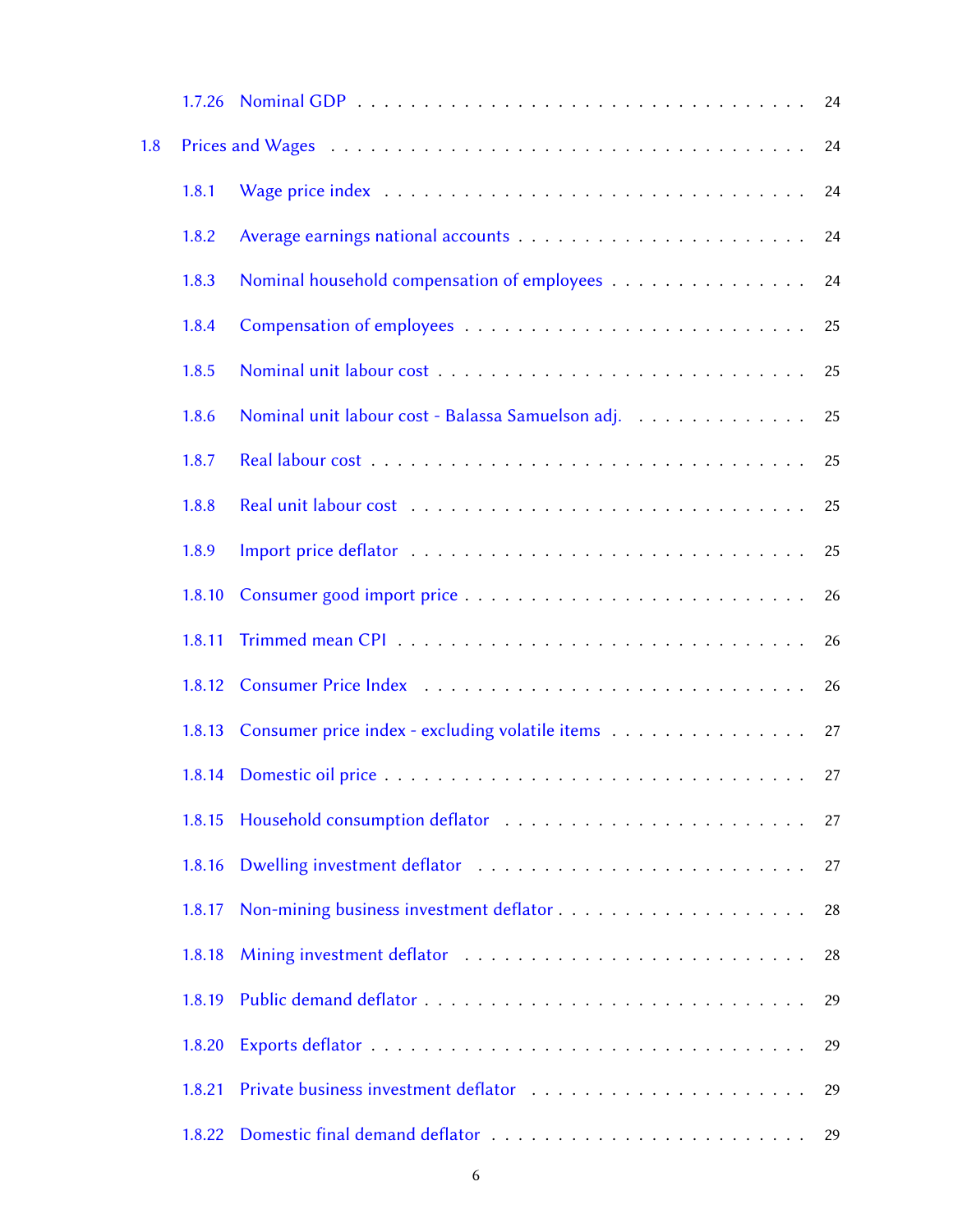|     | 1.8.23 |                                                 | 29 |
|-----|--------|-------------------------------------------------|----|
|     | 1.8.24 |                                                 | 29 |
|     | 1.8.25 |                                                 | 29 |
|     | 1.8.26 |                                                 | 30 |
|     | 1.8.27 |                                                 | 30 |
|     | 1.8.28 |                                                 | 31 |
|     | 1.8.29 |                                                 | 31 |
|     | 1.8.30 |                                                 | 32 |
|     | 1.8.31 |                                                 | 32 |
| 1.9 |        |                                                 | 32 |
|     | 1.9.1  |                                                 | 32 |
|     | 1.9.2  |                                                 | 33 |
|     | 1.9.3  | Non-Accelerating Inflation Rate of Unemployment | 33 |
|     | 1.9.4  |                                                 | 33 |
|     | 1.9.5  |                                                 | 33 |
|     | 1.9.6  |                                                 | 34 |
|     | 1.9.7  |                                                 | 34 |
|     |        |                                                 | 34 |
|     |        |                                                 | 34 |
|     |        |                                                 | 34 |
|     | 1.10.3 |                                                 | 34 |
|     | 1.10.4 |                                                 | 34 |
|     | 1.10.5 |                                                 | 35 |
|     | 1.10.6 |                                                 | 35 |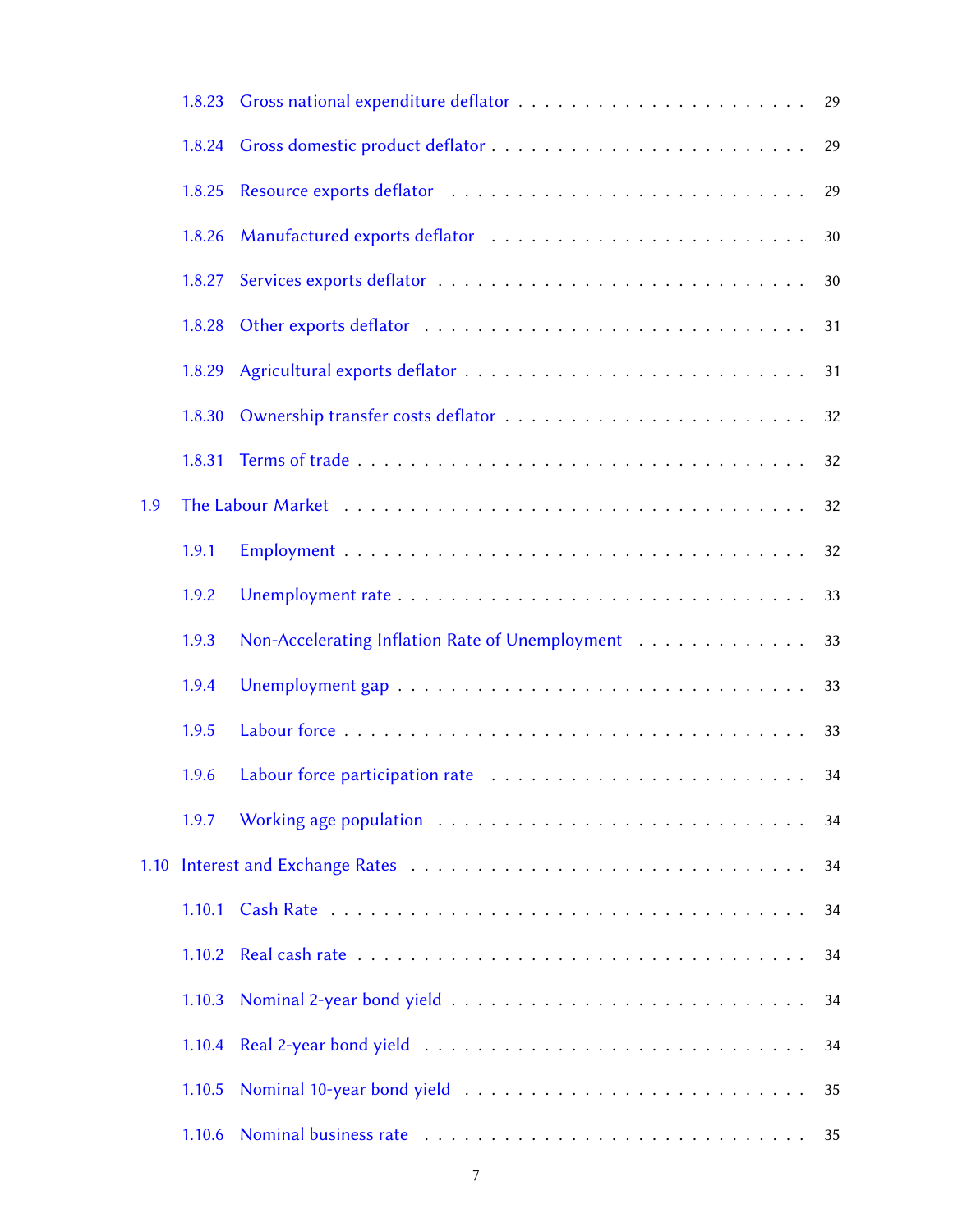| 3 <sup>1</sup> |        | <b>Equilibrium Errors</b>                           | 43 |
|----------------|--------|-----------------------------------------------------|----|
| $\overline{2}$ |        | <b>The Model Variables</b>                          | 39 |
|                |        |                                                     | 38 |
|                | 1.11.8 | World real policy rate spread to the real cash rate | 38 |
|                |        |                                                     | 38 |
|                |        |                                                     | 38 |
|                |        |                                                     |    |
|                |        |                                                     | 37 |
|                |        |                                                     | 37 |
|                | 1.11.2 |                                                     | 37 |
|                |        |                                                     | 37 |
|                |        |                                                     | 37 |
|                |        |                                                     | 37 |
|                |        |                                                     | 37 |
|                |        |                                                     | 36 |
|                |        |                                                     | 36 |
|                |        |                                                     | 36 |
|                |        |                                                     | 36 |
|                |        |                                                     | 36 |
|                | 1.10.9 |                                                     | 35 |
|                |        |                                                     | 35 |
|                |        |                                                     |    |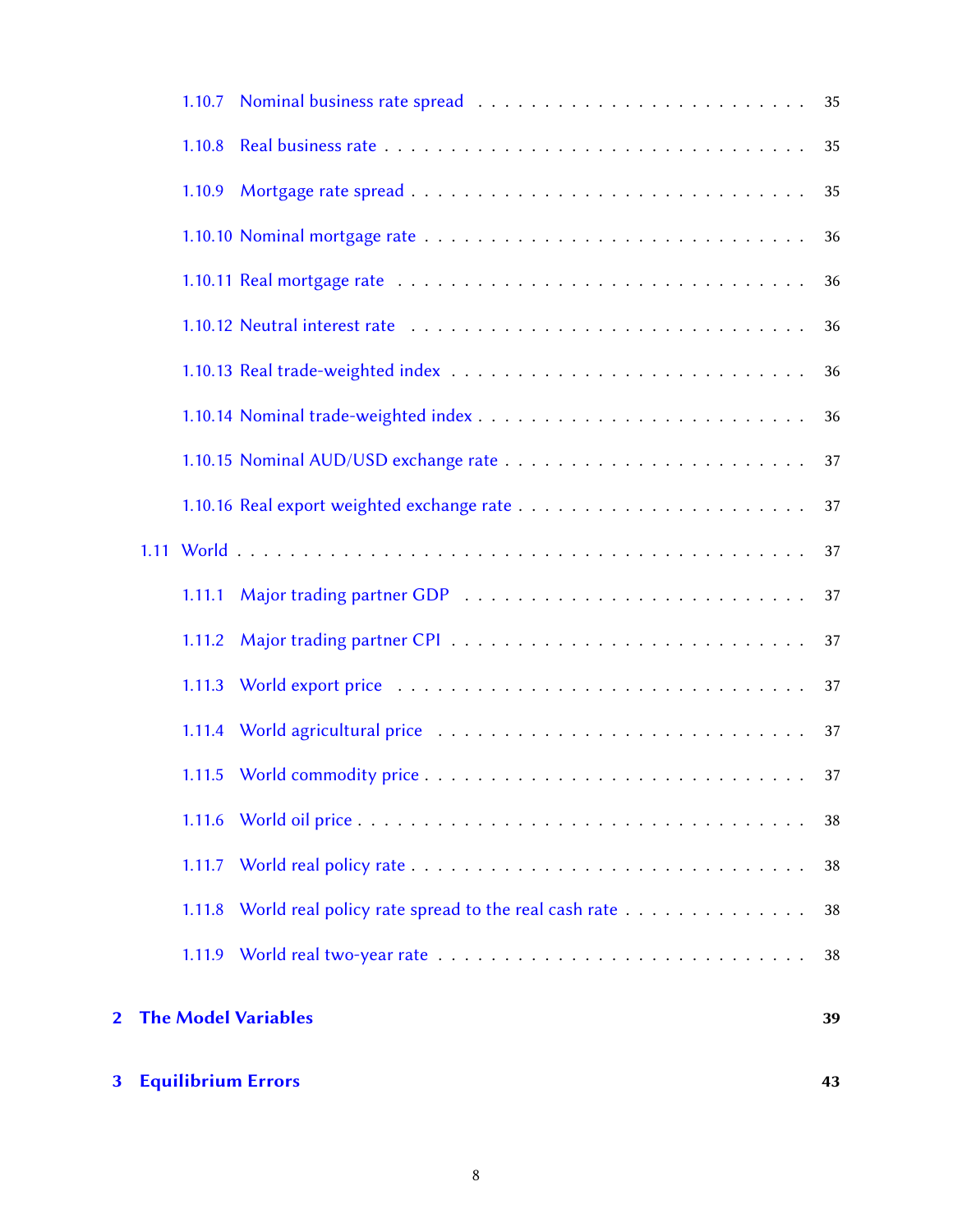# <span id="page-8-0"></span>1 The Equations

This appendix presents the model equations in detail. Most behavioural equations have been estimated on data starting in the early 1990s and ending in 2018Q2; further details are provided for each equation. Standard errors are shown in parantheses for coefficients that are estimated.

#### <span id="page-8-1"></span>1.1 Trends

#### <span id="page-8-2"></span>1.1.1 [Trend labour productivity](#page-38-0)

$$
tlla_t = tlla_{t-1} + tdlla_t + \varepsilon_t \tag{1}
$$

#### <span id="page-8-3"></span>1.1.2 [Trend labour productivity growth](#page-38-0)

$$
tdlla_t = 0.95 \times tdlla_{t-1} + 0.05 \times \overline{tdlla} + \varepsilon_t \tag{2}
$$

<span id="page-8-4"></span>where  $tdlla$  is the long-run steady state of labour productivity growth.

#### 1.1.3 [Trend average hours worked](#page-38-0)

$$
tllhpp_t = tllhpp_{t-1} + tdllhp_p_t + \varepsilon_t
$$
\n(3)

#### <span id="page-8-5"></span>1.1.4 [Trend average hours worked growth](#page-38-0)

$$
tdllhp_{t} = 0.95 \times tdllhp_{t-1} + \varepsilon_{t}
$$
\n
$$
\tag{4}
$$

#### <span id="page-8-6"></span>1.1.5 [Trend population](#page-38-0)

$$
tllpop_t = tllpop_{t-1} + tdllpop_t + \varepsilon_t \tag{5}
$$

#### <span id="page-8-7"></span>1.1.6 [Trend population growth](#page-38-0)

$$
tdllpop_t = 0.95 \times tdllpop_{t-1} + 0.05 \times \overline{tdllpop} + \varepsilon_t \tag{6}
$$

<span id="page-8-8"></span>where  $\overline{tdllpop}$  is the long-run steady state of population growth.

#### 1.1.7 Trend inflation expectations

$$
pi_{-}e_{t} = 0.9 \times pi_{-}e_{t-1} + 0.1 \times \overline{\pi} + \varepsilon_{t}
$$
\n
$$
\tag{7}
$$

<span id="page-8-9"></span>where  $\overline{\pi}$  is the inflation target.

#### 1.2 The Household Sector

#### <span id="page-8-10"></span>1.2.1 [Household consumption](#page-38-0)

$$
\Delta rc_t = \alpha_0 + \gamma [rc_{t-1} - \beta_1 h dy_{t-1} - (1 - \beta_1) * (h n w_{t-2}) + 0.5 \times RCR_{t-1}/100] + 0.15 \times \Delta h coe_t \n+ \alpha_1 \Delta h o y_{t-2} + \alpha_2 \Delta h n w_{t-1} + \alpha_3 \Delta L U R_{t-2}/100 + \alpha_4 * D_{t<2008Q2} \n+ (1 - 0.15 - \alpha_1 - \alpha_2) (t d l l a_{t-1} + t d l l pop_{t-1} + t d l l l pop_{t-1}) + \varepsilon_t
$$
\n(8)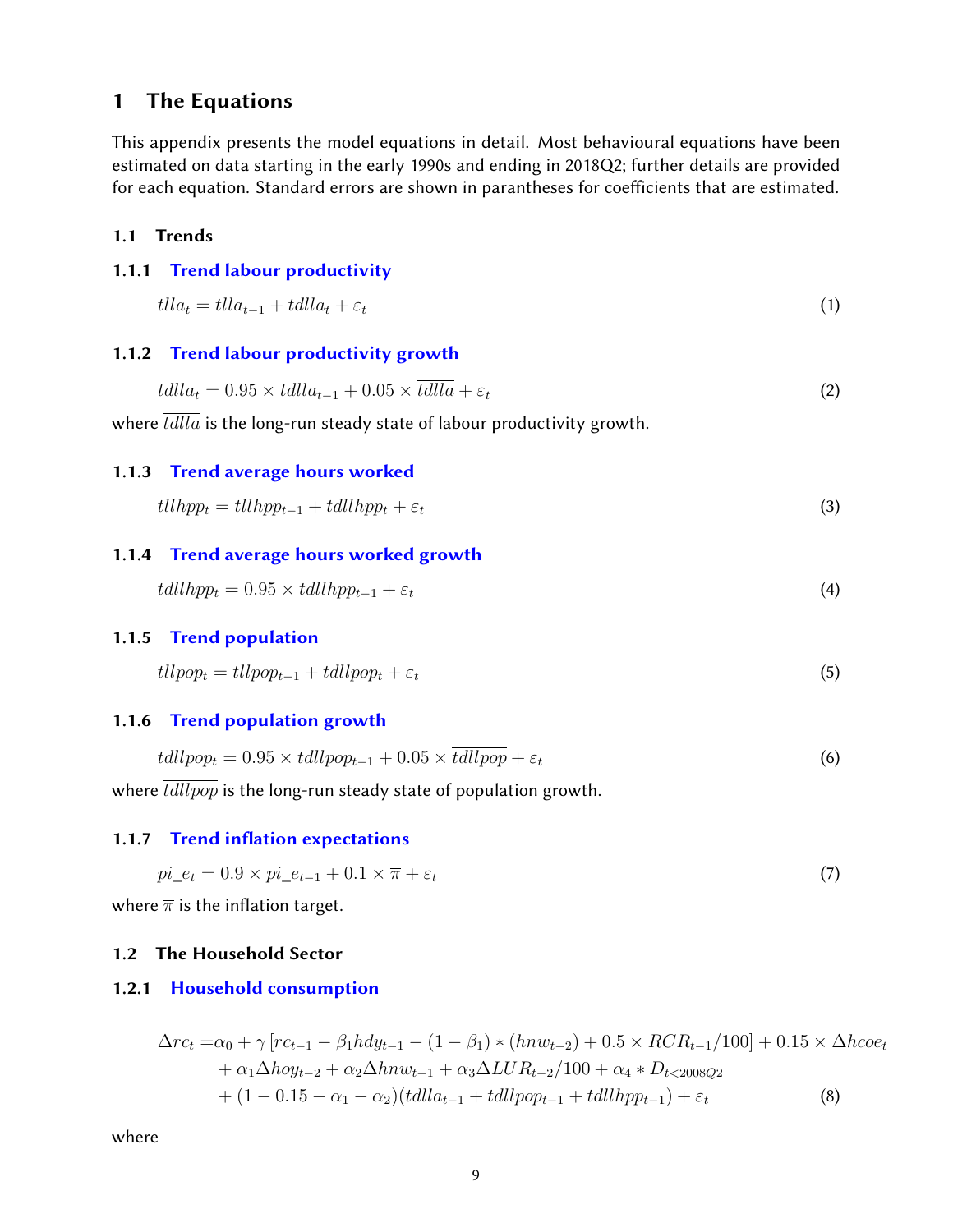| $\alpha_0 = 0.30$ (0.12) | $\alpha_3 = -0.42$ (0.15) | $\beta_1 = 0.84$ (0.05) |
|--------------------------|---------------------------|-------------------------|
| $\alpha_1 = 0.01(0.01)$  | $\alpha_4 = 0.01(0.00)$   |                         |
| $\alpha_2 = 0.06(0.02)$  | $\gamma = -0.08(0.03)$    |                         |

|                         |      | <b>Regression Statistics</b> |      |
|-------------------------|------|------------------------------|------|
| $R^2$                   | 0.32 | S.E. of regression 0.006     |      |
| Adjusted $R^2$          | 0.28 | Durbin-Watson                | 2.17 |
| Sample: 1989Q1 - 2018Q2 |      |                              |      |

# <span id="page-9-0"></span>1.2.2 [Household non-labour income](#page-38-0)

$$
\Delta n \text{ \ } n \text{ \ } \text{or} \ \nabla n \text{ \ } \text{or} \ \nabla n \text{ \ } \text{or} \ \nabla n \text{ \ } \text{or} \ \nabla n \text{ \ } \text{or} \ \nabla n \text{ \ } \text{or} \ \nabla n \text{ \ } \text{or} \ \nabla n \text{ \ } \text{or} \ \nabla n \text{ \ } \text{or} \ \nabla n \text{ \ } \text{or} \ \nabla n \text{ \ } \text{or} \ \nabla n \text{ \ } \text{or} \ \nabla n \text{ \ } \text{or} \ \nabla n \text{ \ } \text{or} \ \nabla n \text{ \ } \text{or} \ \nabla n \text{ \ } \text{or} \ \nabla n \text{ \ } \text{or} \ \nabla n \text{ \ } \text{or} \ \nabla n \text{ \ } \text{or} \ \nabla n \text{ \ } \text{or} \ \nabla n \text{ \ } \text{or} \ \nabla n \text{ \ } \text{or} \ \nabla n \text{ \ } \text{or} \ \nabla n \text{ \ } \text{or} \ \nabla n \text{ \ } \text{or} \ \nabla n \text{ \ } \text{or} \ \nabla n \text{ \ } \text{or} \ \nabla n \text{ \ } \text{or} \ \nabla n \text{ \ } \text{or} \ \nabla n \text{ \ } \text{or} \ \nabla n \text{ \ } \text{or} \ \nabla n \text{ \ } \text{or} \ \nabla n \text{ \ } \text{or} \ \nabla n \text{ \ } \text{or} \ \nabla n \text{ \ } \text{or} \ \nabla n \text{ \ } \text{or} \ \nabla n \text{ \ } \text{or} \ \nabla n \text{ \ } \text{or} \ \nabla n \text{ \ } \text{or} \ \nabla n \text{ \ } \text{or} \ \nabla n \text{ \ } \text{or} \ \nabla n \text{ \ } \text{or} \ \nabla n \text{ \ } \text{or} \ \nabla n \text{ \ } \text{or} \ \nabla n \text{ \ } \text{or} \ \nabla n \text{ \ } \text{or} \ \nabla n \text{ \ } \text{or} \ \nabla
$$

where

$$
\alpha_0 = -0.28 \ (0.07) \qquad \alpha_1 = -1.94 \ (1.13) \qquad \gamma = -0.26 \ (0.06)
$$

# Regression Statistics

| $R^2$                   | 0.17 | S.E. of regression 0.052 |      |
|-------------------------|------|--------------------------|------|
| Adjusted $R^2$          | 0.16 | Durbin-Watson            | 2.56 |
| Sample: 1985Q2 - 2018Q2 |      |                          |      |

# <span id="page-9-1"></span>1.2.3 [Household other income](#page-38-0)

<span id="page-9-6"></span><span id="page-9-5"></span><span id="page-9-4"></span><span id="page-9-3"></span><span id="page-9-2"></span>

| $HOY_t \equiv NHOY_t/PC_t$                                                    | (10) |
|-------------------------------------------------------------------------------|------|
| 1.2.4 Nominal household disposable income<br>$NHDY_t \equiv NHCOE_t + NHOY_t$ | (11) |
| 1.2.5 Household disposable income<br>$HDY_t \equiv NHDY_t/PC_t$               | (12) |
| 1.2.6 Nominal household saving<br>$NHS_t \equiv NHDY_t - NC_t - KIDC_t$       | (13) |
| 1.2.7 Household saving ratio<br>$NHSR_t \equiv NHS_t/(NHDY_t - KIDC_t)$       | (14) |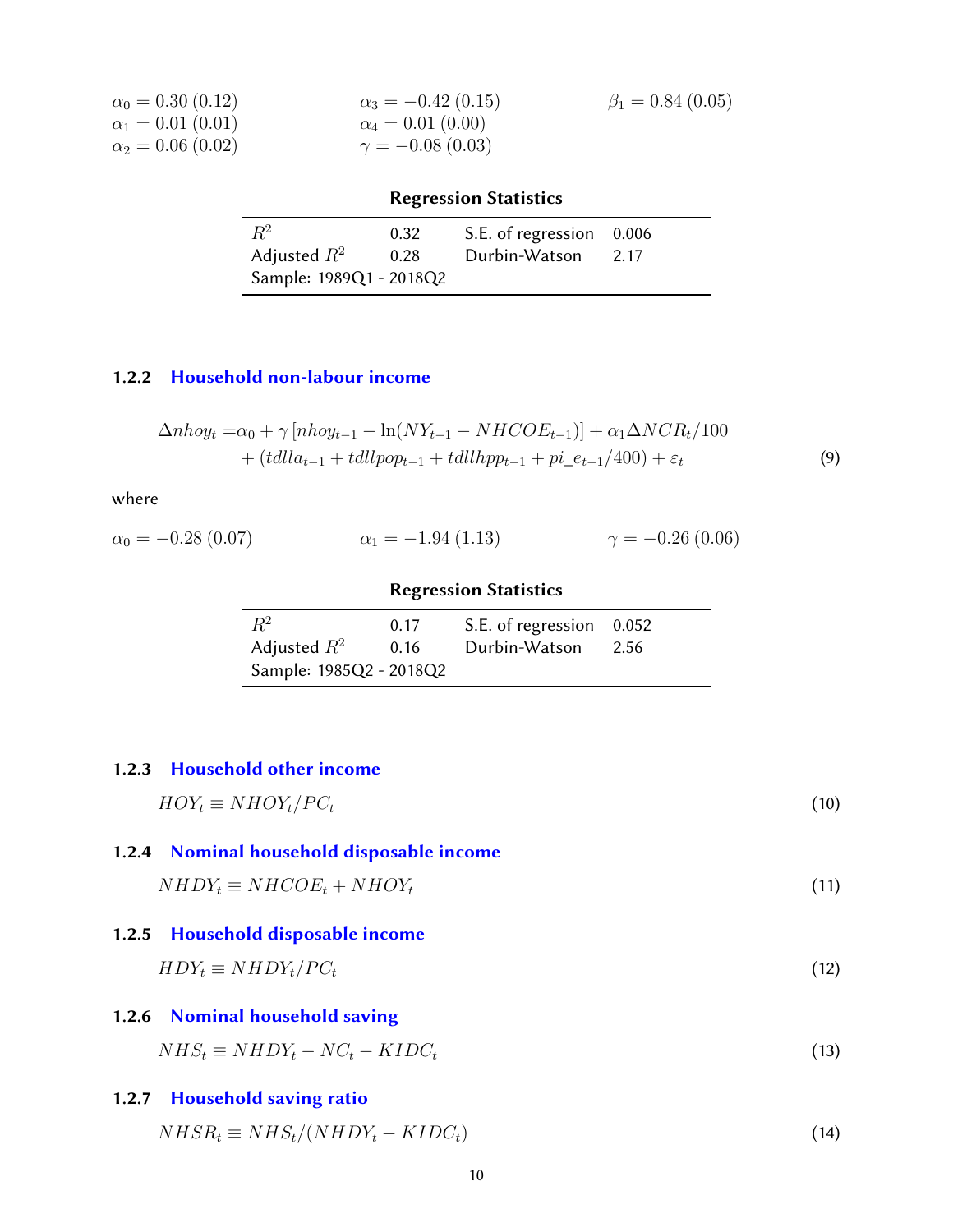# 1.2.8 [Expected earnings](#page-38-0)

$$
\Delta eq_{-}e_{t} = \alpha_{0} + \gamma \left[ eq_{-}e_{t-1} - \log(NY_{t-1} - NHCOE_{t-1}) \right] + \alpha_{1}\Delta (wpcom_{t} - wp_{t}) + \alpha_{2}\Delta eq_{-}e_{t-1} + (1 - \alpha_{2})(tdlla_{t-1} + tdllpop_{t-1} + tdllapp_{t-1} + pi_{-}e_{t}/400)
$$
\n(15)

where

$$
\alpha_0 = -0.03 \ (0.02) \n\alpha_1 = 0.29 \ (0.08) \n\gamma = -0.04 \ (0.02)
$$

|                         |              | <b>Regression Statistics</b>              |      |
|-------------------------|--------------|-------------------------------------------|------|
| $R^2$<br>Adjusted $R^2$ | 0.20<br>0.18 | S.E. of regression 0.006<br>Durbin-Watson | 2.04 |
| Sample: 1985Q1 - 2018Q2 |              |                                           |      |

-

### <span id="page-10-0"></span>1.2.9 Household financial assets

$$
\Delta nhfa_t = \alpha_0 + \gamma \left[ nhfa_{t-1} - peqi_{t-1} \right] + \alpha_1 \Delta peqi_t + (1 - \alpha_1)(tdlla_{t-1} + tdllpop_{t-1} + tdllapp_{t-1} + pi_e_{t-1}/400) + \varepsilon_t
$$
\n(16)

where

$$
\alpha_0 = 0.01 \ (0.01) \qquad \alpha_1 = 0.22 \ (0.02) \qquad \gamma = -0.01 \ (0.01)
$$

# Regression Statistics

| $R^2$                   | 0.60 | S.E. of regression 0.011 |      |
|-------------------------|------|--------------------------|------|
| Adjusted $R^2$          | 0.60 | Durbin-Watson            | 1.64 |
| Sample: 1992Q1 - 2018Q2 |      |                          |      |

# <span id="page-10-1"></span>1.2.10 Household non-financial assets

$$
\Delta n h n f a_t = \Delta (p h_t + k i d_t) + \varepsilon_t \tag{17}
$$

# <span id="page-10-2"></span>1.2.11 [Household assets](#page-38-0)

<span id="page-10-3"></span>
$$
NHA_t \equiv NHFA_t + NHNFA_t \tag{18}
$$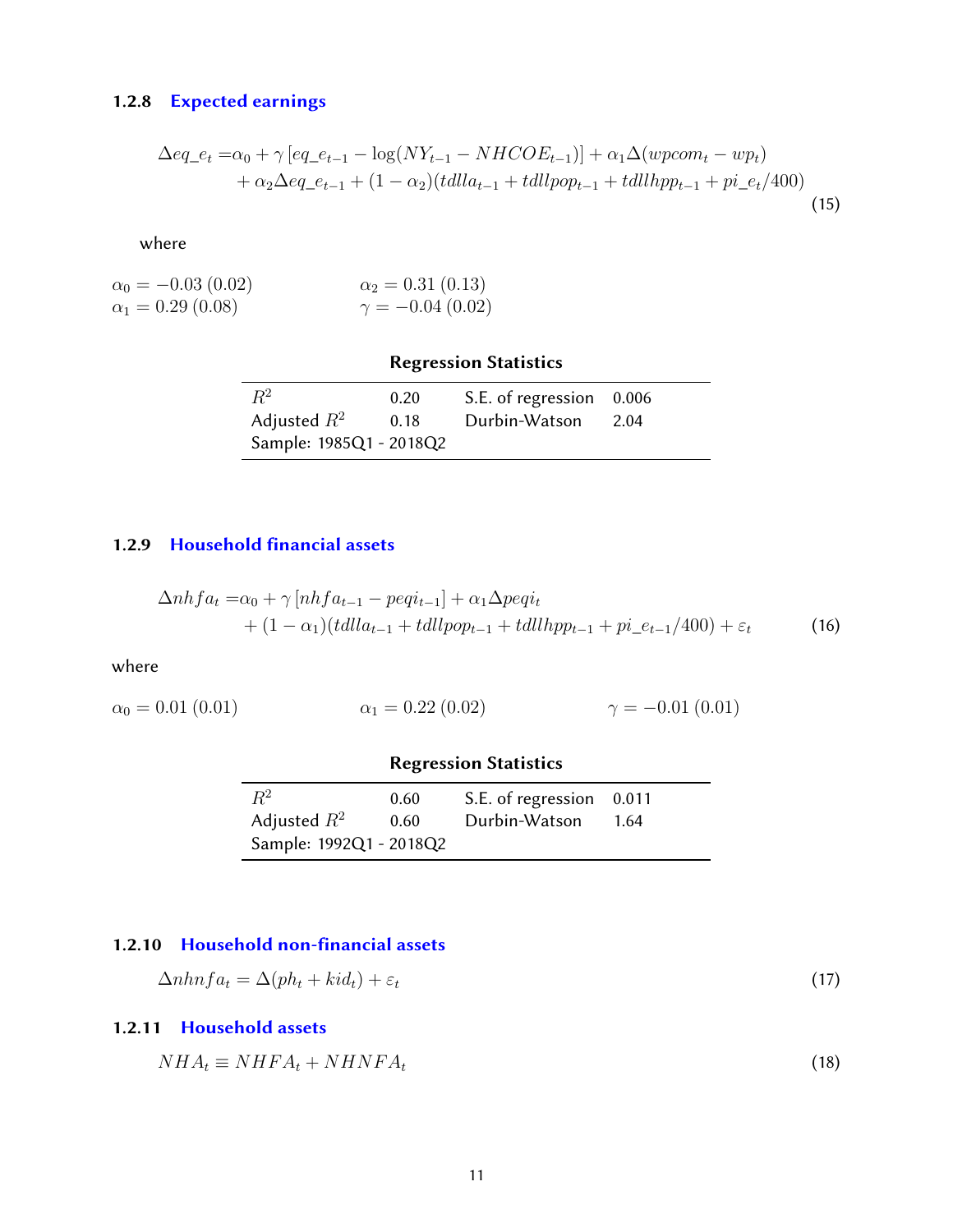#### 1.2.12 [Household credit](#page-38-0)

$$
\Delta n h c_t = \alpha_0 + \gamma [n h c_{t-1} - p h_{t-1} - k i d_{t-2} - \beta_1 R M R_{t-1}] + \alpha_1 \Delta n h c_{t-1} + \alpha_2 \Delta p h_{t-1} + (1 - \alpha_1) \Delta k i d_{t-2} + \alpha_3 \Delta N M R_{t-1} + (1 - \alpha_1 - \alpha_2) p i_e_{t-1} / 400
$$
\n(19)

where

| $\alpha_0 = -0.04$ (0.02) | $\alpha_2 = 0.04~(0.02)$ | $\gamma = -0.01(0.00)$  |
|---------------------------|--------------------------|-------------------------|
| $\alpha_1 = 0.83\ (0.06)$ | $\alpha_3 = -0.00(0.00)$ | $\beta_1 = -0.05(0.03)$ |

#### Regression Statistics

| $R^2$                   |      |                          |       |
|-------------------------|------|--------------------------|-------|
|                         | 0.87 | S.E. of regression 0.004 |       |
| Adjusted $R^2$          | 0.86 | Durbin-Watson            | -2.46 |
| Sample: 1993Q1 - 2018Q2 |      |                          |       |

#### <span id="page-11-0"></span>1.2.13 [Household credit to the](#page-38-0) financial sector

 $\Delta n h c_t = \Delta n h c_t + \varepsilon_t$  (20)

#### <span id="page-11-1"></span>1.2.14 [Household other liabilities](#page-38-0)

$$
\Delta nhol_t = \alpha_1 \Delta nhol_{t-1} + (1 - \alpha_1)(tdlla_{t-1} + tdllpop_{t-1} + tdllapp_{t-1} + pi_{t-t-1}/400) + \varepsilon_t
$$
\n(21)

where

 $\alpha_1 = -0.18$  (0.09)

# Regression Statistics 0.00 S.E. of regression 0.060

| $R^2$                   | 0.00 | S.E. of regression 0.060 |  |
|-------------------------|------|--------------------------|--|
| Adjusted $R^2$          | 0.00 | Durbin-Watson 2.08       |  |
| Sample: 1989Q4 - 2018Q2 |      |                          |  |

#### <span id="page-11-2"></span>1.2.15 [Household liabilities](#page-38-0)

$$
NHL_t \equiv NHCL_t + NHOL_t \tag{22}
$$

### <span id="page-11-3"></span>1.2.16 [Household net worth](#page-38-0)

<span id="page-11-4"></span> $NHNW_t \equiv NHA_t - NHL_t$  (23)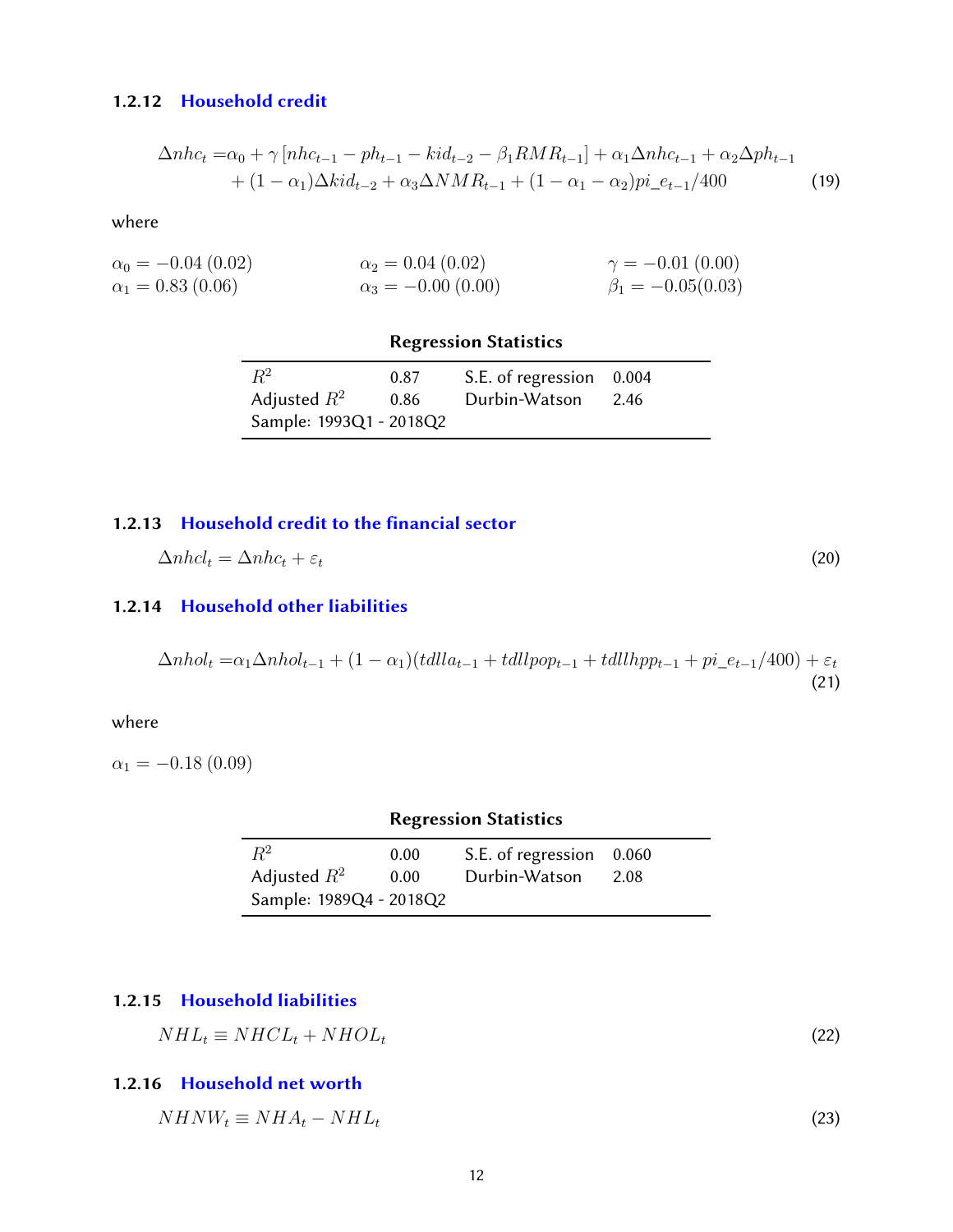#### 1.2.17 [Real household net worth](#page-38-0)

 $HNW_t \equiv NHNW_t/PC_t$  (24)

# <span id="page-12-0"></span>1.2.18 [Consumption of](#page-38-0) fixed capital

$$
\Delta kidc_t = 0.95 \Delta kidc_{t-1} + 0.05(tdlla_{t-1} + tallpop_{t-1} + tallhpp_{t-1}) + \varepsilon_t
$$
\n(25)

# <span id="page-12-1"></span>1.3 The Housing Sector

# <span id="page-12-2"></span>1.3.1 [Dwelling investment](#page-38-0)

$$
\Delta id_t = \alpha_0 + \gamma \left[ id_{t-1} - rc_{t-1} + pid_{t-1} - pc_{t-1} + 0.3 \times RMR_{t-1}/100 \right] + \frac{\alpha_1}{4} \Delta_4 NMR_{t-1}/100 + \frac{\alpha_2}{3} \Delta_3 rph_{t-1} + \alpha_3 D_{2000Q4} + \alpha_4 D_{2001Q1} + \alpha_5 D_{2001Q2} + \alpha_6 D_{2001Q3} + talla_{t-1} + tallpop_{t-1} + tallhpp_{t-1} + \varepsilon_t
$$
\n(26)

where

| $\alpha_0 = -0.21\,(0.05)$ | $\alpha_3 = -0.15(0.00)$  | $\alpha_6 = 0.08(0.00)$ |
|----------------------------|---------------------------|-------------------------|
| $\alpha_1 = -2.65(0.67)$   | $\alpha_4 = -0.25$ (0.00) | $\gamma = -0.09(0.02)$  |
| $\alpha_2 = 0.88(0.14)$    | $\alpha_5 = 0.06(0.00)$   |                         |

# Regression Statistics

| $R^2$                   | 0.67 | S.E. of regression 0.03 |      |
|-------------------------|------|-------------------------|------|
| Adjusted $R^2$          | 0.65 | Durbin-Watson           | 2.21 |
| Sample: 1985Q2 - 2018Q2 |      |                         |      |

# <span id="page-12-3"></span>1.3.2 [Housing prices](#page-38-0)

$$
\Delta ph_t = \alpha_0 + \gamma [ph_{t-1} - pr_{t-1} - \beta_1 RM R_{t-1}] + \alpha_1 \Delta ph_{t-1} - 0.3 \times \Delta N M R_{t-1}/100 + (1 - \alpha_1) pi_{e}t/400 + \varepsilon_t
$$
\n(27)

$$
\alpha_0 = 0.02 (0.00)
$$
  
\n
$$
\alpha_1 = 0.66 (0.06)
$$
  
\n
$$
\gamma = -0.02 (0.01)
$$
  
\n
$$
\beta_1 = -0.18 (0.03)
$$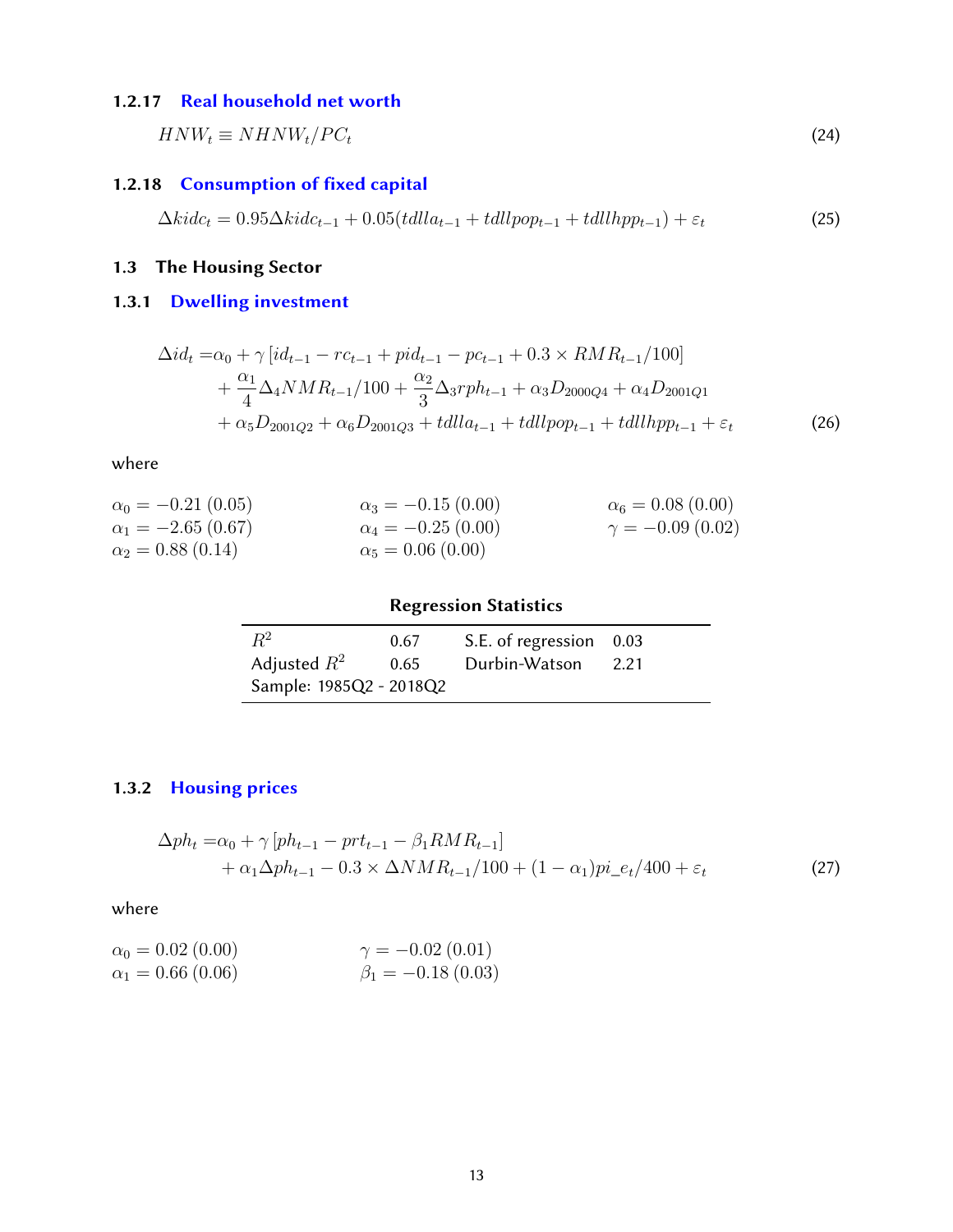| $R^2$                   | 0.70 | S.E. of regression 0.01 |      |
|-------------------------|------|-------------------------|------|
| Adjusted $R^2$          | 0.69 | Durbin-Watson           | 1.09 |
| Sample: 1988Q3 - 2018Q2 |      |                         |      |

# <span id="page-13-0"></span>1.3.3 [Consumer Price Index Rents](#page-38-0)

$$
\Delta prt_{t} = \alpha_{0} + \gamma \left[ prt_{t-1} - pc_{t-1} - h\cos_{t-4} + kid_{t-5} \right] \n+ \alpha_{1}\Delta prt_{t-1} + \frac{\alpha_{2}}{2}\Delta_{2}h\cos_{t-1} + (1 - \alpha_{1})pi_{-}e_{t}/400 \n- \alpha_{2}(tdlla_{t-1} + tallpop_{t-1} + tallhpp_{t-1}) + \varepsilon_{t}
$$
\n(28)

where

| $\alpha_0 = 0.23$ (0.07) | $\alpha_2 = 0.07(0.02)$ |
|--------------------------|-------------------------|
| $\alpha_1 = 0.79$ (0.05) | $\gamma = -0.03(0.01)$  |

# Regression Statistics

| $R^2$                   | 0.84 | S.E. of regression 0.00 |      |
|-------------------------|------|-------------------------|------|
| Adjusted $R^2$          | 0.84 | Durbin-Watson           | 2.60 |
| Sample: 1993Q1 - 2018Q2 |      |                         |      |

# <span id="page-13-1"></span>1.3.4 [Ownership transfer costs](#page-38-0)

$$
\Delta otc_t = \alpha_0 + \gamma \left[ otc_{t-1} - id_{t-1} + \beta_1 (pot c_{t-1} - pid_{t-1}) \right] + \alpha_1 (\Delta ph_t - \bar{\pi}/400) + \alpha_2 \Delta NMR_{t-1}/400 + \alpha_3 D_{2000Q3} + t dll a_{t-1} + t dll pop_{t-1} + t dll lpp_{t-1} + \varepsilon_t
$$
\n(29)

| $\alpha_0 = -0.22$ (0.04) | $\alpha_2 = -11.43(3.59)$ | $\gamma = -0.17(0.03)$ |
|---------------------------|---------------------------|------------------------|
| $\alpha_1 = 1.64\ (0.20)$ | $\alpha_3 = -0.17(0.01)$  | $\beta_1 = 0.67(0.06)$ |

<span id="page-13-2"></span>

| <b>Regression Statistics</b> |      |                         |      |
|------------------------------|------|-------------------------|------|
| $R^2$                        | 0.49 | S.E. of regression 0.04 |      |
| Adjusted $R^2$               | 0.47 | Durbin-Watson           | 2.13 |
| Sample: 1983Q1 - 2018Q2      |      |                         |      |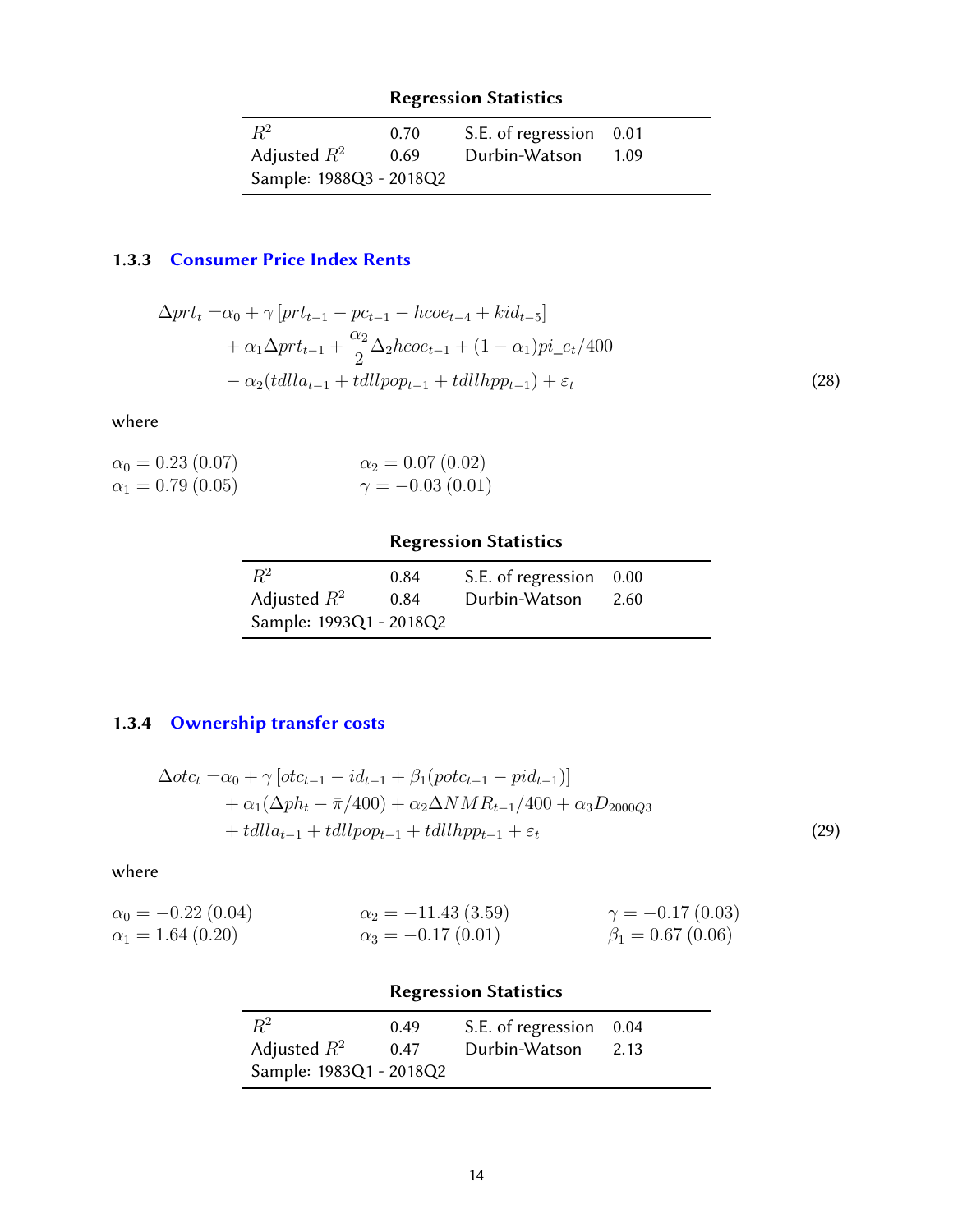#### 1.3.5 [Real housing prices](#page-38-0)

 $RPH_t \equiv PH_t/PTM_t$  (30)

### <span id="page-14-0"></span>1.3.6 [Dwelling stock depreciation rate](#page-38-0)

$$
IDDR_t = IDDR_{t-1} + \varepsilon_t \tag{31}
$$

#### <span id="page-14-1"></span>1.3.7 [Dwelling stock](#page-38-0)

$$
KID_t = (1 - IDDR_t) \times KID_{t-1} + ID_t + \varepsilon_t \tag{32}
$$

Note that we include an error term in this equation to account for the fact that the stock-flow identity does not hold exactly in the data.

#### <span id="page-14-2"></span>1.4 Business Investment

#### <span id="page-14-3"></span>1.4.1 [Non-mining investment](#page-38-0)

$$
\Delta ibn_t = \alpha_0 + \gamma [ibn_{t-1} - gne_{t-1} + 0.4(ibcr_{t-1} + (pgne_{t-1} - pibn_{t-1})) + (pibn_{t-1} - pgne_{t-1}) - (tdlla_{t-1} + tdllpop_{t-1} + tdllpp_{t-1} + IBNDR_{t-1}/100) - \beta_1 (nibre_{t-1} - ny_{t-1})] + 0.5\Delta_2 gne_{t-1} + \alpha_1 D_{2000Q4} + \varepsilon_t
$$
\n(33)

where

| $\alpha_0 = -0.01(0.02)$ | $\beta_1 = -0.26(0.11)$  |
|--------------------------|--------------------------|
| $\gamma = -0.07(0.03)$   | $\alpha_1 = -0.13(0.01)$ |

#### Regression Statistics

| $R^2$                   | 0.14 | S.E. of regression 0.046 |      |
|-------------------------|------|--------------------------|------|
| Adjusted $R^2$          | 0.13 | Durbin-Watson            | 2.18 |
| Sample: 1979Q4 - 2018Q2 |      |                          |      |

### <span id="page-14-4"></span>1.4.2 [Mining investment](#page-38-0)

$$
\Delta ibre_t = \alpha_0 + \gamma[ibre_{t-1} - y_{t-1} - \beta_1(pxre_{t-1} - pgne_{t-1}) + (pibre_{t-1} - pgne_{t-1})
$$
  
\n
$$
- (tdlla_{t-1} + tdllpop_{t-1} + tdllupp_{t-1} + IBREDR_{t-1}/100)]
$$
  
\n
$$
+ \frac{\alpha_1}{4} \Delta_4(pxre_t - pgne_t) + \frac{\alpha_2}{2} \Delta_2ibre_{t-1}
$$
  
\n
$$
+ (1 - \alpha_2)(tdlla_{t-1} + tdllpop_{t-1} + tdllipp_{t-1}) + \alpha_3D_{1999Q4} + \alpha_4D_{2001Q4}
$$
  
\n
$$
+ \alpha_5D_{2002Q1} + \alpha_6D_{2002Q2} + \alpha_7D_{2002Q3} + \varepsilon_t
$$
\n(34)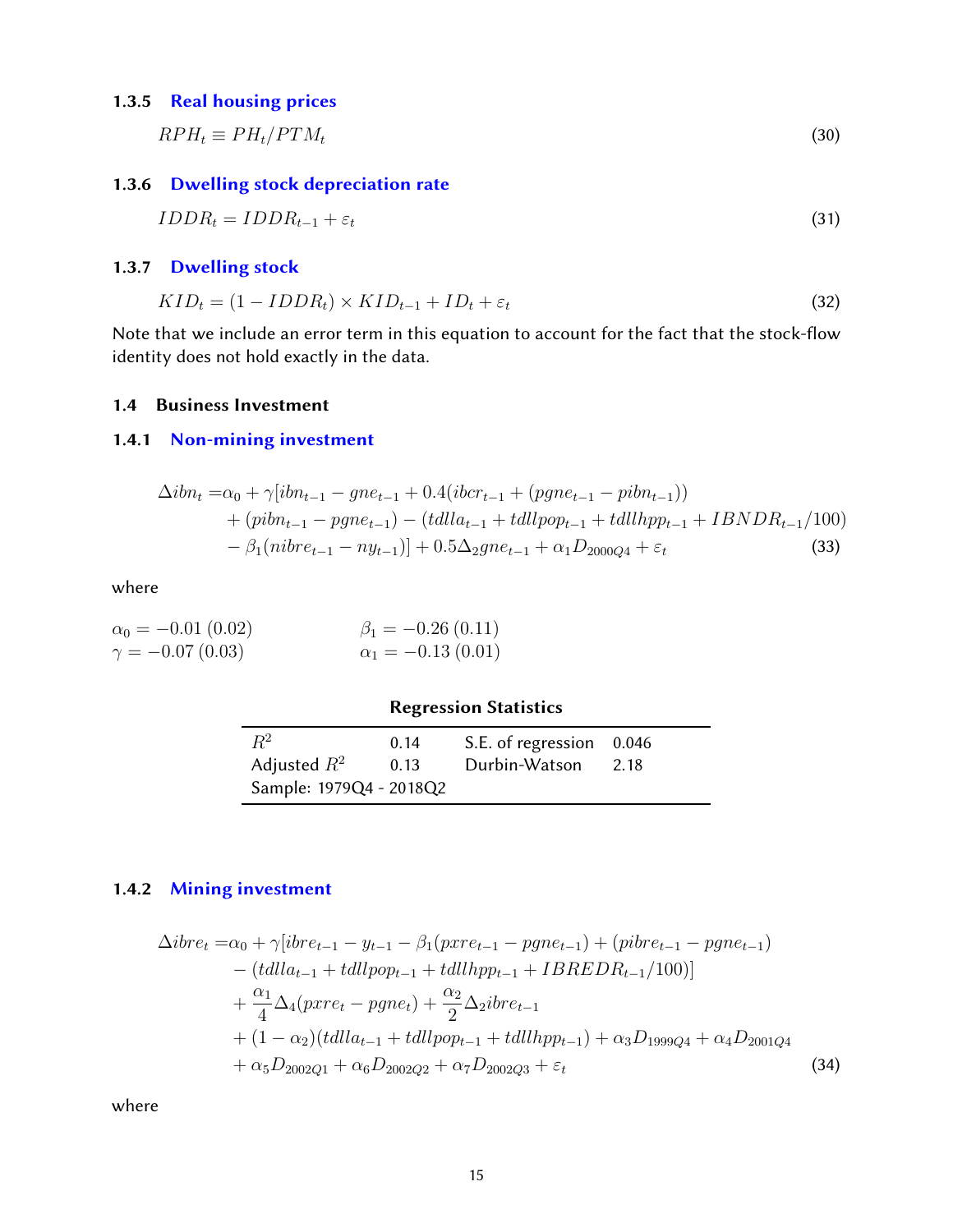| $\alpha_0 = 0.02$ (0.01) | $\alpha_4 = -0.17(0.01)$ | $\gamma = -0.05(0.02)$ |
|--------------------------|--------------------------|------------------------|
| $\alpha_1 = 0.31(0.14)$  | $\alpha_5 = 0.36(0.01)$  | $\beta_1 = 2.04(0.64)$ |
| $\alpha_2 = 0.25(0.08)$  | $\alpha_6 = -0.26(0.01)$ |                        |
| $\alpha_3 = -0.38(0.01)$ | $\alpha_7 = 0.13(0.01)$  |                        |

| $R^2$                   | 0.52 | S.E. of regression 0.067 |  |
|-------------------------|------|--------------------------|--|
| Adjusted $R^2$          | 0.48 | Durbin-Watson 2.27       |  |
| Sample: 1986Q3 - 2018Q2 |      |                          |  |

### <span id="page-15-0"></span>1.4.3 [Private business investment](#page-38-0)

$$
IB_t = IBN_t + IBRE_t + \varepsilon_t \tag{35}
$$

# <span id="page-15-1"></span>1.4.4 [Stock price-to-earnings yield](#page-38-0)

$$
IBEY_{t} = \alpha_{0} + \alpha_{1} IBEY_{t-1} + \frac{(1 - \alpha_{1}) \times \alpha_{2}}{\theta} (N2R_{t} - pi_{e}t + (NBR_{t} - NCR_{t})) - \frac{1 - \alpha_{1}}{\theta} (tdlla_{t-1} + tdllpop_{t-1} + tdllpp_{t-1}) \times 400 + \alpha_{3} D_{2008Q4} + \varepsilon_{t}
$$
(36)

where

 $\alpha_0 = 1.95 (0.51)$  $\alpha_1 = 0.78$  (0.05)  $\alpha_2 = 0.38(0.10)$  $\alpha_3 = 2.93(0.15)$  $\theta = 0.7$  (Calibrated)

# Regression Statistics

| $R^2$                   | 0.83 | S.E. of regression 0.816 |      |
|-------------------------|------|--------------------------|------|
| Adjusted $R^2$          | 0.83 | Durbin-Watson            | 1.95 |
| Sample: 1985Q1 - 2018Q2 |      |                          |      |

### <span id="page-15-2"></span>1.4.5 [Price-to-earnings ratio](#page-38-0)

$$
IBPER_t \equiv 100 \times \frac{1}{IBEY_t} \tag{37}
$$

# <span id="page-15-3"></span>1.4.6 [Market price of equities](#page-38-0)

<span id="page-15-4"></span>
$$
PEQI \equiv EQ\_E \times IBPER \tag{38}
$$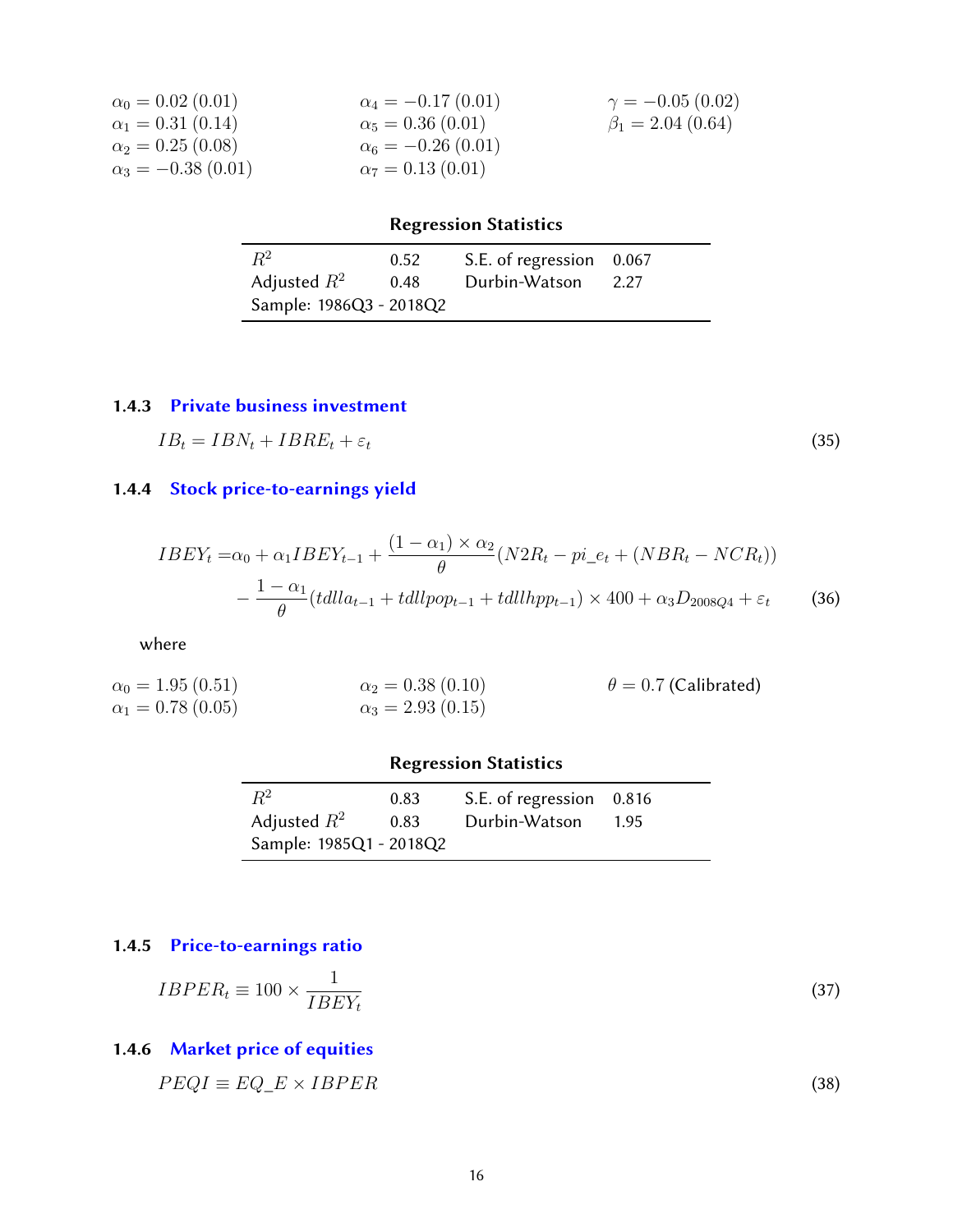#### 1.4.7 [Cost of capital](#page-38-0)

$$
IBCR_t \equiv (RBR_t \times IBDSR_t + IBEY_t(1 - IBDSR_t) + IBNDR_t)(1 - IBCTR_t \times T_t)
$$
  

$$
\frac{1}{1 - IBCTR_t} \times (PIBN_t/PGNE_t) + \varepsilon_t
$$
 (39)

where

$$
T \equiv (IBNDR_t \times (1 + N10R_t))((N10R_t + IBNDR_t))
$$

# <span id="page-16-0"></span>1.4.8 [Debt share of](#page-38-0) firms' financing

 $IBDSR_t = IBDSR_{t-1} + \varepsilon_t$ (40)

### <span id="page-16-1"></span>1.4.9 [Corporate tax rate](#page-38-0)

$$
IBCTR_t = IBCTR_{t-1} + \varepsilon_t \tag{41}
$$

#### <span id="page-16-2"></span>1.4.10 [Non-mining capital stock](#page-38-0)

$$
KIBN_t = (1 - IBNDR_t)KIBN_{t-1} + IBN_t + \varepsilon_t \tag{42}
$$

# <span id="page-16-3"></span>1.4.11 [Non-mining depreciation rate](#page-38-0)

 $IBNDR_t = IBNDR_{t-1} + \varepsilon_t$ (43)

### <span id="page-16-4"></span>1.4.12 [Mining capital stock](#page-38-0)

$$
KIBRE_t = (1 - IBREDR_t)KIBRE_{t-1} + IBRE_t + \varepsilon_t \tag{44}
$$

#### <span id="page-16-5"></span>1.4.13 [Mining depreciation rate](#page-38-0)

$$
IBREDR_t = IBREDR_{t-1} + \varepsilon_t \tag{45}
$$

#### <span id="page-16-6"></span>1.4.14 [Inventories](#page-38-0)

$$
\Delta kv_t = \alpha_0 - 0.001 \times [kv_{t-1} - y_{t-1}] + \alpha_1 \Delta kv_{t-1} + (1 - \alpha_1)(tdlla_{t-1} + tdllpop_{t-1} + tdllpp_{t-1}) + \varepsilon_t
$$
\n(46)

$$
\alpha_0 = -0.003 \ (0.001) \qquad \alpha_1 = 0.39 \ (0.07)
$$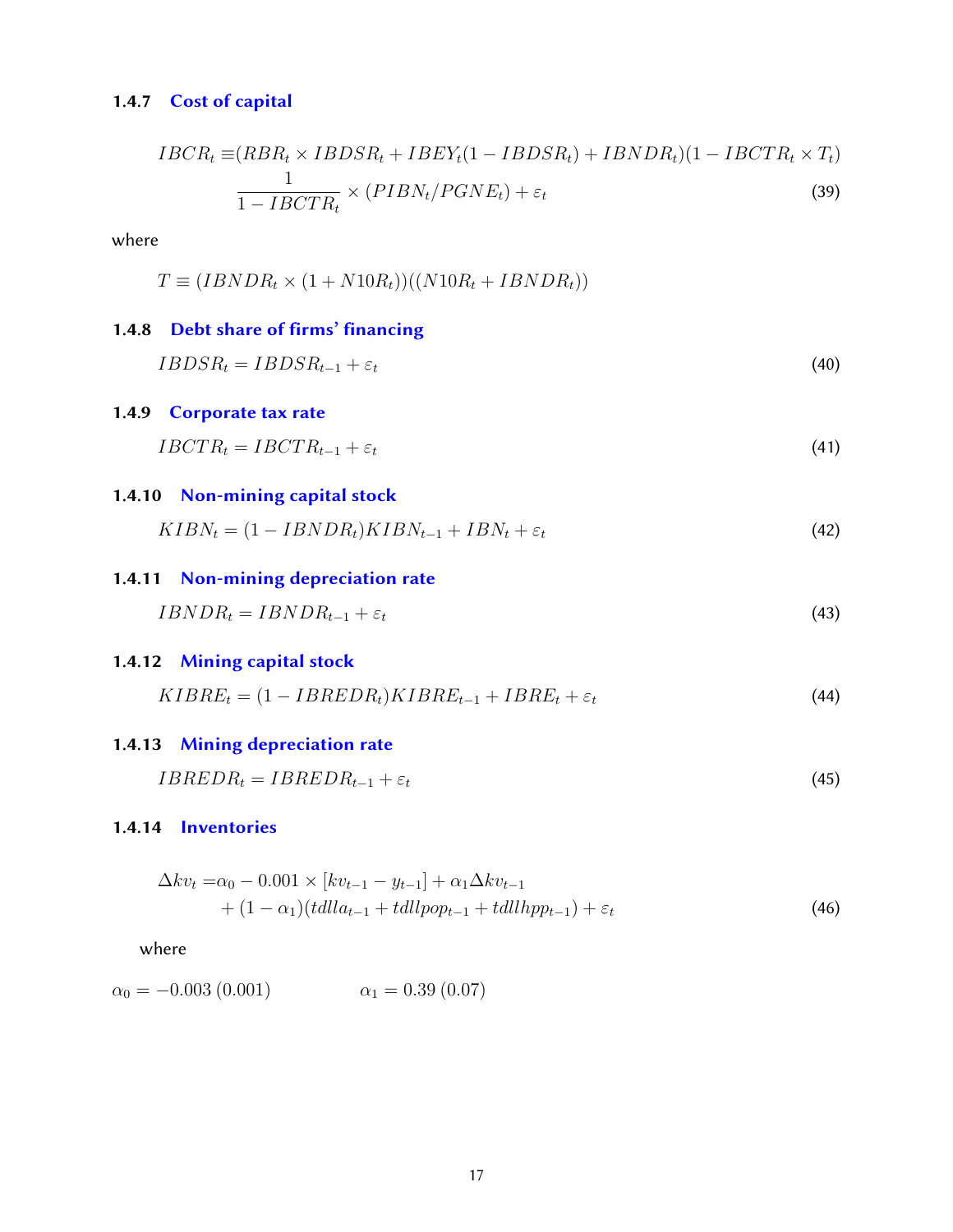| $R^2$                   | 0.16 | S.E. of regression 0.007 |      |
|-------------------------|------|--------------------------|------|
| Adjusted $R^2$          | 0.16 | Durbin-Watson            | 2.07 |
| Sample: 1980Q3 - 2018Q2 |      |                          |      |

# <span id="page-17-0"></span>1.4.15 [Change in inventories](#page-38-0)

$$
V_t \equiv \Delta K V_t \tag{47}
$$

# <span id="page-17-1"></span>1.5 Public sector

### <span id="page-17-2"></span>1.5.1 [Public investment](#page-38-0)

$$
\Delta gi_t = \alpha_0 + \gamma [gi_{t-1} - y_{t-1} - \ln(1 - 2 \times LURGAP_{t-1}/100)] + \alpha_1 \Delta gi_{t-1} + (1 - \alpha_1)(tdlla_{t-1} + tdllpop_{t-1} + tdllpp_{t-1}) + \varepsilon_t
$$
\n(48)

where

$$
\alpha_0 = -0.42 \ (0.13) \qquad \qquad \gamma = -0.14 \ (0.04) \qquad \qquad \alpha_1 = -0.37 \ (0.09)
$$

# Regression Statistics

| $R^2$                   | 0.23 | S.E. of regression 0.068 |      |
|-------------------------|------|--------------------------|------|
| Adjusted $R^2$          | 0.22 | Durbin-Watson            | 2.10 |
| Sample: 1986Q1 - 2018Q2 |      |                          |      |

# <span id="page-17-3"></span>1.5.2 [Public consumption](#page-38-0)

$$
\Delta g c_t = \alpha_0 + \gamma [g c_{t-1} - y_{t-1} - \ln(1 - 2 \times LURGAP_{t-1}/100)] + \alpha_1 \Delta g c_{t-1} + (1 - \alpha_1)(t d l l a_{t-1} + t d l l p p_{t-1} + t d l l h p p_{t-1}) + \varepsilon_t
$$
\n(49)

where

$$
\alpha_0 = -0.22 \ (0.09) \qquad \qquad \gamma = -0.13 \ (0.05) \qquad \qquad \alpha_1 = -0.17 \ (0.08)
$$

# Regression Statistics

<span id="page-17-4"></span>

| $R^2$                   | 0.10 | S.E. of regression 0.013 |      |
|-------------------------|------|--------------------------|------|
| Adjusted $R^2$          | 0.08 | Durbin-Watson            | 2.07 |
| Sample: 1985Q3 - 2018Q2 |      |                          |      |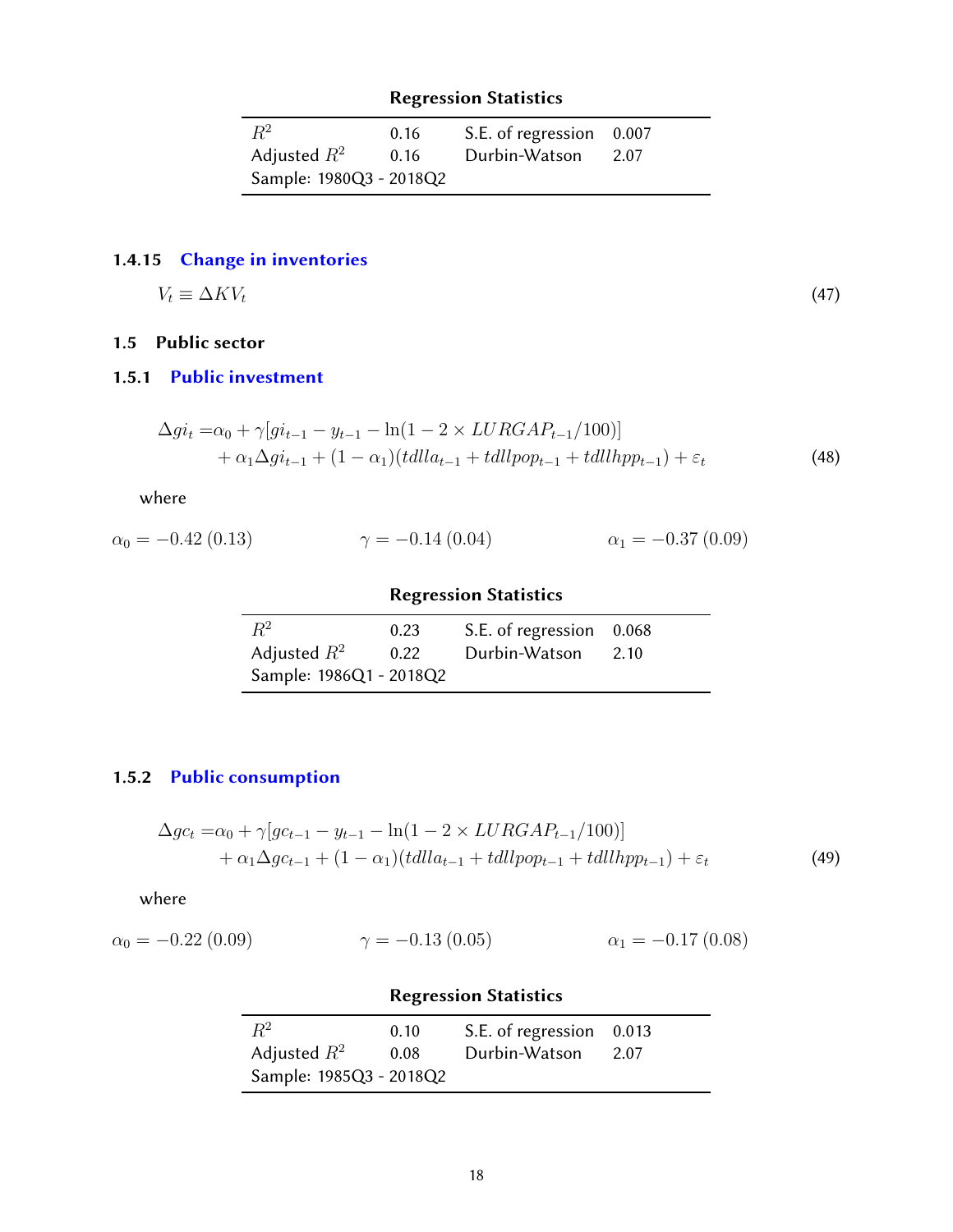# 1.5.3 [Public demand](#page-38-0)

$$
G_t = GC_t + GI_t + \varepsilon_t \tag{50}
$$

# <span id="page-18-0"></span>1.6 Foreign Trade

# <span id="page-18-1"></span>1.6.1 [Imports](#page-38-0)

$$
\Delta m_t = \alpha_0 + \gamma [m_{t-1} - i a d_{t-1} - \frac{\beta_1}{4} \sum_{i=1}^4 (pm_{t-i} - pdf d_{t-i})]
$$
  
+  $\alpha_1 \Delta i a d_t + \alpha_2 \Delta i a d_{t-1} + \alpha_3 \Delta i a d_{t-2} + \alpha_4 \Delta (pm_{t-1} - pdf d_{t-1})$   
+  $(1 - \alpha_1 - \alpha_2 - \alpha_3)(t d l l a_{t-1} + t d l l pop_{t-1} + t d l l l pop_{t-1}) + \varepsilon_t$  (51)

#### where

| $\alpha_0 = 0.05$ (0.02) | $\alpha_3 = 0.20$ (0.09)   | $\beta_1 = -0.98(0.06)$ |
|--------------------------|----------------------------|-------------------------|
| $\alpha_1 = 0.57(0.11)$  | $\alpha_4 = -0.34\ (0.08)$ |                         |
| $\alpha_2 = 0.28$ (0.07) | $\gamma = -0.13(0.04)$     |                         |

# Regression Statistics

| $R^2$                   | 0.46 | S.E. of regression 0.021 |      |
|-------------------------|------|--------------------------|------|
| Adjusted $R^2$          | 0.43 | Durbin-Watson            | 2.39 |
| Sample: 1990Q1 - 2018Q2 |      |                          |      |

# <span id="page-18-2"></span>1.6.2 [Import-adjusted demand](#page-38-0)

$$
IAD_t \equiv RC_t^{\omega_t^c} + IB_t^{\omega_t^i} + G_t^{\omega_t^g} + X_t^{\omega_t^x}
$$
\n
$$
(52)
$$

# <span id="page-18-3"></span>1.6.3 [Manufactured Exports](#page-38-0)

$$
\Delta x m_t = x m_c t + \gamma [x m_{t-1} - w y_{t-1} + 0.5 \times r e w i_{t-1}] \n+ \alpha_1 \Delta w y_{t-1} + \frac{\alpha_1}{2} \Delta w y_{t-2} + \n+ (1 - \alpha_1 - \frac{\alpha_1}{2}) (t d l l a_{t-1} + t d l l p o p_{t-1} + t d l l h p p_{t-1}) + \varepsilon_t
$$
\n(53)

$$
\gamma = -0.39 \ (0.06) \qquad \alpha_1 = 1.31 \ (0.43)
$$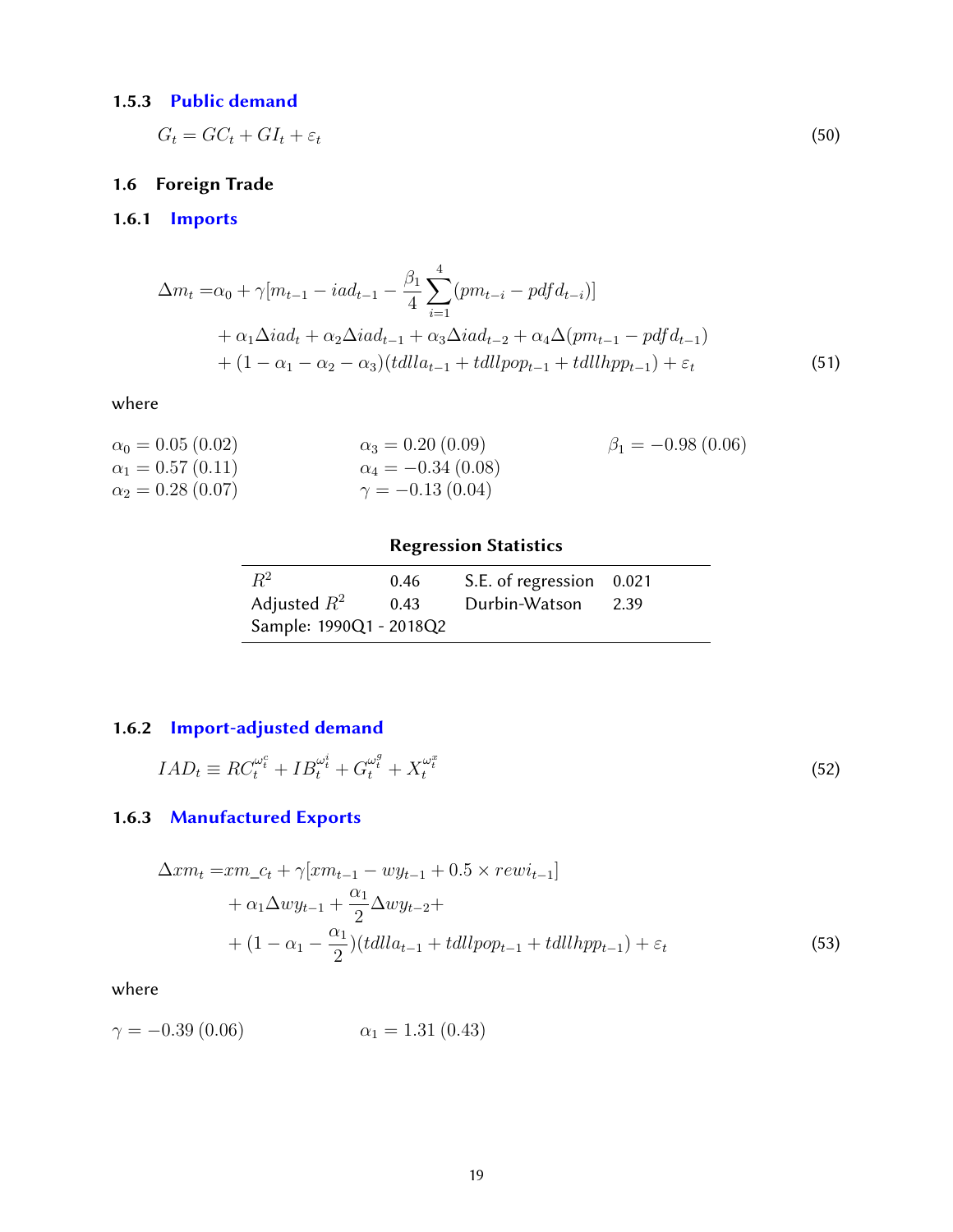| $R^2$                   | 0.52 | S.E. of regression 0.030 |  |
|-------------------------|------|--------------------------|--|
| Adjusted $R^2$          | 0.52 | Durbin-Watson 1.98       |  |
| Sample: 1986Q2 - 2018Q2 |      |                          |  |

# <span id="page-19-0"></span>1.6.4 [Manufactured Exports Time-varying Constant](#page-38-0)

$$
xm_{-}c_{t}=xm_{-}c_{t-1}+\varepsilon_{t}
$$
\n
$$
(54)
$$

# <span id="page-19-1"></span>1.6.5 [Services Exports](#page-38-0)

$$
\Delta xs_t = xs_c t + \gamma [xs_{t-1} - wy_{t-1} - \beta_1 rev i_{t-1}] \n+ \frac{\alpha_1}{4} \Delta_4 wy_t + \alpha_2 \Delta rew i_t + \alpha_3 D_{2000Q3} \n+ (1 - \alpha_1)(tdlla_{t-1} + tdllpop_{t-1} + tdllapp_{t-1}) + \varepsilon_t
$$
\n(55)

where

$$
\alpha_1 = 1.84 (0.47) \n\alpha_2 = -0.15 (0.05) \n\gamma = -0.22 (0.00) \n\gamma = -0.22 (0.00)
$$
\n
$$
\beta_1 = -0.42 (0.00)
$$

| <b>Regression Statistics</b> |      |                          |      |
|------------------------------|------|--------------------------|------|
| $R^2$                        | 0.58 | S.E. of regression 0.023 |      |
| Adjusted $R^2$               | 0.57 | Durbin-Watson            | 2.40 |
| Sample: 1981Q1 - 2018Q2      |      |                          |      |

# <span id="page-19-2"></span>1.6.6 [Services Exports Time-varying Constant](#page-38-0)

$$
xs_{-}c_{t} = xs_{-}c_{t-1} + \varepsilon_{t} \tag{56}
$$

# <span id="page-19-3"></span>1.6.7 [Agricultural Exports](#page-38-0)

$$
\Delta x a g_t = \alpha_0 + \gamma [x a g_{t-1} - w g_{t-1} - \beta_1 r e w i_{t-1}]
$$
  
+ 
$$
\alpha_1 \Delta x a g_{t-4} + (1 - \alpha_1) (t d l l a_{t-1} + t d l l p o p_{t-1} + t d l l h p p_{t-1}) + \varepsilon_t
$$
(57)

$$
\alpha_0 = 0.91 (0.39) \n\alpha_1 = -0.25 (0.10) \n\beta_1 = -0.38 (0.20)
$$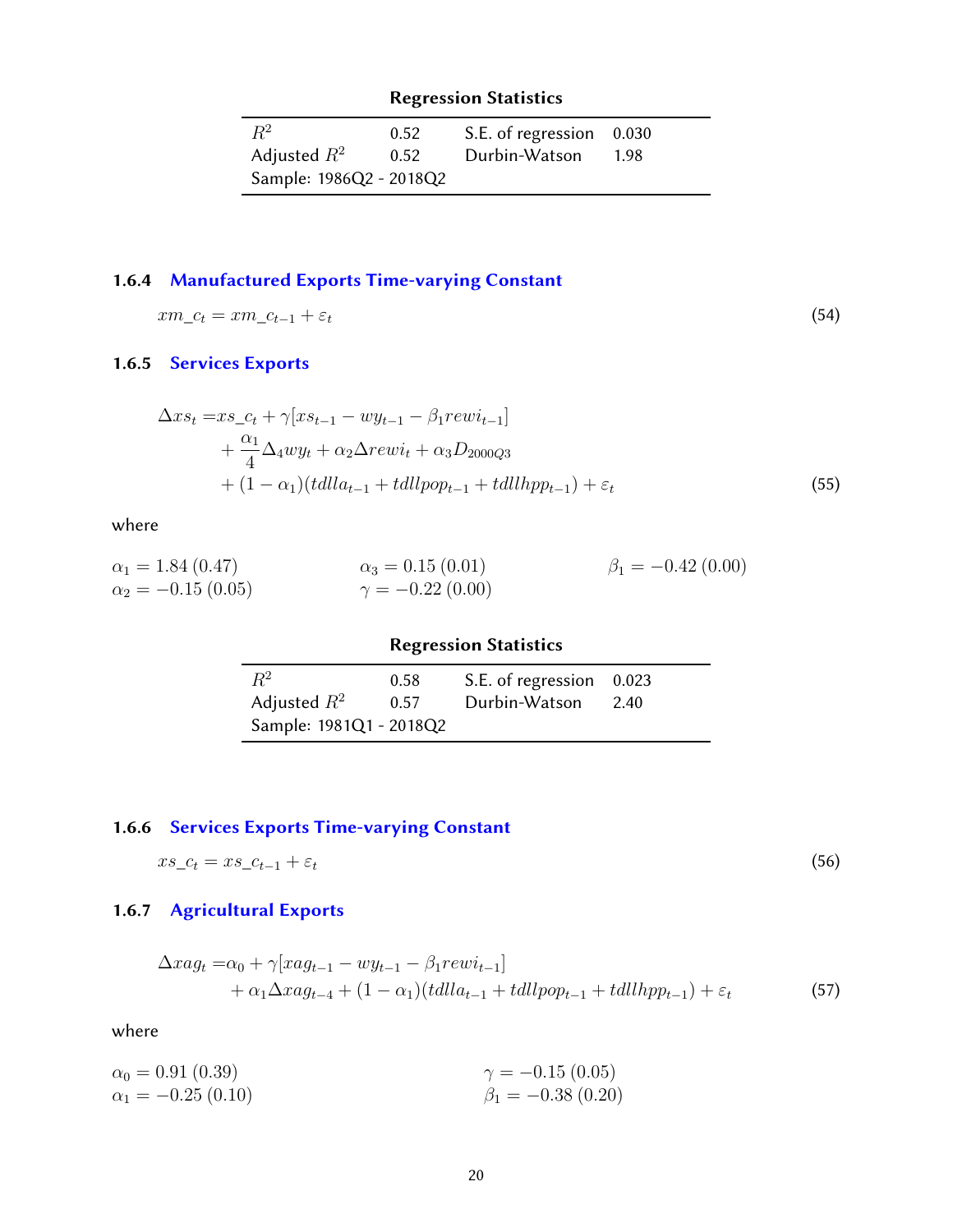| $R^2$                   | 0.15 | S.E. of regression 0.059 |      |
|-------------------------|------|--------------------------|------|
| Adjusted $R^2$          | 0.13 | Durbin-Watson            | 1.82 |
| Sample: 1985Q3 - 2018Q2 |      |                          |      |

# <span id="page-20-0"></span>1.6.8 [Other Exports](#page-38-0)

$$
\Delta x o_t = \alpha_0 + \gamma [x o_{t-1} - w y_{t-1} - \beta_1 r e w i_{t-1}] + \frac{\alpha_1}{2} (x o_{t-1} - x o_{t-3}) + (1 - \alpha_1) (t d l l a_{t-1} + t d l l p o_{t-1} + t d l l h p p_{t-1}) + \varepsilon_t
$$
 (58)

where

| $\alpha_0 = 0.73$ (0.18) | $\gamma = -0.05(0.03)$  |
|--------------------------|-------------------------|
| $\alpha_1 = -0.54(0.11)$ | $\beta_1 = -2.71(2.08)$ |

### Regression Statistics

| $R^2$                   | 0.16 | S.E. of regression 0.080 |      |
|-------------------------|------|--------------------------|------|
| Adjusted $R^2$          | 0.14 | Durbin-Watson            | 2.24 |
| Sample: 1986Q2 - 2018Q2 |      |                          |      |

# <span id="page-20-1"></span>1.6.9 [Resource export volumes](#page-38-0)

$$
\Delta x re_t = x re_c t + \gamma (x re_{t-1} - kibre_{t-6}) + \alpha_1 \Delta x re_{t-1} +
$$
  
\n
$$
\alpha_2 D_{1997Q2} + (1 - \alpha_1)(tdlla_{t-1} + tdllpop_{t-1} + tdllpop_{t-1}) + \varepsilon_t
$$
\n(59)

where

| $\alpha_1 = -0.23(0.06)$  | $\gamma = -0.19(0.06)$ |
|---------------------------|------------------------|
| $\alpha_2 = -0.22$ (0.00) |                        |

# Regression Statistics

| $R^2$                   | 0.32 | S.E. of regression 0.036 |  |
|-------------------------|------|--------------------------|--|
| Adjusted $R^2$          | 0.31 | Durbin-Watson 1.94       |  |
| Sample: 1986Q1 - 2018Q2 |      |                          |  |

# <span id="page-20-2"></span>1.6.10 [Resource export volumes time-varying constant](#page-38-0)

<span id="page-20-3"></span>
$$
xre\_c_t = xre\_c_{t-1} + \varepsilon_t \tag{60}
$$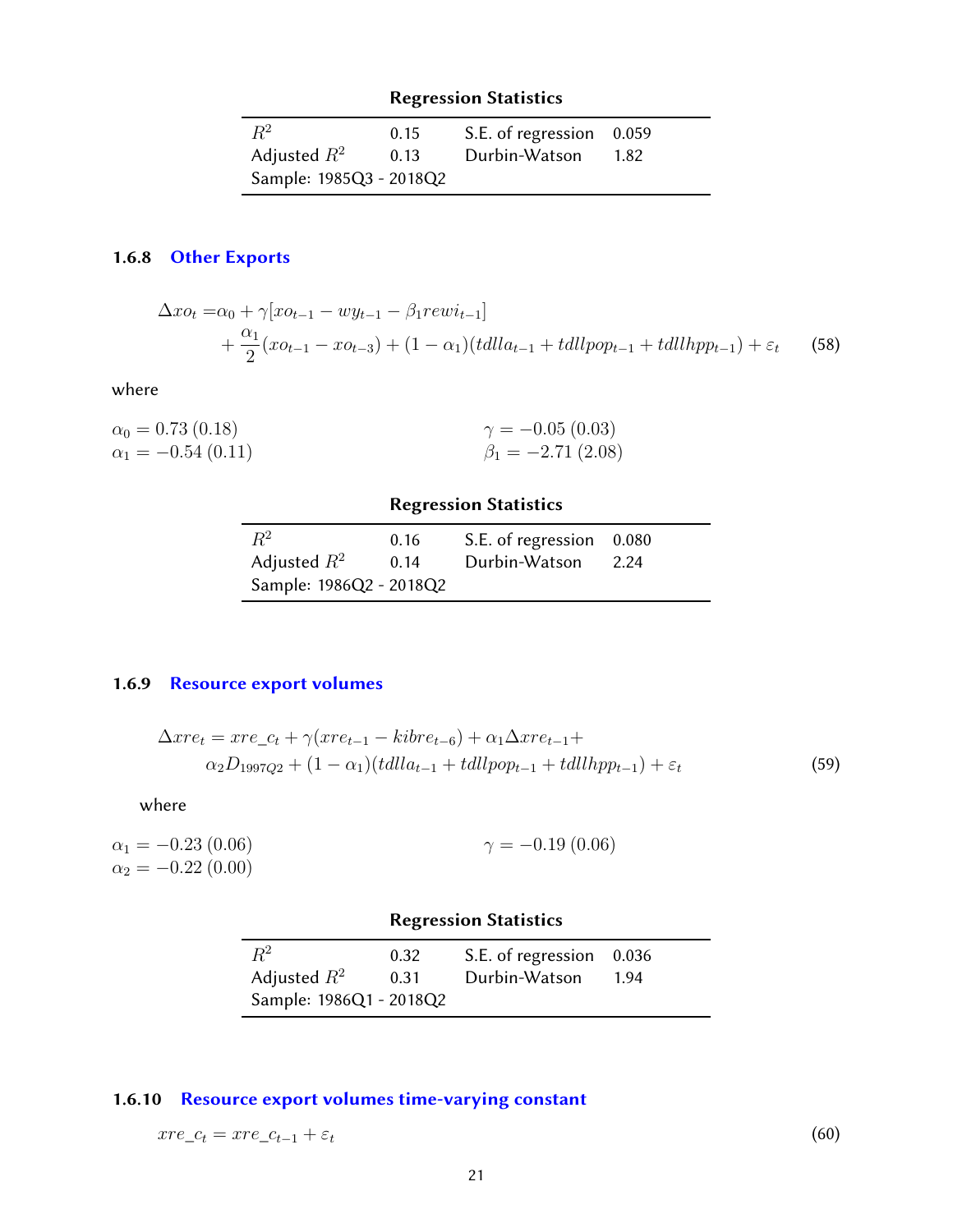#### 1.6.11 [Export volumes](#page-38-0)

| $X_t = X M_t + X A G_t + X S_t + X R E_t + X O_t + \varepsilon_t$ |  |
|-------------------------------------------------------------------|--|
|-------------------------------------------------------------------|--|

#### <span id="page-21-0"></span>1.7 National Accounts Aggregates

#### <span id="page-21-1"></span>1.7.1 [Net asset transfers between the public and private sectors](#page-38-0)

$$
AT_t = AT_{t-1} + \varepsilon_t \tag{62}
$$

### <span id="page-21-2"></span>1.7.2 Domestic final demand

$$
DFD_t = RC_t + ID_t + IB_t + G_t + OTC_t + AT_t + \varepsilon_t \tag{63}
$$

#### <span id="page-21-3"></span>1.7.3 Domestic final demand plus exports

$$
DFDX_t = RC_t + ID_t + IB_t + G_t + OTC_t + AT_t + X_t + \varepsilon_t
$$
\n
$$
(64)
$$

#### <span id="page-21-4"></span>1.7.4 [Gross national expenditure](#page-38-0)

$$
GNE_t = DFD_t + V_t + \varepsilon_t \tag{65}
$$

#### <span id="page-21-5"></span>1.7.5 [Gross domestic product](#page-38-0)

$$
GDP_t = GNE_t + X_t - M_t + SD_t + \varepsilon_t \tag{66}
$$

#### <span id="page-21-6"></span>1.7.6 [Statistical discrepancy](#page-38-0)

$$
SD_t = SD_{t-1} + \varepsilon_t \tag{67}
$$

<span id="page-21-7"></span>1.7.7 [Nominal household consumption expenditure](#page-38-0)  $NC_t \equiv PC_t \times RC_t/100$  (68)

#### <span id="page-21-8"></span>1.7.8 [Nominal dwelling investment](#page-38-0)

$$
NID_t \equiv PID_t \times ID_t / 100 \tag{69}
$$

# <span id="page-21-9"></span>1.7.9 [Nominal ownership transfer costs](#page-38-0)

$$
NOTC_t \equiv POTC_t \times OTC_t / 100 \tag{70}
$$

#### <span id="page-21-10"></span>1.7.10 [Nominal private investment](#page-38-0)

 $NIB_t \equiv NIBN_t + NIBRE_t$ (71)

#### <span id="page-21-11"></span>1.7.11 [Nominal private business investment](#page-38-0)

<span id="page-21-12"></span>
$$
NIBN_t \equiv PIBN_t \times IBN_t/100 \tag{72}
$$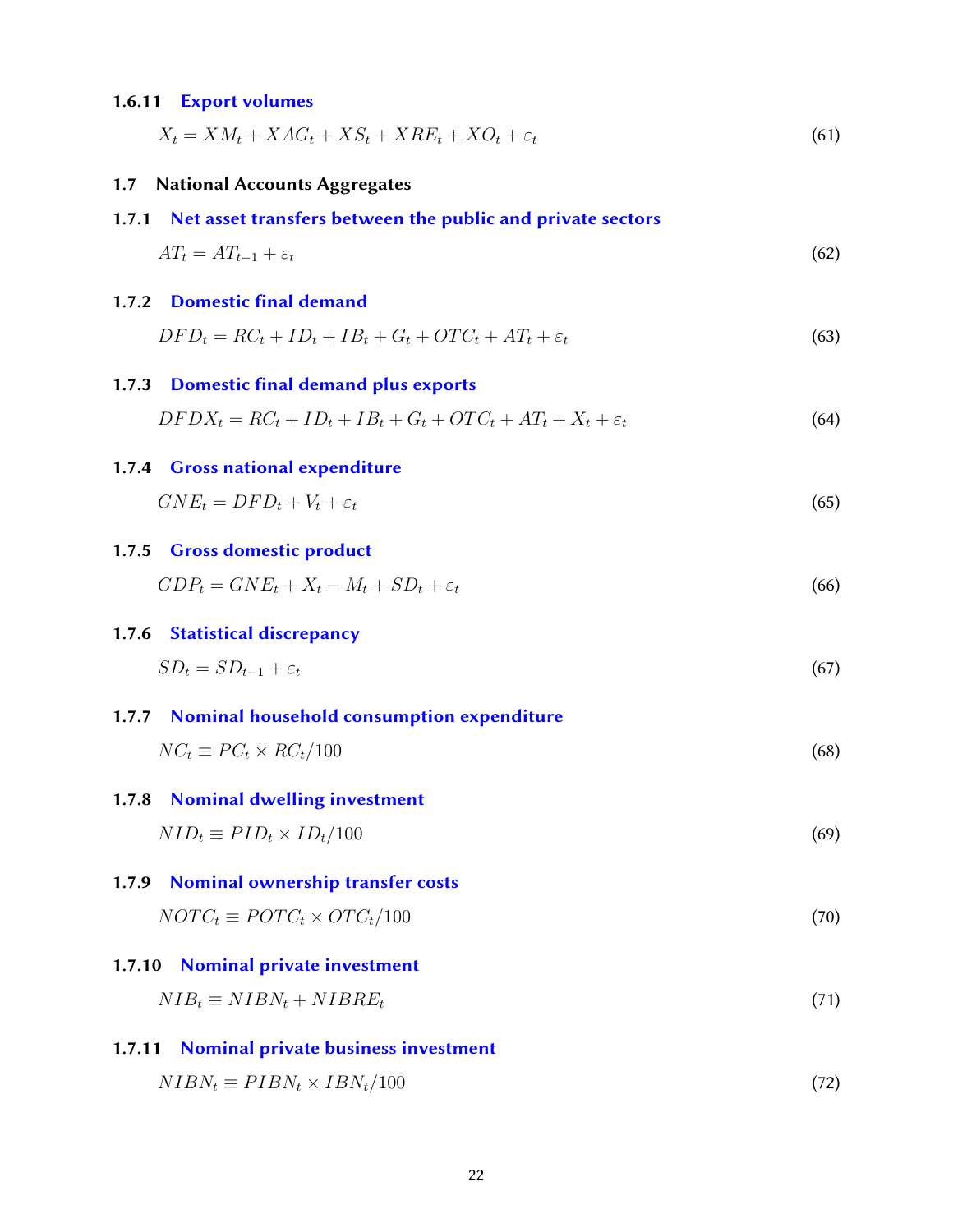<span id="page-22-5"></span><span id="page-22-4"></span><span id="page-22-3"></span><span id="page-22-2"></span><span id="page-22-1"></span><span id="page-22-0"></span>

|        | 1.7.12 Nominal mining investment                                   |      |
|--------|--------------------------------------------------------------------|------|
|        | $NIBRE_t \equiv PIBRE_t \times IBRE_t/100$                         | (73) |
|        | 1.7.13 Nominal public demand                                       |      |
|        | $NG_t \equiv PG_t \times G_t/100$                                  | (74) |
|        | 1.7.14 Nominal change in inventories                               |      |
|        | $N V_t = P G_t \times V_t / 100 + \varepsilon_t$                   | (75) |
| 1.7.15 | <b>Nominal resource exports</b>                                    |      |
|        | $NXRE_t \equiv PXRE_t \times XRE_t/100$                            | (76) |
| 1.7.16 | <b>Nominal manufacturing exports</b>                               |      |
|        | $NXM_t \equiv PXM_t \times XM_t/100$                               | (77) |
| 1.7.17 | <b>Nominal services exports</b>                                    |      |
|        | $NXS_t \equiv PXS_t \times KS_t/100$                               | (78) |
| 1.7.18 | <b>Nominal other exports</b>                                       |      |
|        | $NXO_t \equiv PXO_t \times XO_t/100$                               | (79) |
| 1.7.19 | <b>Nominal agicultural exports</b>                                 |      |
|        | $NXAG_t \equiv PXAG_t \times XAG_t/100$                            | (80) |
|        | 1.7.20 Nominal exports                                             |      |
|        | $NX_t \equiv NXM_t + NXS_t + NXRE_t + NXO_t + NXAG_t$              | (81) |
| 1.7.21 | <b>Nominal imports</b>                                             |      |
|        | $NXM_t \equiv PM_t \times M_t/100$                                 | (82) |
| 1.7.22 | Nominal net asset transfers between the public and private sectors |      |
|        | $NAT_t = NAT_{t-1} + \varepsilon_t$                                | (83) |
| 1.7.23 | <b>Nominal domestic final demand</b>                               |      |
|        | $NDFD_t \equiv NC_t + NID_t + NIB_t + NG_t + NOTC_t - NAT_t$       | (84) |
| 1.7.24 | Nominal gross national expenditure                                 |      |
|        |                                                                    |      |

<span id="page-22-12"></span><span id="page-22-11"></span><span id="page-22-10"></span><span id="page-22-9"></span><span id="page-22-8"></span><span id="page-22-7"></span><span id="page-22-6"></span> $NGNE_t \equiv NDFD_t + NV_t$  (85)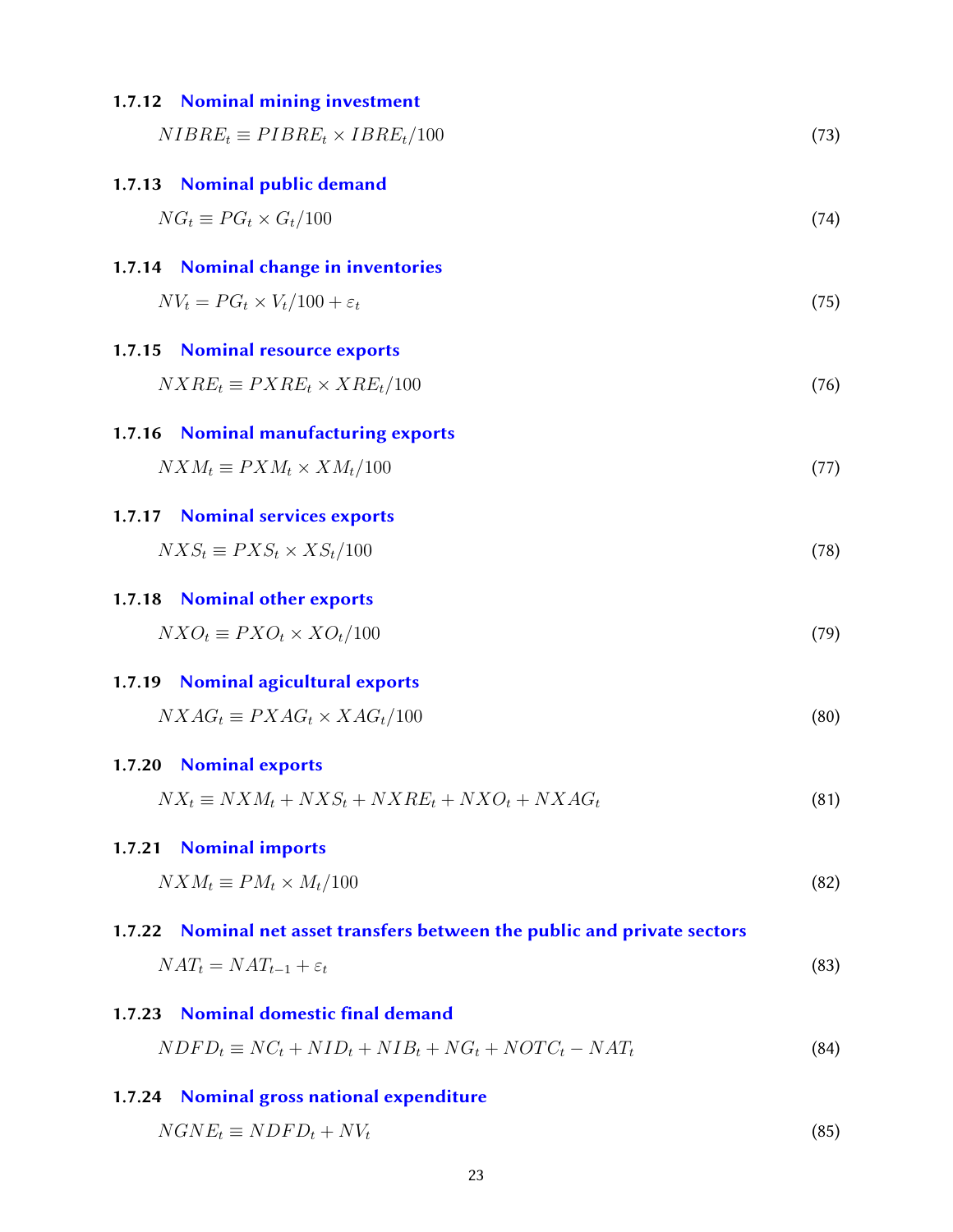#### 1.7.25 [Nominal statistical discrepancy](#page-38-0)

$$
NSD_t = NSD_{t-1} + \varepsilon_t \tag{86}
$$

#### <span id="page-23-0"></span>1.7.26 [Nominal GDP](#page-38-0)

 $NY_t \equiv NGNE_t + NX_t - NM_t + NSD_t$ (87)

#### <span id="page-23-1"></span>1.8 Prices and Wages

### <span id="page-23-2"></span>1.8.1 [Wage price index](#page-38-0)

$$
\Delta pw_t = \theta_{pw} \times (tdlla_t \times (\alpha_3 + \alpha_4)) + \alpha_1 \times (LUR_{t-1} - TLUR_{t-1})/(LUR_{t-1})/100
$$
  
+  $\alpha_2 \Delta LUR_{t-1}/100 + \alpha_3 \times pi_{-}e_{t-1}/400 + \frac{\alpha_4}{8} \Delta_8 py_{t-1}$   
+  $(1 - \alpha_3 - \alpha_4) \Delta pw_{t-1} + \varepsilon_t$  (88)

where

| $\theta_{pw} = 0.43(0.04)$ | $\alpha_2 = -0.15(0.06)$  | $\alpha_4 = 0.14(0.04)$ |
|----------------------------|---------------------------|-------------------------|
| $\alpha_1 = -0.53(0.13)$   | $\alpha_3 = 0.74\ (0.08)$ |                         |

### Regression Statistics

| $R^2$                   | 0.75 | S.E. of regression 0.001 |      |
|-------------------------|------|--------------------------|------|
| Adjusted $R^2$          | 0.74 | Durbin-Watson            | 2.04 |
| Sample: 1998Q1 - 2018Q2 |      |                          |      |

### <span id="page-23-3"></span>1.8.2 [Average earnings national accounts](#page-38-0)

 $\Delta pae_t = talla_t + pi\_e_{t-1}/400 + \alpha_1 \times (\Delta pw_t - \theta_{pw} talla_t + pi\_e_{t-1}/400) + \varepsilon_t$  (89)

where

$$
\alpha_1 = 1.51 (0.40) \qquad \theta_{pw} = 0.43 \text{ (Calibrated)}
$$

### Regression Statistics

| $R^2$                   | 0.14 | S.E. of regression 0.001 |      |
|-------------------------|------|--------------------------|------|
| Adjusted $R^2$          | 0.14 | Durbin-Watson            | 2.05 |
| Sample: 1997Q4 - 2018Q2 |      |                          |      |

# <span id="page-23-4"></span>1.8.3 [Nominal household compensation of employees](#page-38-0)

<span id="page-23-5"></span>
$$
\Delta n h coe_t \equiv \Delta p a e_t + \Delta l e_t + t d l l h p p_t + \varepsilon_t \tag{90}
$$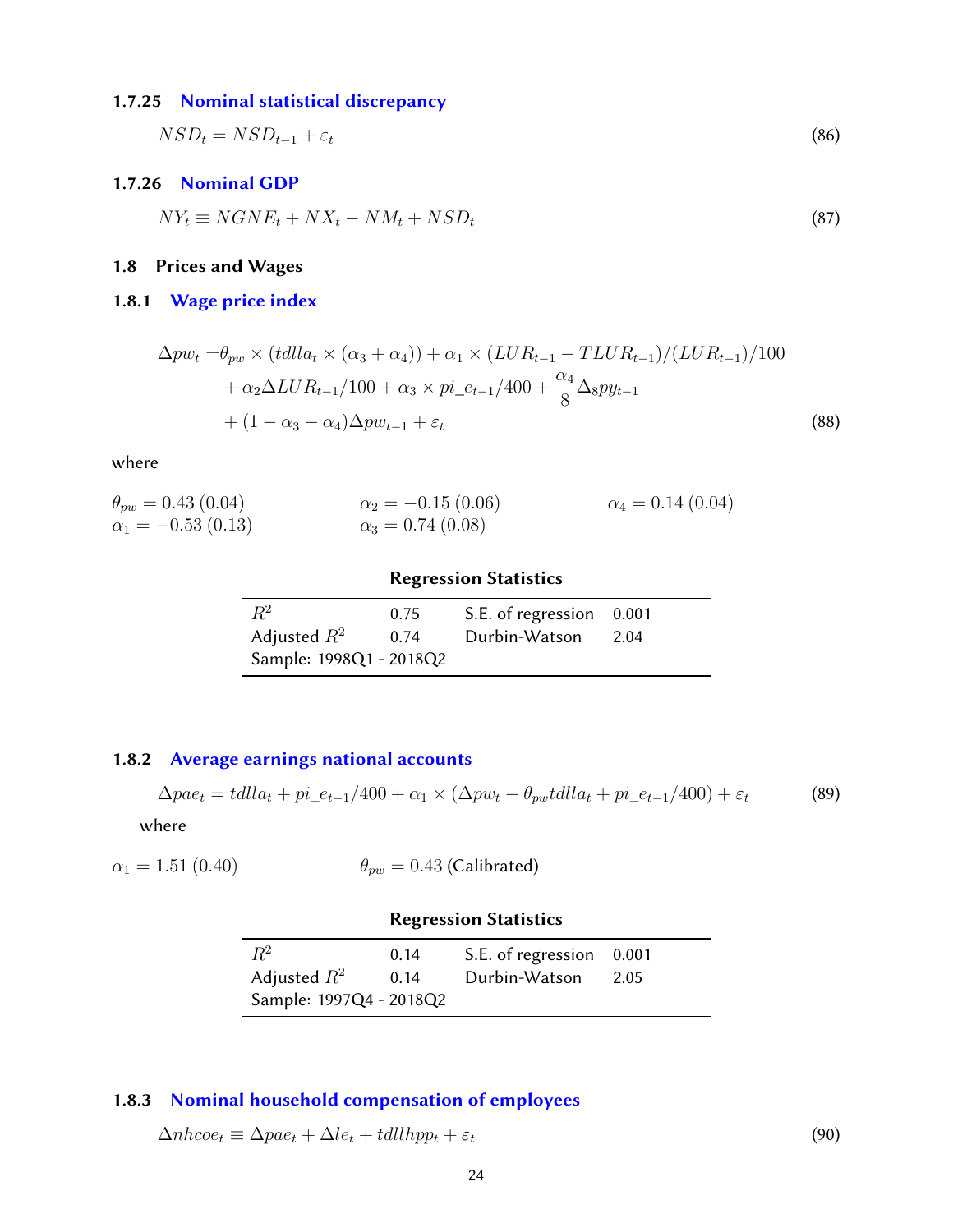### 1.8.4 [Compensation of employees](#page-38-0)

 $\text{HCOE}_t \equiv \text{N}\text{HCOE}_t/\text{PC}_t$  (91)

#### <span id="page-24-0"></span>1.8.5 [Nominal unit labour cost](#page-38-0)

$$
\Delta nulc_t \equiv \Delta nhcoe_t - \Delta y_t \tag{92}
$$

# <span id="page-24-1"></span>1.8.6 [Nominal unit labour cost - Balassa Samuelson adj.](#page-38-0)

$$
NULLCBS_t \equiv NULLC_t/NULLC_{t-1} \times NULLCBS_{t-1} + \varepsilon_t
$$
\n(93)

#### <span id="page-24-2"></span>1.8.7 [Real labour cost](#page-38-0)

$$
RLC_t \equiv PAE_t/PGNE_t \tag{94}
$$

#### <span id="page-24-3"></span>1.8.8 [Real unit labour cost](#page-38-0)

$$
RULC_t \equiv NULLC_t / PGNE_t \tag{95}
$$

### <span id="page-24-4"></span>1.8.9 Import price deflator

$$
\Delta pm_t = \alpha_0 + \gamma [pm_{t-1} - \beta_1 wpx_{t-1} + ntw_{t-1} - (1 - \beta_1) * wpoil_{t-1} - \beta_2 TADP_t/100] \n+ \alpha_1 \Delta pm_{t-1} + \alpha_2 \Delta ntwi_t + \alpha_3 \Delta ntwi_{t-1} + \alpha_4 \Delta wpx_t + \alpha_5 \Delta wpx_{t-1} \n+ \alpha_6 \Delta poil_t + (1 - \alpha_1 - \alpha_4 - \alpha_5 - \alpha_6) * \Delta poil_{t-1} \n+ \alpha_7 D_{1997Q3} + \alpha_8 D_{1997Q4} + \alpha_9 D_{1998Q1} + \alpha_{10} D_{1998Q2} + \alpha_{11} D_{1998Q35} + \varepsilon_t
$$
\n(96)

# where  $TADP_t$  is a linear trend from 1984Q2 to 2011Q4 and constant thereafter and

| $\alpha_0 = 0.64$ (0.16)  | $\alpha_5 = 0.59(0.13)$ | $\alpha_1 0 = 0.03$ (0.01) |
|---------------------------|-------------------------|----------------------------|
| $\alpha_1 = -0.30$ (0.07) | $\alpha_6 = 0.03(0.01)$ | $\alpha_1 1 = 0.02 (0.01)$ |
| $\alpha_2 = -0.67(0.02)$  | $\alpha_7 = 0.00(0.01)$ | $\gamma = -0.14(0.04)$     |
| $\alpha_3 = -0.33(0.06)$  | $\alpha_8 = 0.03(0.01)$ | $\beta_1 = 0.90$ (0.02)    |
| $\alpha_4 = 0.67(0.10)$   | $\alpha_9 = 0.07(0.01)$ | $\beta_2 = -0.16(0.03)$    |

<span id="page-24-5"></span>

|                         |      | <b>Regression Statistics</b> |        |
|-------------------------|------|------------------------------|--------|
| $R^2$                   | 0.94 | S.E. of regression 0.008     |        |
| Adjusted $R^2$          | 0.93 | Durbin-Watson                | - 1.95 |
| Sample: 1984Q2 - 2018Q2 |      |                              |        |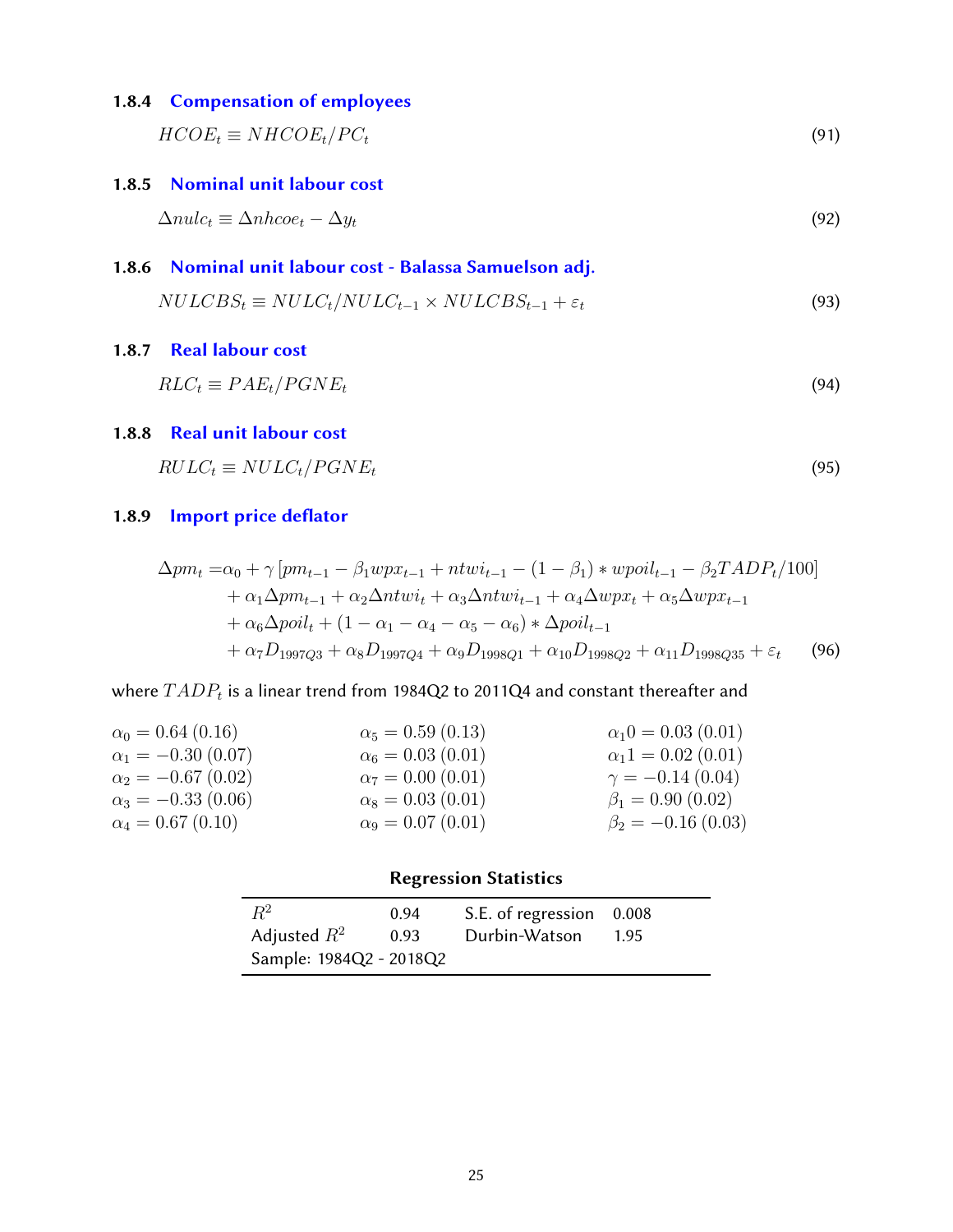#### 1.8.10 [Consumer good import price](#page-38-0)

$$
\Delta pmcg_t = \alpha_1 \Delta p m + (1 - \alpha_1 - \alpha_2 - \alpha_3) \Delta pmcg_{t-1} + \alpha_2 \Delta p oil_t + \alpha_3 \Delta p oil_{t-1} + \alpha_4 D_{t<2000Q1}/100 + \varepsilon_t
$$
\n(97)

where

$$
\alpha_1 = 0.93 (0.03) \n\alpha_2 = -0.04 (0.01) \n\alpha_3 = -0.03 (0.01) \n\alpha_4 = 0.38 (0.12)
$$

### Regression Statistics

| $\,R^2$<br>S.E. of regression 0.008<br>0.91     |  |
|-------------------------------------------------|--|
|                                                 |  |
| Adjusted $R^2$<br>Durbin-Watson<br>0.91<br>2.07 |  |
| Sample: 1984Q2 - 2018Q2                         |  |

#### <span id="page-25-0"></span>1.8.11 [Trimmed mean CPI](#page-38-0)

$$
\Delta ptm_t = \alpha_0 + \gamma [pex_{t-1} - \beta_1 nulcbs_{t-1} - (1 - \beta_1)pmg_{t-1}] + \alpha_1 \Delta ptm_{t-1}
$$
  
+ 
$$
(1 - \alpha_1)pi_{-}e_{t-1}/400 + \alpha_2 LURGAP_t/100 + \varepsilon_t
$$
 (98)

where

 $\alpha_0 = 0.16 (0.05)$  $\alpha_1 = 0.23\ (0.08)$  $\alpha_2 = -0.08(0.01)$  $\gamma = -0.03(0.01)$  $\beta_1 = 0.78(0.03)$ 

### Regression Statistics

| $\,R^2$                 | 0.45 | S.E. of regression 0.001 |        |
|-------------------------|------|--------------------------|--------|
| Adjusted $R^2$          | 0.43 | Durbin-Watson            | - 2.04 |
| Sample: 1993Q1 - 2018Q2 |      |                          |        |

#### <span id="page-25-1"></span>1.8.12 [Consumer Price Index](#page-38-0)

$$
\Delta p_t = (1 - \alpha_1 - \alpha_2) * \Delta p t m_t + \alpha_1 \Delta p o i l_t + \alpha_2 \Delta p o i l_{t-1} + \varepsilon_t \tag{99}
$$

<span id="page-25-2"></span>
$$
\alpha_1 = 0.01 \ (0.00) \qquad \alpha_2 = 0.01 \ (0.00)
$$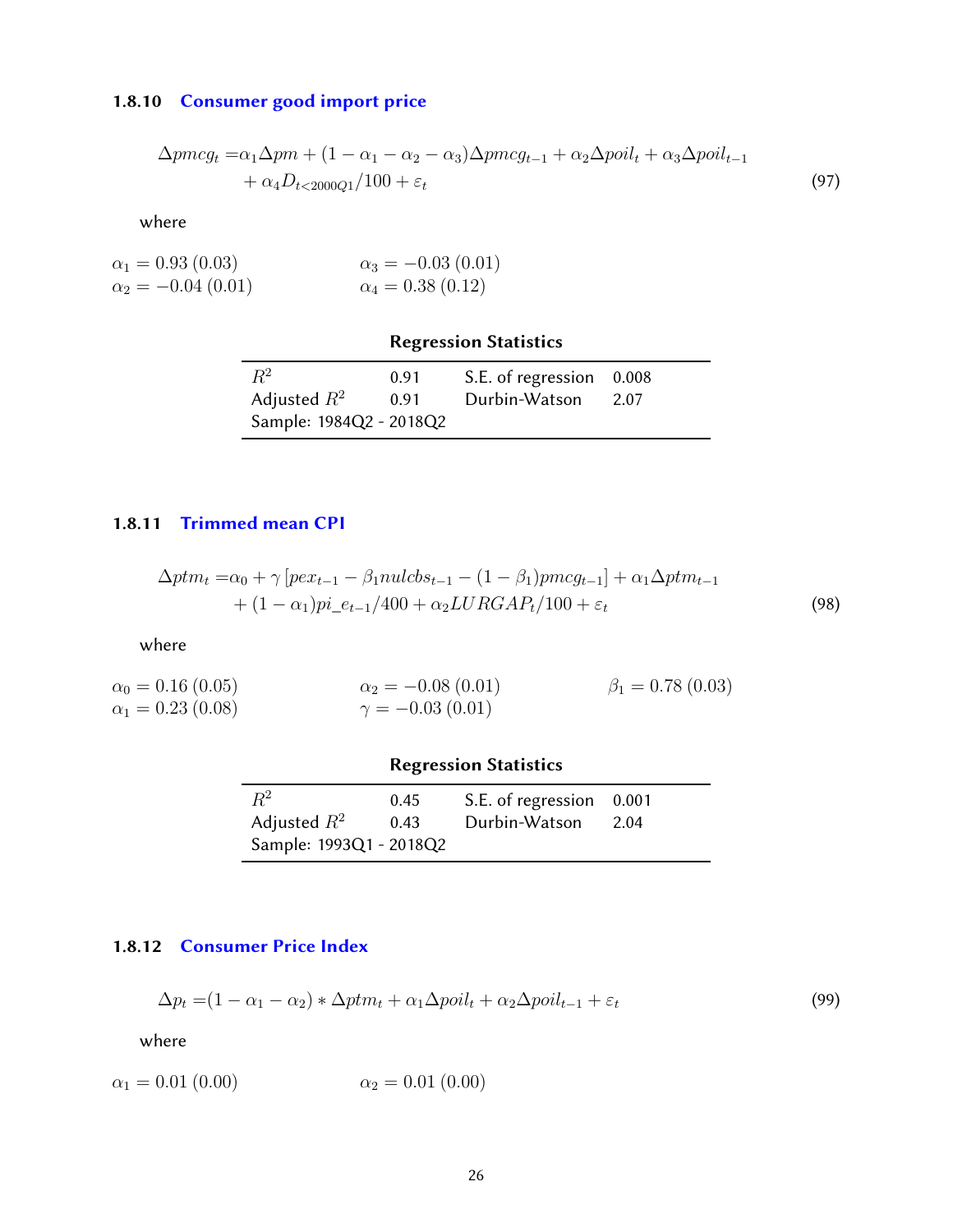| $R^2$                   | 0.78 | S.E. of regression 0.002 |      |
|-------------------------|------|--------------------------|------|
| Adjusted $R^2$          | 0.77 | Durbin-Watson            | 2.04 |
| Sample: 1987Q1 - 2018Q2 |      |                          |      |

# 1.8.13 [Consumer price index - excluding volatile items](#page-38-0)

$$
\Delta p e x_t = \Delta p t m_t + \varepsilon_t \tag{100}
$$

### <span id="page-26-0"></span>1.8.14 [Domestic oil price](#page-38-0)

$$
POL_t = WPOL_t / NUSD_t + \varepsilon_t \tag{101}
$$

# <span id="page-26-1"></span>1.8.15 Household consumption deflator

$$
\Delta pc_t = \alpha_0 + \gamma [pc_{t-1} - ptm_{t-1} - \beta_1 PCTREND_t/100] + \alpha_1 \Delta ptm_t + (1 - \alpha_1)\Delta pm_t + \alpha_2 D_{2000Q3}
$$
\n(102)

#### where PCTREND is a linear trend and

| $\alpha_0 = 0.01(0.00)$ | $\alpha_2 = 0.02$ (0.00) | $\beta_1 = -0.09(0.01)$ |
|-------------------------|--------------------------|-------------------------|
| $\alpha_1 = 0.97(0.01)$ | $\gamma = -0.08(0.04)$   |                         |

|                         |              | <b>Regression Statistics</b>              |      |
|-------------------------|--------------|-------------------------------------------|------|
| $R^2$<br>Adjusted $R^2$ | 0.89<br>0.89 | S.E. of regression 0.002<br>Durbin-Watson | 1.68 |
| Sample: 1982Q1 - 2018Q2 |              |                                           |      |

### <span id="page-26-2"></span>1.8.16 Dwelling investment deflator

$$
\Delta pid_t = \alpha_0 + \gamma [pid_{t-1} - \beta_1 pc_{t-1} - (1 - \beta_1)pm_{t-1} - \beta_2 PIDTREND_t/100] + \alpha_1 \Delta pid_{t-1} + (1 - \alpha_1) \Delta pc_t + \alpha_2 D_{2000Q3} + \alpha_3 D_{2000Q4}
$$
\n(103)

### where PIDTREND is a linear trend and

<span id="page-26-3"></span>

| $\alpha_0 = -0.03$ (0.01) | $\alpha_3 = -0.08(0.01)$ | $\beta_2 = -0.35(0.13)$ |
|---------------------------|--------------------------|-------------------------|
| $\alpha_1 = 0.84\ (0.05)$ | $\gamma = -0.04(0.01)$   |                         |
| $\alpha_2 = 0.06(0.01)$   | $\beta_1 = 0.83$ (0.20)  |                         |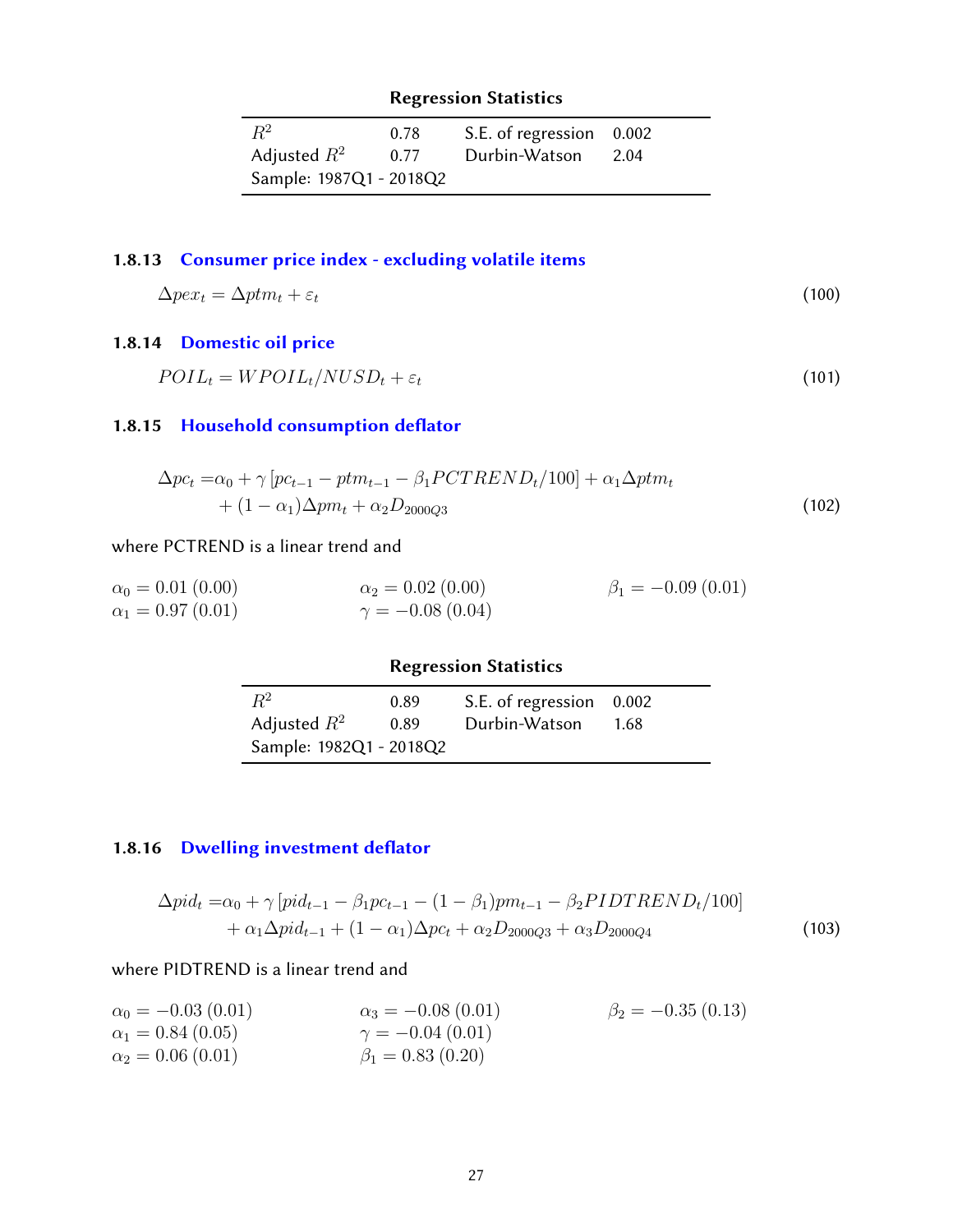| $R^2$                   | 0.86 | S.E. of regression 0.004 |      |
|-------------------------|------|--------------------------|------|
| Adjusted $R^2$          | 0.85 | Durbin-Watson            | 1.69 |
| Sample: 1982Q1 - 2018Q2 |      |                          |      |

### 1.8.17 Non-mining business investment deflator

$$
\Delta pibn_t = \alpha_0 + \gamma[pibn_{t-1} - pc_{t-1} - \beta_1 * PIBNTREND_t - \beta_2 * PIBNTREND2_t]
$$
  
+ 
$$
\alpha_1 \Delta pibn_{t-1} + \alpha_2 \Delta pibn_{t-2} + (1 - \alpha_1 - \alpha_2) \Delta pm_t + \alpha_3 D_{t=2000Q3}
$$
(104)

where PIBNTREND is a kinked linear trend that is increasing until 2012Q3 and constant thereafter and PIBNTREND2 is a kinked linear trend that is constant until 2012Q3 and increasing thereafter.

| $\alpha_0 = 0.19$ (0.04) | $\alpha_3 = -0.02$ (0.00) | $\beta_2 = -0.26(0.04)$ |
|--------------------------|---------------------------|-------------------------|
| $\alpha_1 = 0.41(0.06)$  | $\gamma = -0.22(0.05)$    |                         |
| $\alpha_2 = 0.43(0.06)$  | $\beta_1 = -0.74(0.01)$   |                         |

### Regression Statistics

| $R^2$                   | 0.25 | S.E. of regression 0.011 |      |
|-------------------------|------|--------------------------|------|
| Adjusted $R^2$          | 0.22 | Durbin-Watson            | 2.39 |
| Sample: 1986Q1 - 2018Q2 |      |                          |      |

### <span id="page-27-0"></span>1.8.18 Mining investment deflator

$$
\Delta pibre_t = \alpha_0 + \gamma [pibre_{t-1} - pc_{t-1}] + \alpha_1 \Delta pc_t + (1 - \alpha_1) \Delta pibre_{t-1} + \alpha_2 D_{2000Q4} + \alpha_3 D_{2001Q1} + \alpha_4 D_{2001Q2} + \alpha_5 D_{2001Q3}
$$
\n(105)

| $\alpha_0 = 0.00$ (0.00) | $\alpha_3 = -0.13(0.01)$ | $\gamma = -0.09(0.03)$ |
|--------------------------|--------------------------|------------------------|
| $\alpha_1 = 0.72(0.11)$  | $\alpha_4 = 0.03(0.01)$  |                        |
| $\alpha_2 = 0.09(0.01)$  | $\alpha_5 = 0.04(0.00)$  |                        |

<span id="page-27-1"></span>

|                         |      | <b>Regression Statistics</b> |      |
|-------------------------|------|------------------------------|------|
| $R^2$                   | 0.83 | S.E. of regression 0.007     |      |
| Adjusted $R^2$          | 0.82 | Durbin-Watson                | 1.86 |
| Sample: 1990Q1 - 2018Q2 |      |                              |      |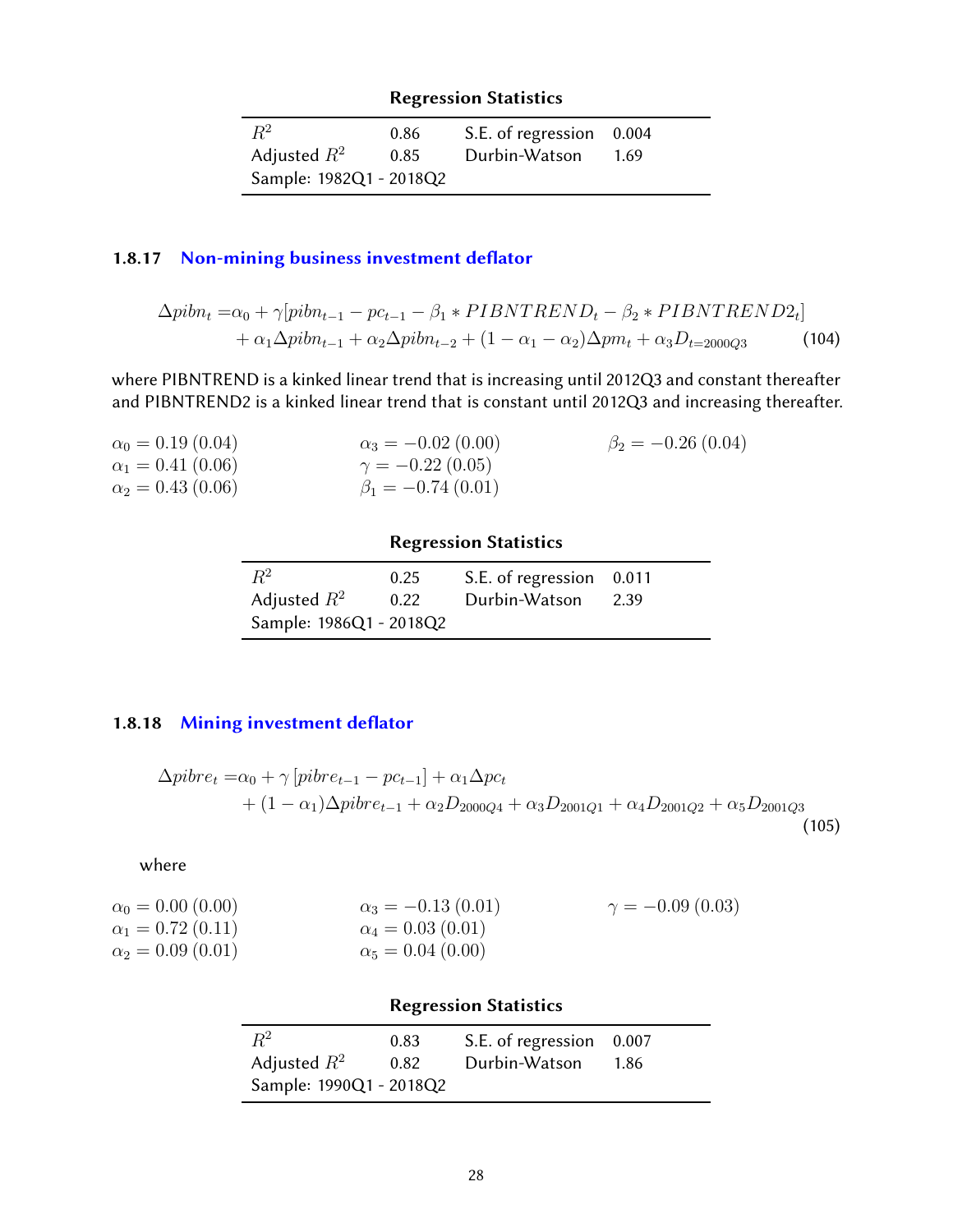#### 1.8.19 Public demand deflator

$$
\Delta p g_t = \alpha_0 + \gamma \left[ p g_{t-1} - p c_{t-1} \right] + \alpha_1 \Delta p g_{t-1} + (1 - \alpha_1) \Delta p c_t + \varepsilon_t \tag{106}
$$

where

$$
\alpha_0 = 0.00 \ (0.00) \qquad \alpha_1 = -0.32 \ (0.12) \qquad \gamma = -0.06 \ (0.02)
$$

### Regression Statistics

| $R^2$                   | 0.13 | S.E. of regression 0.011 |  |
|-------------------------|------|--------------------------|--|
| Adjusted $R^2$          | 0.11 | Durbin-Watson 2.18       |  |
| Sample: 1986Q1 - 2018Q2 |      |                          |  |

### <span id="page-28-0"></span>1.8.20 Exports deflator

$$
PX_t \equiv \frac{NX_t}{X_t} \times 100\tag{107}
$$

### <span id="page-28-1"></span>1.8.21 Private business investment deflator

$$
PIB_t \equiv \frac{NIB_t}{IB_t} \times 100\tag{108}
$$

### <span id="page-28-2"></span>1.8.22 Domestic final demand deflator

$$
PDFD_t \equiv \frac{NDFD_t}{DFD_t} \times 100\tag{109}
$$

### <span id="page-28-3"></span>1.8.23 Gross national expenditure deflator

$$
PGNE_t \equiv \frac{NGNE_t}{GNE_t} \times 100\tag{110}
$$

### <span id="page-28-4"></span>1.8.24 Gross domestic product deflator

$$
PY_t \equiv \frac{NY_t}{Y_t} \times 100\tag{111}
$$

### <span id="page-28-5"></span>1.8.25 Resource exports deflator

$$
\Delta pxre_t = \alpha_0 + \gamma \left[ pxre_{t-1} - wpcom_{t-1} + nusd_{t-1} \right] + \alpha_1 \Delta nusd_{t-1} +
$$
  
\n
$$
\alpha_2 \Delta wpcom_t + (1 - \alpha_2)pi_{e} + \epsilon_t \Delta nusd_{t-1} +
$$
\n(112)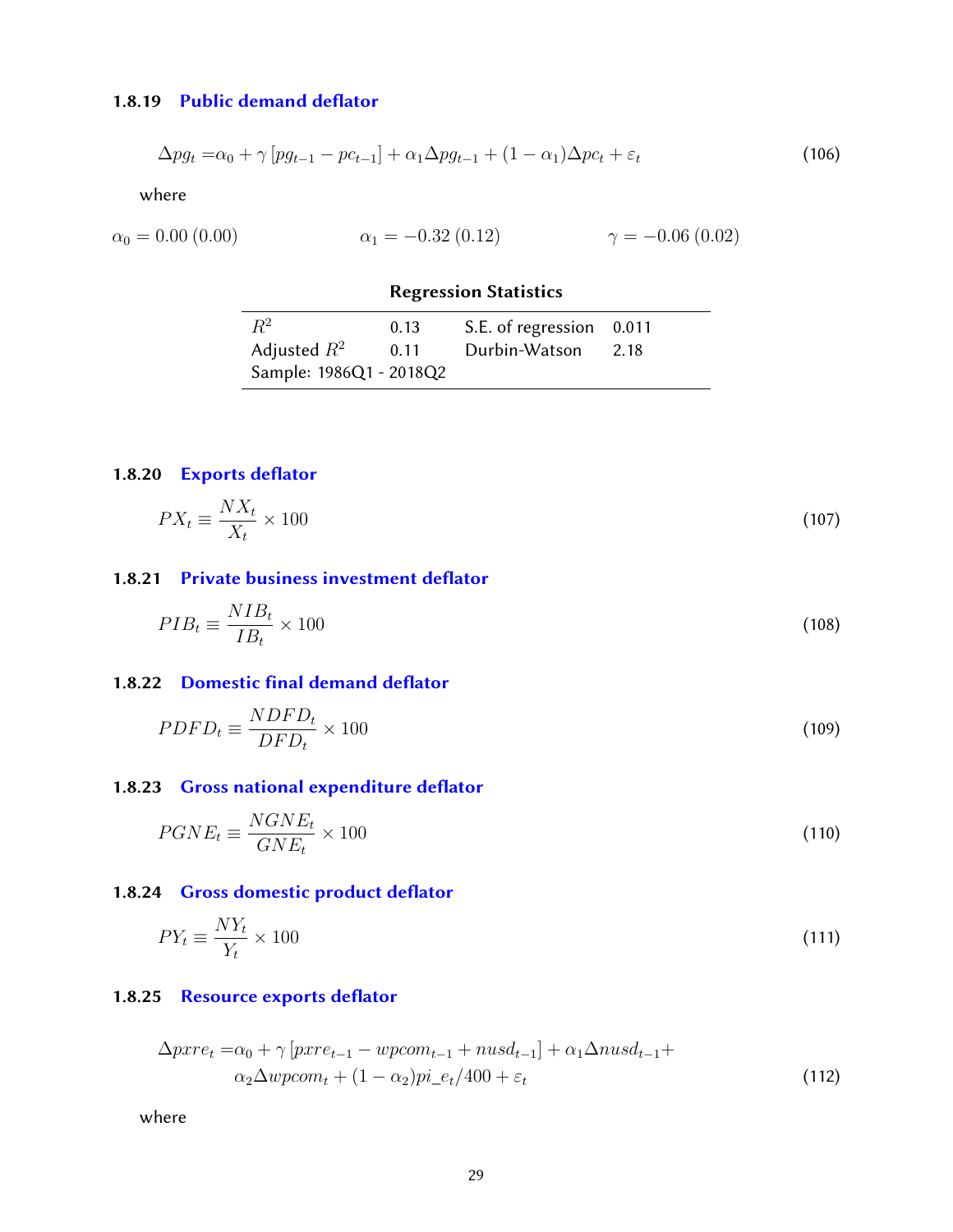| $\alpha_0 = -0.02$ (0.01)  | $\alpha_2 = 0.95(0.02)$ |
|----------------------------|-------------------------|
| $\alpha_1 = -0.92\ (0.04)$ | $\gamma = -0.11(0.05)$  |

|                         |      | <b>Regression Statistics</b> |      |
|-------------------------|------|------------------------------|------|
| $\,R^2$                 | 0.94 | S.E. of regression 0.016     |      |
| Adjusted $R^2$          | 0.94 | Durbin-Watson                | 2.08 |
| Sample: 1985Q4 - 2018Q2 |      |                              |      |

### <span id="page-29-0"></span>1.8.26 Manufactured exports deflator

$$
\Delta p x m_t = \alpha_0 + \gamma \left[ p x m_{t-1} - \beta_1 p c_{t-1} - (1 - \beta_1) p m_{t-1} - \beta_2 P X M T R E N D_t \right] + \alpha_1 \Delta p m_{t-1} (1 - \alpha_1) p i_e / 400
$$
\n(113)

where PXMTREND is a linear trend between 1986Q1 and 2000Q4 and constant thereafter and

| $\alpha_0 = 0.05$ (0.02) | $\gamma = -0.13(0.03)$   |
|--------------------------|--------------------------|
| $\alpha_1 = 0.66(0.05)$  | $\beta_1 = -0.27$ (0.05) |

### Regression Statistics

| $R^2$                   | 0.72 | S.E. of regression 0.011 |      |
|-------------------------|------|--------------------------|------|
| Adjusted $R^2$          | 0.70 | Durbin-Watson            | 2.18 |
| Sample: 1986Q1 - 2018Q2 |      |                          |      |

### <span id="page-29-1"></span>1.8.27 Services exports deflator

$$
\Delta pxs_t = \alpha_0 + \gamma [pxs_{t-1} - pc_{t-1} - \beta_1 PXSTREND_t - \beta_2 PXSTREND2_t]
$$
  
+ 
$$
\alpha_1 \Delta pc_t + (1 - \alpha_1) \Delta pxs_{t-1} + \varepsilon_t
$$
 (114)

where PXSTREND is a kinked linear trend that increases between 1986Q1 and 2000Q4 and is constant thereafter and PXSTREND2 is a kinked linear trend that is constant before 2000Q4 and increasing thereafter.

 $\alpha_0 = 0.05(0.01)$  $\alpha_0 = 0.05 (0.01)$ <br>  $\alpha_1 = 0.88 (0.08)$  $\gamma = -0.34(0.08)$  $\beta_1 = -0.24\ (0.01)$  $\beta_2 = -0.03(0.01)$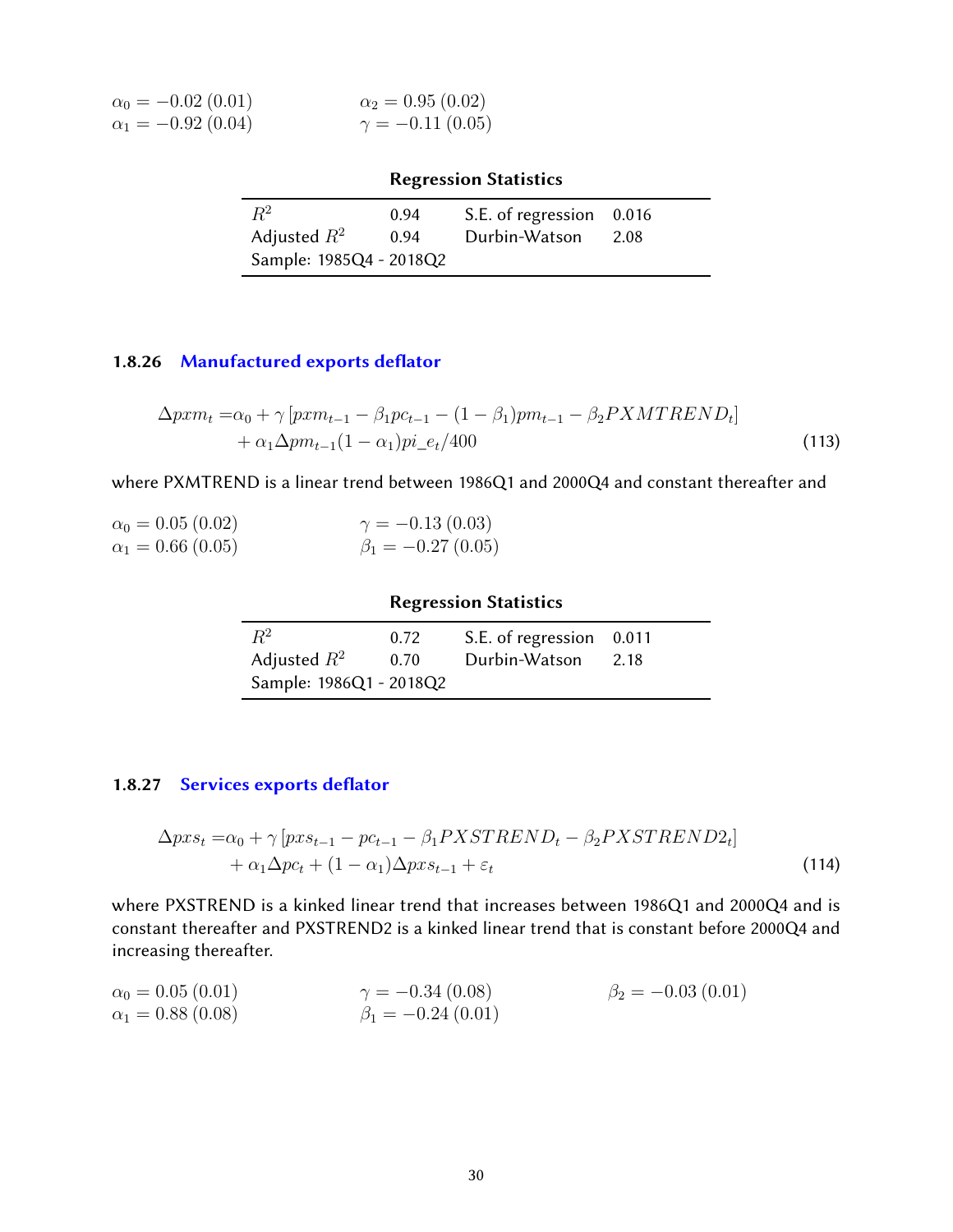| $R^2$                   | 0.44 | S.E. of regression 0.001 |      |
|-------------------------|------|--------------------------|------|
| Adjusted $R^2$          | 0.42 | Durbin-Watson            | 2.24 |
| Sample: 1986Q1 - 2018Q2 |      |                          |      |

# <span id="page-30-0"></span>1.8.28 Other exports deflator

$$
\Delta pxo_t = \alpha_0 + \gamma [pxo_{t-1} - \beta_1 pc_{t-1} - (1 - \beta_1)(wpcom_{t-1} - nusd_{t-1})]
$$
  
+ 
$$
\alpha_1 \Delta pc_t + (1 - \alpha_1)(\Delta wpcom_t - \Delta nusd_t) + \varepsilon_t
$$
 (115)

where

| $\alpha_0 = 0.00$ (0.00) | $\gamma = -0.15(0.04)$ |
|--------------------------|------------------------|
| $\alpha_1 = 0.55(0.04)$  | $\beta_1 = 0.76(0.09)$ |

# Regression Statistics

| $R^2$                   | 0.48 | S.E. of regression 0.038 |      |
|-------------------------|------|--------------------------|------|
| Adjusted $R^2$          | 0.46 | Durbin-Watson            | 2.06 |
| Sample: 1990Q1 - 2018Q2 |      |                          |      |

# <span id="page-30-1"></span>1.8.29 Agricultural exports deflator

$$
\Delta pxag_t = \alpha_0 + \gamma [pxag_{t-1} - wpag_{t-1} + nusd_{t-1}] + \alpha_1 \Delta nusd_t + \alpha_2 \Delta wpag_t + \alpha_3 \Delta w pag_{t-1} - (1 - \alpha_2 - \alpha_3)pi_{-}e_{t-1}/400 + \varepsilon_t
$$
\n(116)

where

| $\alpha_0 = -0.01(0.00)$ | $\alpha_2 = 0.27(0.04)$   | $\gamma = -0.04(0.02)$ |
|--------------------------|---------------------------|------------------------|
| $\alpha_1 = -0.57(0.05)$ | $\alpha_3 = 0.31\ (0.06)$ |                        |

# Regression Statistics

<span id="page-30-2"></span>

| $R^2$                   | 0.70 | S.E. of regression 0.021 |       |
|-------------------------|------|--------------------------|-------|
| Adjusted $R^2$          | 0.69 | Durbin-Watson            | -1.87 |
| Sample: 1985Q2 - 2018Q2 |      |                          |       |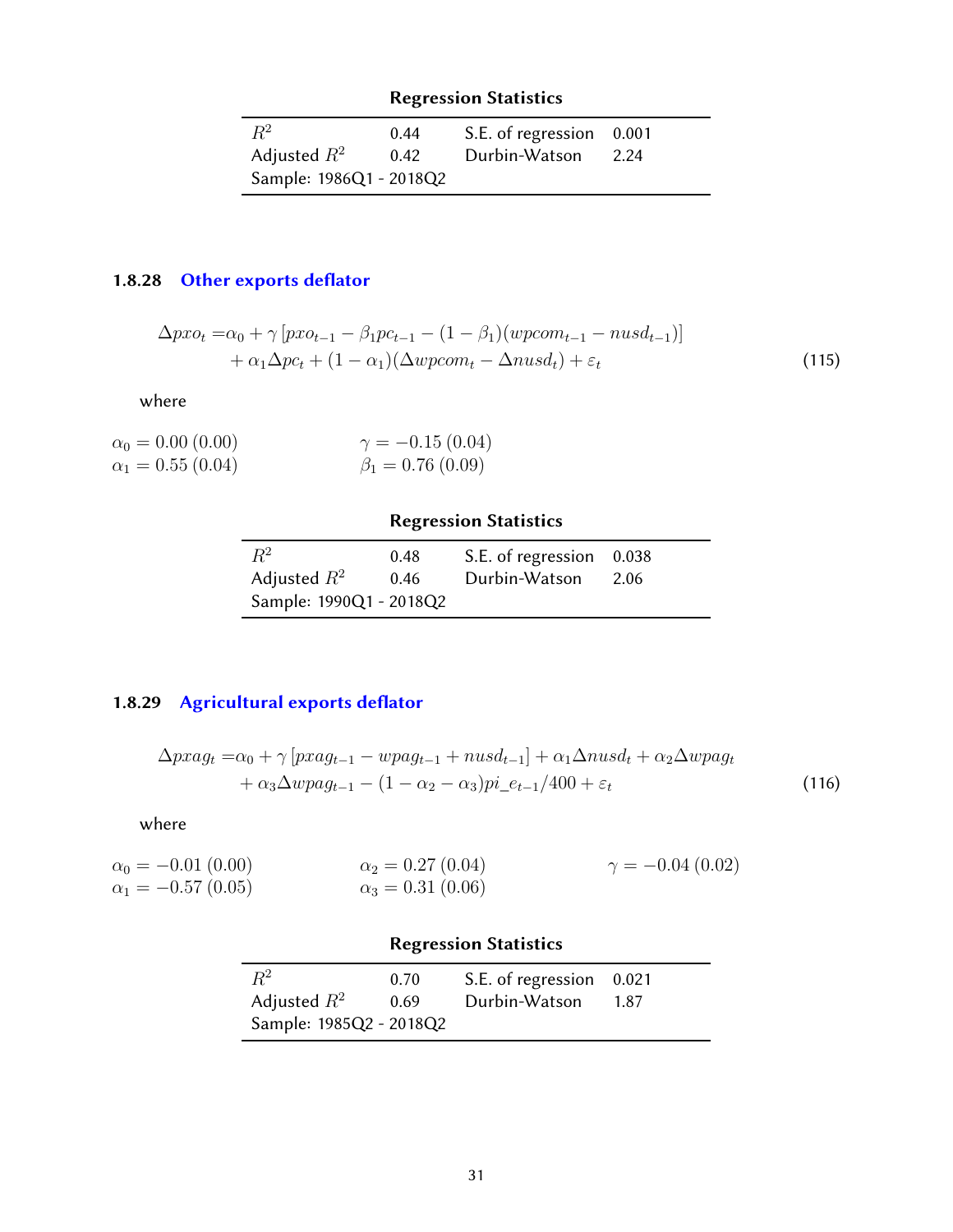### 1.8.30 Ownership transfer costs deflator

$$
\Delta pot c_t = \alpha_0 + \gamma \left[ pot c_{t-1} - p c_{t-1} - \beta_1 POTCTREND - \beta_2 POTCTREND2 \right] + pi_{et-1}/400 + \varepsilon_t
$$
\n(117)

where POTCTREND is a kinked linear trend that increases before 2007Q4 and is constant thereafter and POTCTREND2 is a kinked linear trend that is constant before 2007Q4 and increasing thereafter and

| $\alpha_0 = -0.33(0.07)$   | $\beta_1 = -1.61(0.08)$ |
|----------------------------|-------------------------|
| $\gamma_1 = -0.30\ (0.06)$ | $\beta_2 = -0.18(0.11)$ |

### Regression Statistics

| $R^2$                   | 0.16 | S.E. of regression 0.041 |      |
|-------------------------|------|--------------------------|------|
| Adjusted $R^2$          | 0.14 | Durbin-Watson            | 2.18 |
| Sample: 1990Q1 - 2018Q2 |      |                          |      |

### <span id="page-31-0"></span>1.8.31 [Terms of trade](#page-38-0)

$$
TOT_t \equiv \frac{PX_t}{PM_t} \times 100\tag{118}
$$

#### <span id="page-31-1"></span>1.9 The Labour Market

### <span id="page-31-2"></span>1.9.1 [Employment](#page-38-0)

$$
\Delta le_{t} = \alpha_{0} + \gamma \left[ le_{t-1} - y_{t-1} + 0.4 \times (rlc_{t-1} - tlla_{t-1}) + tlla_{t-1} + tllhpp_{t-1} \right]
$$
  
\n
$$
\alpha_{1} \Delta le_{t-1} + \alpha_{2} \Delta y_{t} + \alpha_{3} \Delta y_{t-1} + \alpha_{4} \Delta (rlc_{t} - tdlla_{t-1}) + \alpha_{5} D_{2003Q2}
$$
  
\n
$$
- (\alpha_{2} + \alpha_{3}) (tdlla_{t-1} + tdllpop_{t-1} + tdllhpp_{t-1})
$$
  
\n
$$
+ (1 - \alpha_{1}) tdllpop_{t-1} + \varepsilon_{t}
$$
\n(119)

where

| $\alpha_0 = 0.10 (0.03)$ | $\alpha_3 = 0.09$ (0.04)  | $\gamma = -0.05(0.01)$ |
|--------------------------|---------------------------|------------------------|
| $\alpha_1 = 0.49(0.06)$  | $\alpha_4 = -0.17$ (0.07) |                        |
| $\alpha_2 = 0.18(0.08)$  | $\alpha_5 = -0.01(0.00)$  |                        |

#### Regression Statistics

| $R^2$                   | 0.57 | S.E. of regression 0.003 | 2.12 |
|-------------------------|------|--------------------------|------|
| Adjusted $R^2$          | 0.55 | Durbin-Watson            |      |
| Sample: 1980Q1 - 2018Q2 |      |                          |      |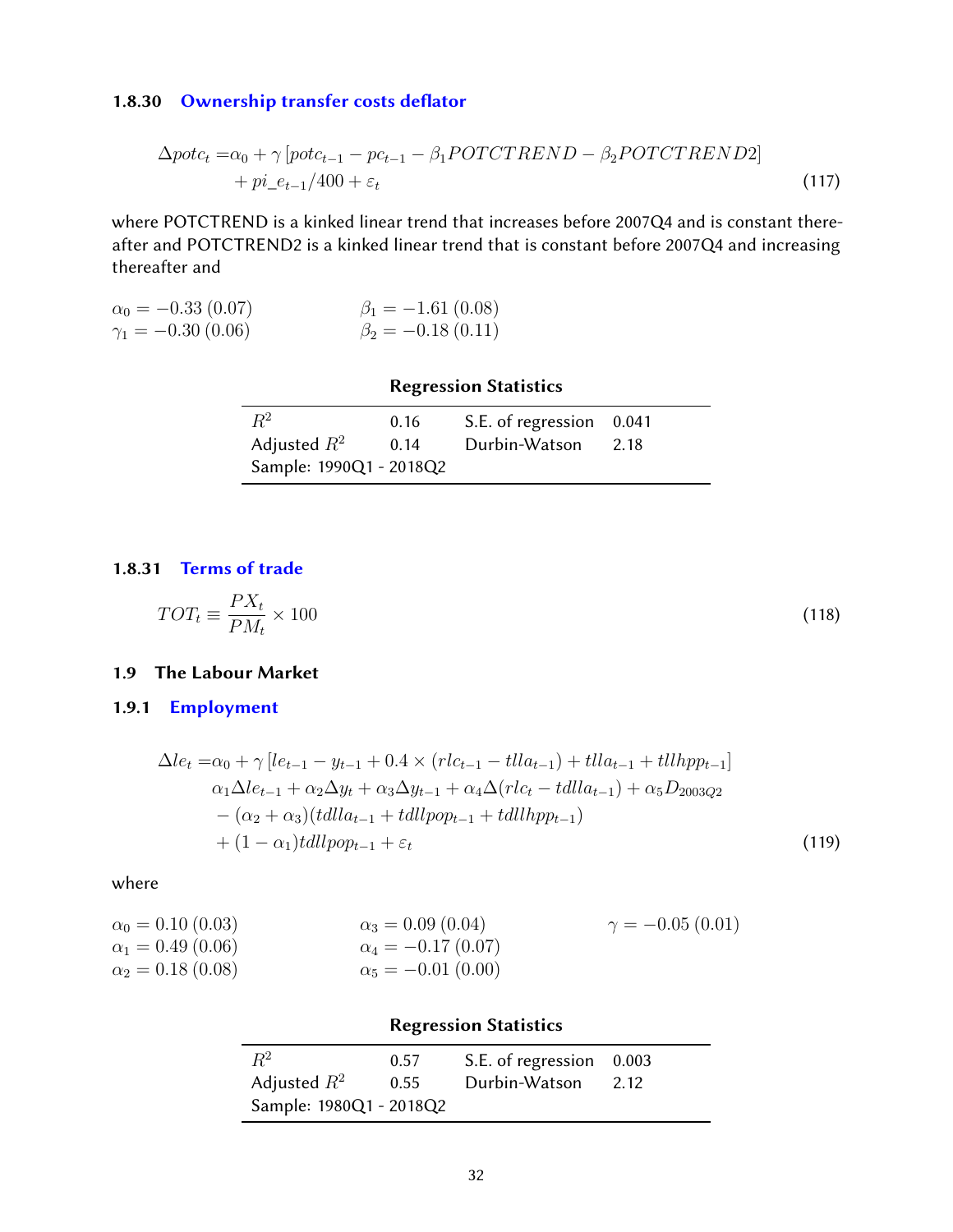This equation is estimated using two stage least squares. The instruments used are:  $le_{t-1}$ ,  $y_{t-1}$ ,  $rlc_{t-1}$ , tll $la_{t-1}$ , tllhpp<sub>t−1</sub>,  $\Delta le_{t-1}$ ,  $\Delta y_{t-1}$ , tdll $cap_{t-1}$ , tdllhpp<sub>t−1</sub>,  $\Delta rlc_{t-1}$ ,  $\Delta LUR_{t-1}$ ,  $\Delta LUR_{t-2}, \Delta le_{t-2}, \Delta rlc_{t-1}, D_{2003Q2}.$ 

#### <span id="page-32-0"></span>1.9.2 [Unemployment rate](#page-38-0)

The unemployment equation is estimated via maximum likelihood using a state space model. The signal equation is:

$$
\Delta LUR_t = LOKLAG_t \times \Delta LUR_{t-1} + \alpha_1(\Delta_2 y_t/2 - ty_t) + \alpha_2 2\Delta_2 rule_{t-2}/2 + \varepsilon_t
$$
 (120)

The state equations are:

 $LOKLAG_t = LOKLAG_{t-1} + \omega_t$ 

$$
ty_t = ty_{t-1} + \mu_t
$$

where

$$
\alpha_1 = -20.04 \ (3.33) \qquad \alpha_2 = 8.34 \ (2.07)
$$

#### <span id="page-32-6"></span><span id="page-32-5"></span>Regression Statistics

| $R^2$                   | 0.51 | S.E. of regression 0.23 |      |
|-------------------------|------|-------------------------|------|
| Adjusted $R^2$          | 0.51 | Durbin-Watson           | 2.04 |
| Sample: 1960Q3 - 2018Q2 |      |                         |      |

The state variable LOKLAG evolves according to:

$$
LOKLAG_t = LOKLAG_{t-1} + \varepsilon_t \tag{121}
$$

The state variable TY evolves according to:

$$
ty_{t} = tdlla_{t} + tdlpop_{t} + tdllpop_{t}
$$
  
+ 0.95 × ( $ty_{t-1}$  –  $tdlla_{t-1}$  +  $tdllpop_{t-1}$  +  $tdllupp_{t-1}$ ) +  $\varepsilon_{t}$  (122)

#### <span id="page-32-1"></span>1.9.3 Non-Accelerating Inflation Rate of Unemployment

$$
TLUR_t = TLUR_{t-1} + \varepsilon_t \tag{123}
$$

#### <span id="page-32-2"></span>1.9.4 [Unemployment gap](#page-38-0)

 $LURGAP_t \equiv LUR_t - T LUR_t$  (124)

<span id="page-32-3"></span>1.9.5 [Labour force](#page-38-0)

<span id="page-32-4"></span>
$$
LF_t \equiv LE_t/(1 - LUR_t/100) \tag{125}
$$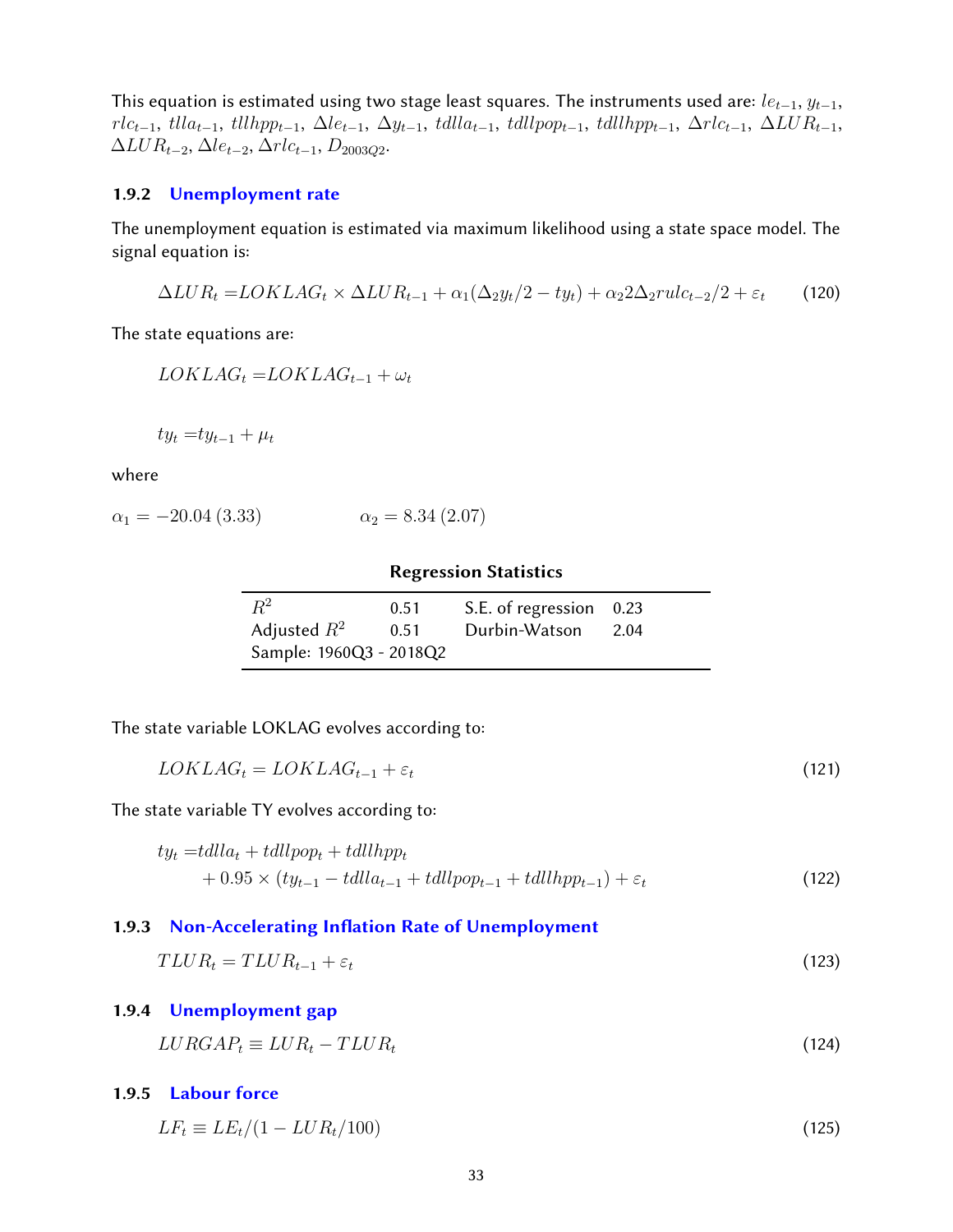### 1.9.6 [Labour force participation rate](#page-38-0)

$$
LPR_t \equiv LF_t / LPOP_t \tag{126}
$$

### <span id="page-33-0"></span>1.9.7 [Working age population](#page-38-0)

$$
\Delta l pop_t = tdl l pop_t - 0.005 \times (l pop_{t-1} - tll pop_{t-1}) + \varepsilon_t \tag{127}
$$

### <span id="page-33-1"></span>1.10 Interest and Exchange Rates

#### <span id="page-33-2"></span>1.10.1 [Cash Rate](#page-38-0)

$$
NCR_t = 0.7 \times NCR_{t-1} +
$$
  
\n
$$
0.3 \times \left[ RSTAR_t + 2 \times \left( \frac{PTM_t}{PTM_{t-1}} \times 100 - 100 \right) - \bar{\pi} - 2 \times LURGAP_t \right]
$$
  
\n
$$
- \Delta_2 LUR_t + \varepsilon_t
$$
\n(128)

#### <span id="page-33-3"></span>1.10.2 [Real cash rate](#page-38-0)

$$
RCR_t \equiv 100 \times \left(\frac{1 + NCR_t/100}{PTM_t/PTM_{t-4}}\right) - 100\tag{129}
$$

#### <span id="page-33-4"></span>1.10.3 [Nominal 2-year bond yield](#page-38-0)

 $N2R_t = \alpha_1 N2R_{t-1} + (1-\alpha_1)(\alpha_2 + RSTAR_t + pi_{e_t} + 0.52 \times (NCR_t - RSTAR_t - pi_{e_t})) + \varepsilon_t$ (130)

where

$$
\alpha_1 = 0.83 \ (0.07) \qquad \alpha_2 = -0.15 \ (0.30)
$$

|                         |      | <b>Regression Statistics</b> |      |
|-------------------------|------|------------------------------|------|
| $\mathbb{R}^2$          | 0.93 | S.E. of regression 0.497     |      |
| Adjusted $R^2$          | 0.93 | Durbin-Watson                | 1.14 |
| Sample: 1993Q1 - 2018Q2 |      |                              |      |

### <span id="page-33-5"></span>1.10.4 [Real 2-year bond yield](#page-38-0)

<span id="page-33-6"></span>
$$
R2R_t \equiv 100 \times \left(\frac{1 + N2R_t/100}{PTM_t/PTM_{t-4}}\right) - 100\tag{131}
$$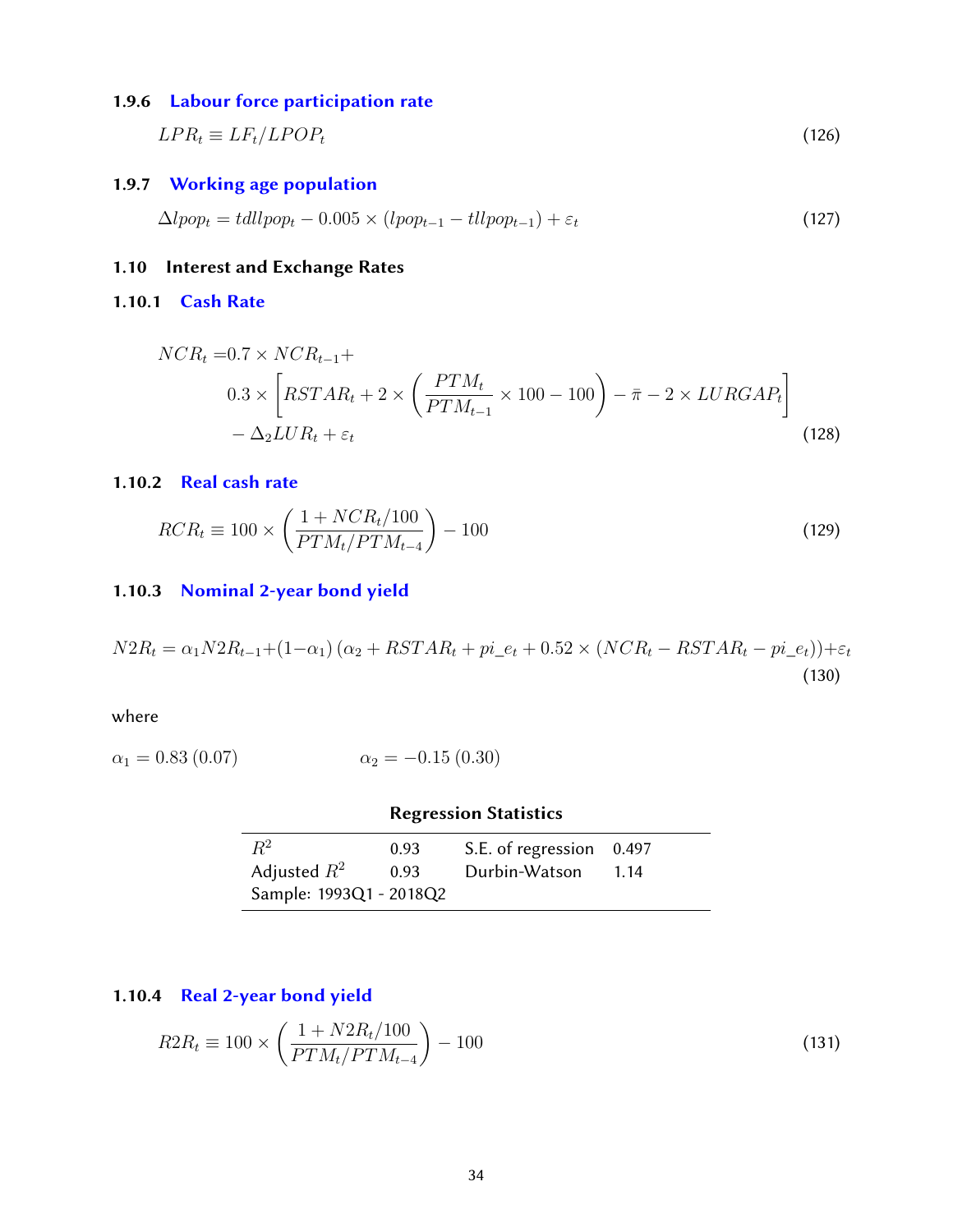### 1.10.5 [Nominal 10-year bond yield](#page-38-0)

$$
N10R_t = \alpha_0 N10R_{t-1} + (1 - \alpha_0)(\alpha_1 + RSTAR_t + pi_e + 0.25 * (NCR_t - RSTAR_t - pi_e)) + \varepsilon_t
$$
\n(132)

 $\alpha_0 = 0.90 (0.07)$   $\alpha_1 = 0.16 (0.43)$ 

### Regression Statistics

| $R^2$                   | 0.94 | S.E. of regression 0.44 |      |
|-------------------------|------|-------------------------|------|
| Adjusted $R^2$          | 0.94 | Durbin-Watson           | 1.24 |
| Sample: 1993Q1 - 2018Q2 |      |                         |      |

#### <span id="page-34-0"></span>1.10.6 [Nominal business rate](#page-38-0)

 $NBR_t \equiv NCR_t + NBRSP_t$  (133)

# <span id="page-34-1"></span>1.10.7 [Nominal business rate spread](#page-38-0)

$$
NBRSP_t = \alpha_0 + \alpha_1 NBRSP_{t-1} + \alpha_2 LURGAP_t \tag{134}
$$

where

$$
\alpha_0 = 0.45 (0.14) \qquad \alpha_1 = 0.79 (0.07) \qquad \alpha_2 = 0.09 (0.04)
$$

# Regression Statistics

| $R^2$                   | 0.91 | S.E. of regression 0.21 |      |
|-------------------------|------|-------------------------|------|
| Adjusted $R^2$          | 0.91 | Durbin-Watson           | 2.13 |
| Sample: 1993Q1 - 2018Q2 |      |                         |      |

#### <span id="page-34-2"></span>1.10.8 [Real business rate](#page-38-0)

$$
RBR_t \equiv 100 * \left(\frac{(1 - CTR_t)NBR_t/100}{PTM_t/PTM_{t-4}}\right) - 100\tag{135}
$$

# <span id="page-34-3"></span>1.10.9 [Mortgage rate spread](#page-38-0)

$$
NSP_t = (1 - \alpha_2)(\alpha_0 + \alpha_1 D_{t < 2008Q1}) + \alpha_2 NSP_{t-1} \tag{136}
$$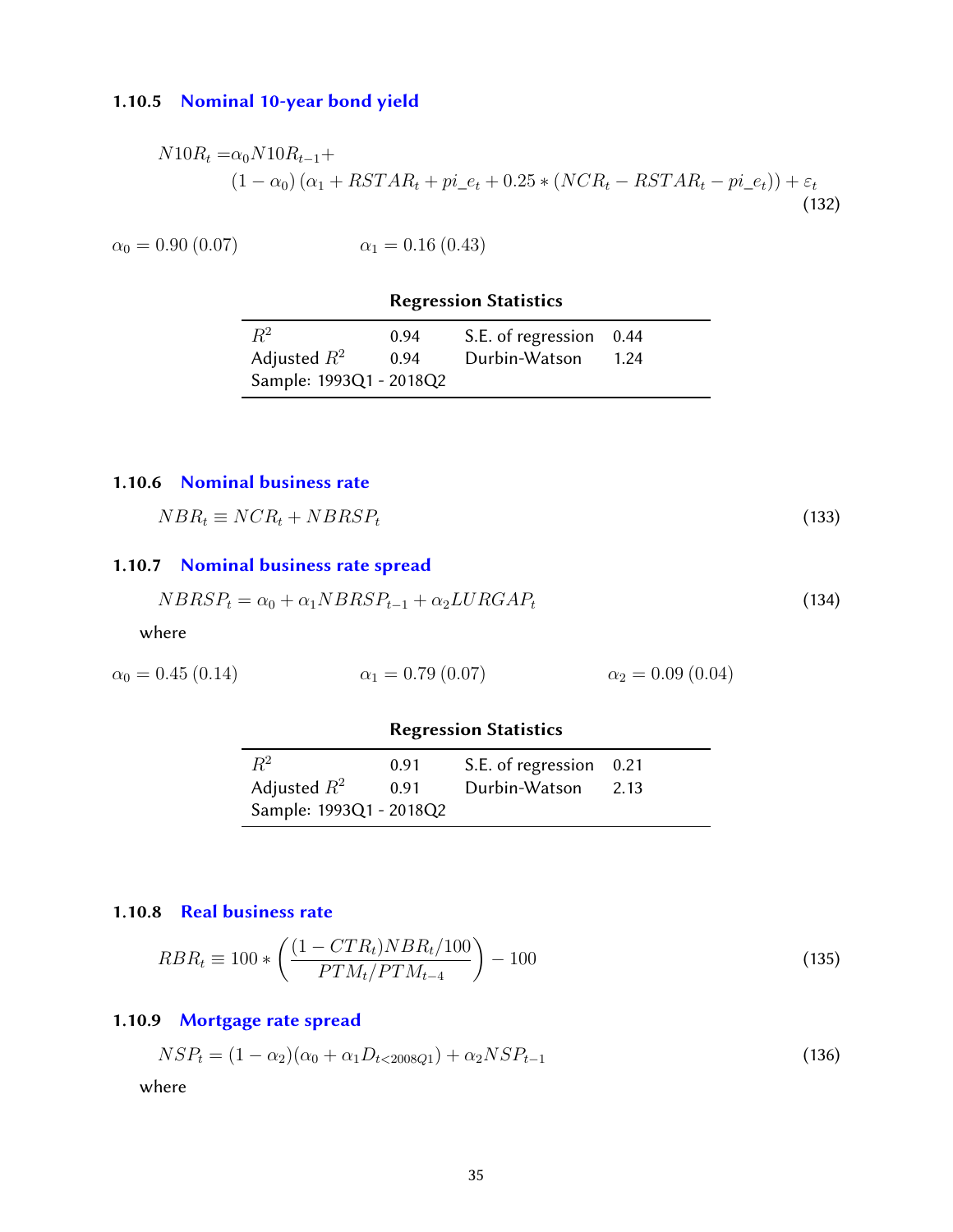$$
\alpha_0 = 3.69 \ (0.10)
$$

$$
\alpha_1 = -1.86 \ (0.10) \qquad \alpha_2 = 0.91 \ (0.02)
$$

| $R^2$                   | 1.00 | S.E. of regression 0041 |      |
|-------------------------|------|-------------------------|------|
| Adjusted $R^2$          | 1.00 | Durbin-Watson           | 1.68 |
| Sample: 1998Q1 - 2018Q2 |      |                         |      |

# <span id="page-35-0"></span>1.10.10 [Nominal mortgage rate](#page-38-0)

$$
NMR_t \equiv NCR_t + NSP_t \tag{137}
$$

### <span id="page-35-1"></span>1.10.11 [Real mortgage rate](#page-38-0)

$$
RMR_t \equiv 100 * \left(\frac{1 + NMR_t/100}{PTM_t/PTM_{t-4}}\right) - 100\tag{138}
$$

#### <span id="page-35-2"></span>1.10.12 [Neutral interest rate](#page-38-0)

$$
RSTAR_t = 0.95 \times RSTAR_{t-1} + 0.05 \times \overline{RSTAR} + \varepsilon_t \tag{139}
$$

<span id="page-35-3"></span>where  $\overline{RSTAR}$  is the long-run steady state of the neutral interest rate.

### 1.10.13 [Real trade-weighted index](#page-38-0)

$$
\Delta rtwi_t = \alpha_0 + \gamma \left[ rtwi_{t-1} - \beta_1 tot_{t-1} + 3.5 \left( WRSP_{t-1} - W\bar{R}SP \right) / 100 \right] + \alpha_1 \Delta tot_t - 5\Delta WRSSP_t / 100 + \varepsilon_t
$$
\n(140)

where  $\overline{W R S P}$  is the long-run steady state of the spread between Australian and overseas 2-year government bond yields and

| $\alpha_0 = 0.43$ (0.13) | $\gamma = -0.22(0.06)$ |
|--------------------------|------------------------|
| $\alpha_1 = 0.22$ (0.11) | $\beta_1 = 0.65(0.06)$ |

### Regression Statistics

| $R^2$                   | 0.24 | S.E. of regression 0.04 |      |
|-------------------------|------|-------------------------|------|
| Adjusted $R^2$          | 0.22 | Durbin-Watson           | 1.65 |
| Sample: 1990Q1 - 2018Q2 |      |                         |      |

### <span id="page-35-4"></span>1.10.14 [Nominal trade-weighted index](#page-38-0)

<span id="page-35-5"></span>
$$
\Delta ntwi_t \equiv \Delta rtwi_t + \Delta wp_t - \Delta ptm_t \tag{141}
$$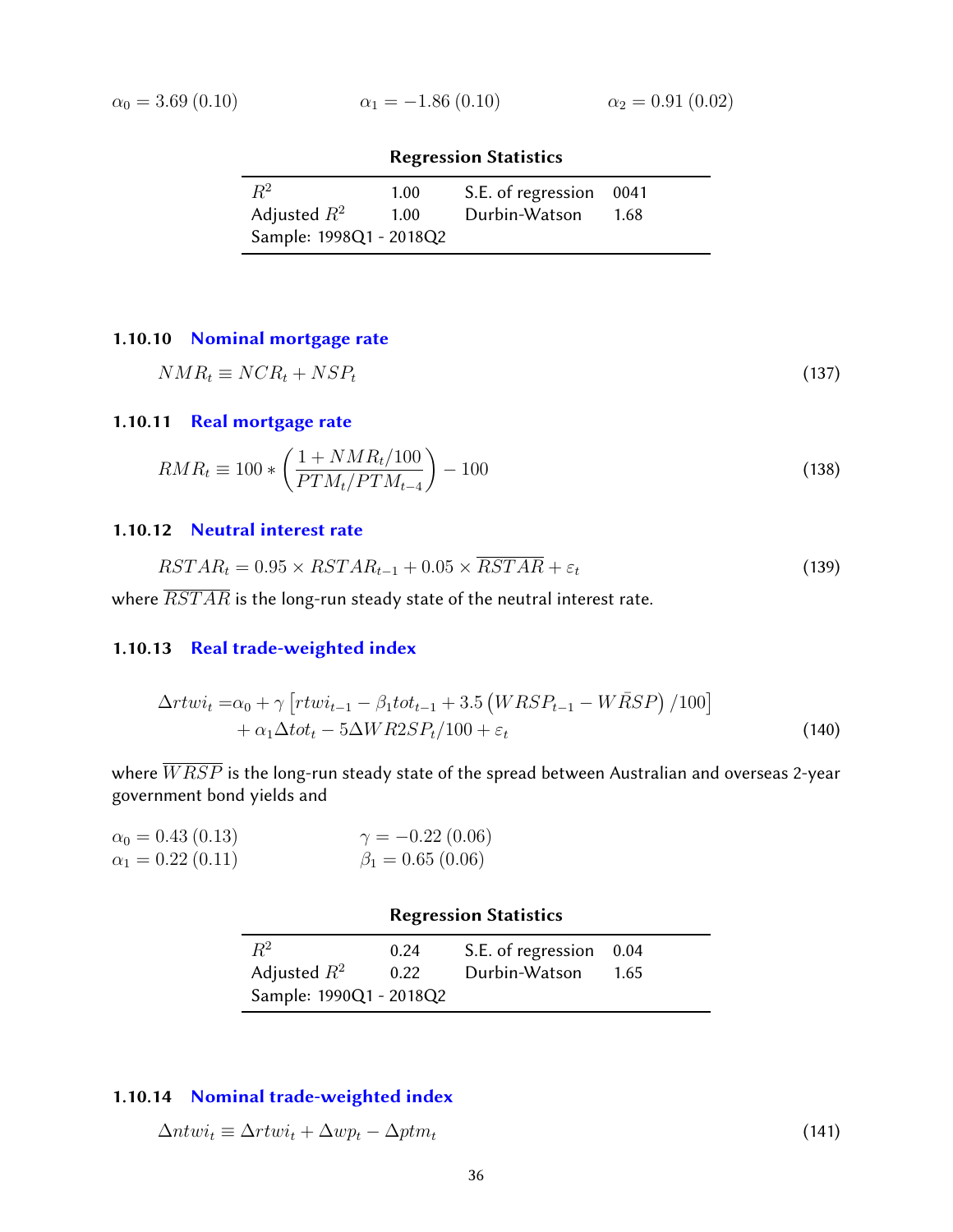#### 1.10.15 [Nominal AUD/USD exchange rate](#page-38-0)

$$
\Delta nus d_t = \Delta n t w i_t + \varepsilon_t \tag{142}
$$

### <span id="page-36-0"></span>1.10.16 [Real export weighted exchange rate](#page-38-0)

$$
REWI_t = \frac{RTWI_t}{RTWI_{t-1}} \times REWI_{t-1} + \varepsilon_t
$$
\n(143)

#### <span id="page-36-1"></span>1.11 World

#### <span id="page-36-2"></span>1.11.1 [Major trading partner GDP](#page-38-0)

$$
\Delta wy_t = \overline{tdlpop} + \overline{tdlla} + 0.9 \times (\Delta wy_{t-1} - (\overline{tdlpop} + \overline{tdlla})) + \varepsilon_t
$$
\n(144)

#### <span id="page-36-3"></span>1.11.2 [Major trading partner CPI](#page-38-0)

 $\Delta w p_t = 0.1 \times \bar{\pi}/400 + 0.9 \times \Delta w p_{t-1}$  (145)

#### <span id="page-36-4"></span>1.11.3 [World export price](#page-38-0)

 $\Delta wpx_t = 0.25 \times \Delta wpx_{t-1} + 0.75 \times \Delta wp_{t-1}$  (146)

### <span id="page-36-5"></span>1.11.4 [World agricultural price](#page-38-0)

$$
\Delta wpaq_t = \alpha_0 + \gamma [wpaq_{t-1} - wp_{t-1}] + \alpha_1 \Delta wpaq_{t-1} + (1 - \alpha_1) * pi_{e}e_t/400 + \varepsilon_t \tag{147}
$$

where

$$
\alpha_0 = -0.03 \ (0.01) \qquad \alpha_1 = 0.38 \ (0.09) \qquad \gamma = -0.06 \ (0.02)
$$

#### Regression Statistics

| $R^2$                   | 0.16 | S.E. of regression 0.06 |      |
|-------------------------|------|-------------------------|------|
| Adjusted $R^2$          | 0.15 | Durbin-Watson           | 1.98 |
| Sample: 1985Q1 - 2018Q2 |      |                         |      |

#### <span id="page-36-6"></span>1.11.5 [World commodity price](#page-38-0)

 $\Delta wpcom_t = 0.2 \times \Delta_4 wpcom_{t-1}/4 + 0.8 \times \overline{\pi}/400 + -0.05 \times [wpcom_{t-1} - wp_{t-1} - \overline{rwpcom}] + \varepsilon_t$ (148)

where  $\overline{rwpcom}$  is the long run steady state real world price of commodities.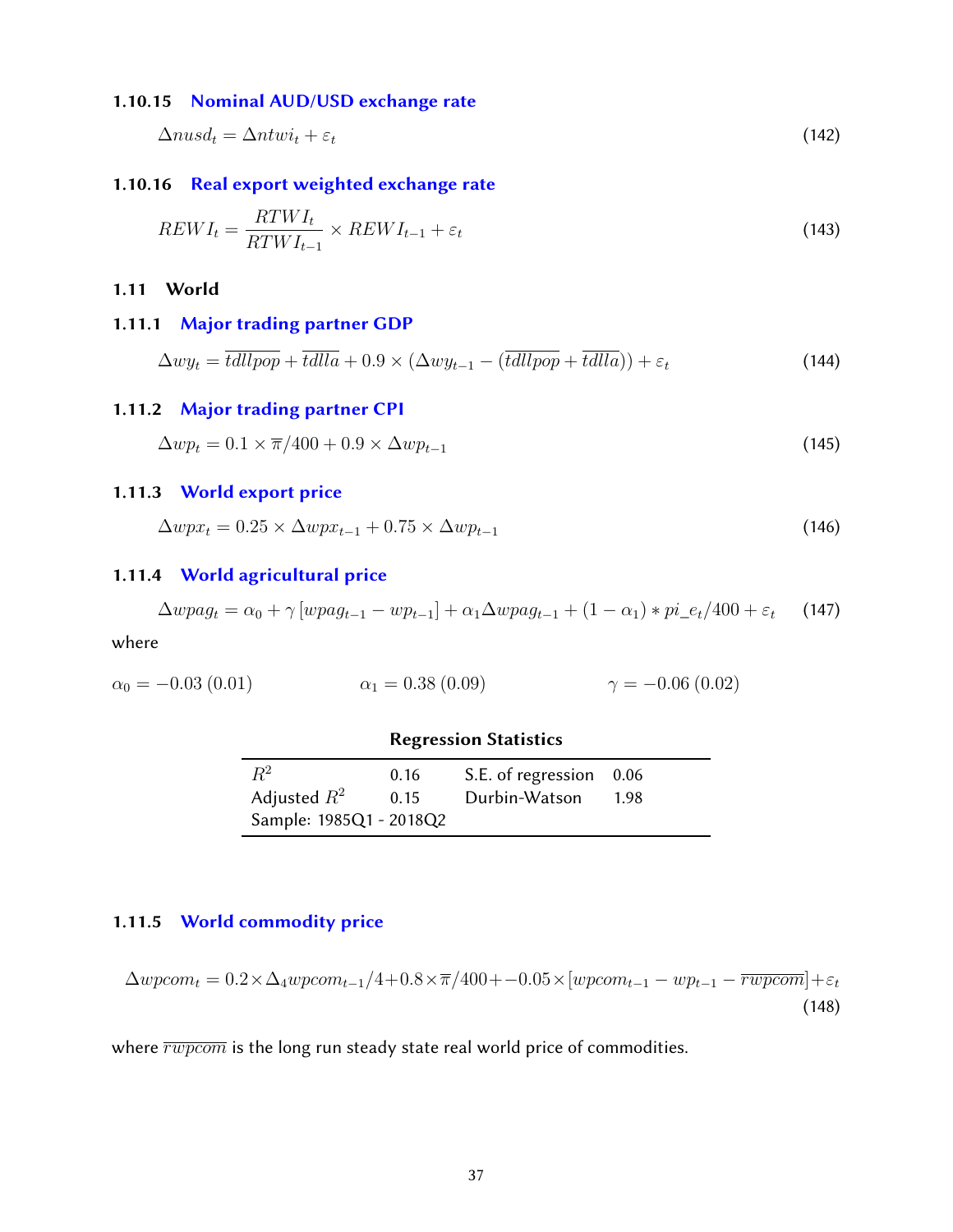### <span id="page-37-0"></span>1.11.6 [World oil price](#page-38-0)

 $\Delta w point_t = \alpha_0 + \gamma [w point_{t-1} - w p_{t-1}] + \alpha_1 \Delta w point_{t-1} + (1 - \alpha_1) * pi_{e}e_t/400 + \varepsilon_t$  (149) where

$$
\alpha_0 = -0.06 \ (0.04) \qquad \alpha_1 = 0.23 \ (0.08) \qquad \gamma = -0.05 \ (0.03)
$$

Regression Statistics

| $R^2$                   | 0.06 | S.E. of regression 0.15 |        |
|-------------------------|------|-------------------------|--------|
| Adjusted $R^2$          | 0.05 | Durbin-Watson           | - 1.90 |
| Sample: 1985Q1 - 2018Q2 |      |                         |        |

# <span id="page-37-1"></span>1.11.7 [World real policy rate](#page-38-0)

$$
WRR = 0.95 \times WRR_{t-1} + 0.05 \times \overline{WRR} + \varepsilon_t \tag{150}
$$

<span id="page-37-2"></span>where  $\overline{WRR}$  is the long-run steady state of the world real interest rate.

### 1.11.8 [World real policy rate spread to the real cash rate](#page-38-0)

$$
WRSP_t \equiv WRR_t - RCR_t \tag{151}
$$

### <span id="page-37-3"></span>1.11.9 [World real two-year rate](#page-38-0)

$$
WR2R = WRR + 0.99 \times (WR2R_{t-1} - WRR_t) + 0.01 \times \overline{WR2GAP} + \varepsilon_t
$$
\n(152)

where  $\overline{WR2GAP}$  is the long-run steady state of the spread between the world real policy rate and the world two-year government bond rate.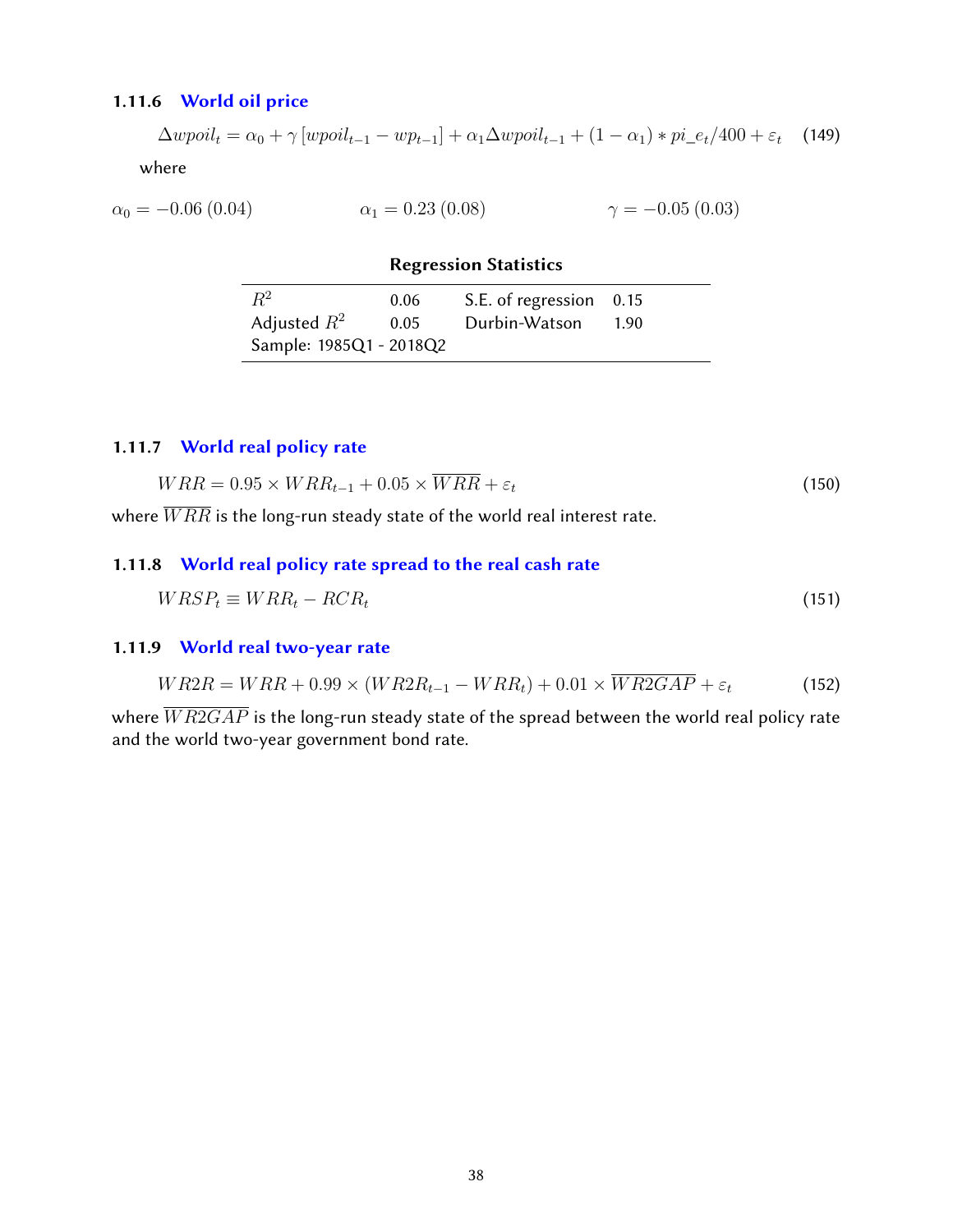# <span id="page-38-1"></span>2 The Model Variables

<span id="page-38-0"></span>

| Name                | Description                                                        |
|---------------------|--------------------------------------------------------------------|
| $pi_e$              | Trend inflation expectations                                       |
| AT                  | Net asset transfers between private and public sectors             |
| DFD                 | Domestic final demand                                              |
| DFDX                | Domestic final demand plus exports                                 |
| $EQ\_E$             | Expected firm earnings                                             |
| $G\$                | Public demand                                                      |
| GC                  | Public consumption                                                 |
| GI                  | Public investment                                                  |
| GNE                 | Gross national expenditure                                         |
| <i>HCOE</i>         | Compensation of employees                                          |
| <i>HDY</i>          | Household disposable income                                        |
| HNW                 | Household net worth                                                |
| HOY                 | Household other income                                             |
| <i>IAD</i>          | Import-adjusted demand                                             |
| IΒ                  | Private business investment                                        |
| <b>IBCR</b>         | Firms' cost of capital                                             |
| <b>IBCTR</b>        | Corporate tax rate                                                 |
| <i>IBDSR</i>        | Debt share of firms' funding                                       |
| <i>IBEY</i>         | Stock price-to-earnings yield                                      |
| IBN                 | Real private non-mining investment                                 |
| <i><b>IBNDR</b></i> | Non-mining capital depreciation rate                               |
| <i><b>IBPER</b></i> | Stock price-to-earnings ratio                                      |
| <i>IBRE</i>         | Real mining investment                                             |
| <i>IBREDR</i>       | Mining capital depreciation rate                                   |
| ID                  | Dwelling investment                                                |
| <i>IDDR</i>         | Dwelling stock depreciation rate                                   |
| KIBN                | Non-mining capital stock                                           |
| KIBRE               | Mining capital stock                                               |
| KID                 | Dwelling stock                                                     |
| KIDC                | Consumption of fixed capital                                       |
| K V                 | Stock of inventories                                               |
| LE                  | Employment                                                         |
| L F                 | Labour force                                                       |
| <i>LOKLAG</i>       | Coefficient on lagged unemployment rate in Okun's law equation     |
| <i>LPOP</i>         | Working age population                                             |
| <b>LPR</b>          | Labour force participation rate                                    |
| LUR                 | Unemployment rate                                                  |
| LURGAP              | Unemployment gap                                                   |
| $\,M_{\rm}$         | Import volumes                                                     |
| N2R                 | Nominal two-year government bond yield                             |
| N10R                | Nominal ten-year government bond yield                             |
| NAT                 | Nominal net asset transfers between the public and private sectors |
| NBR                 | Nominal business borrowing rate                                    |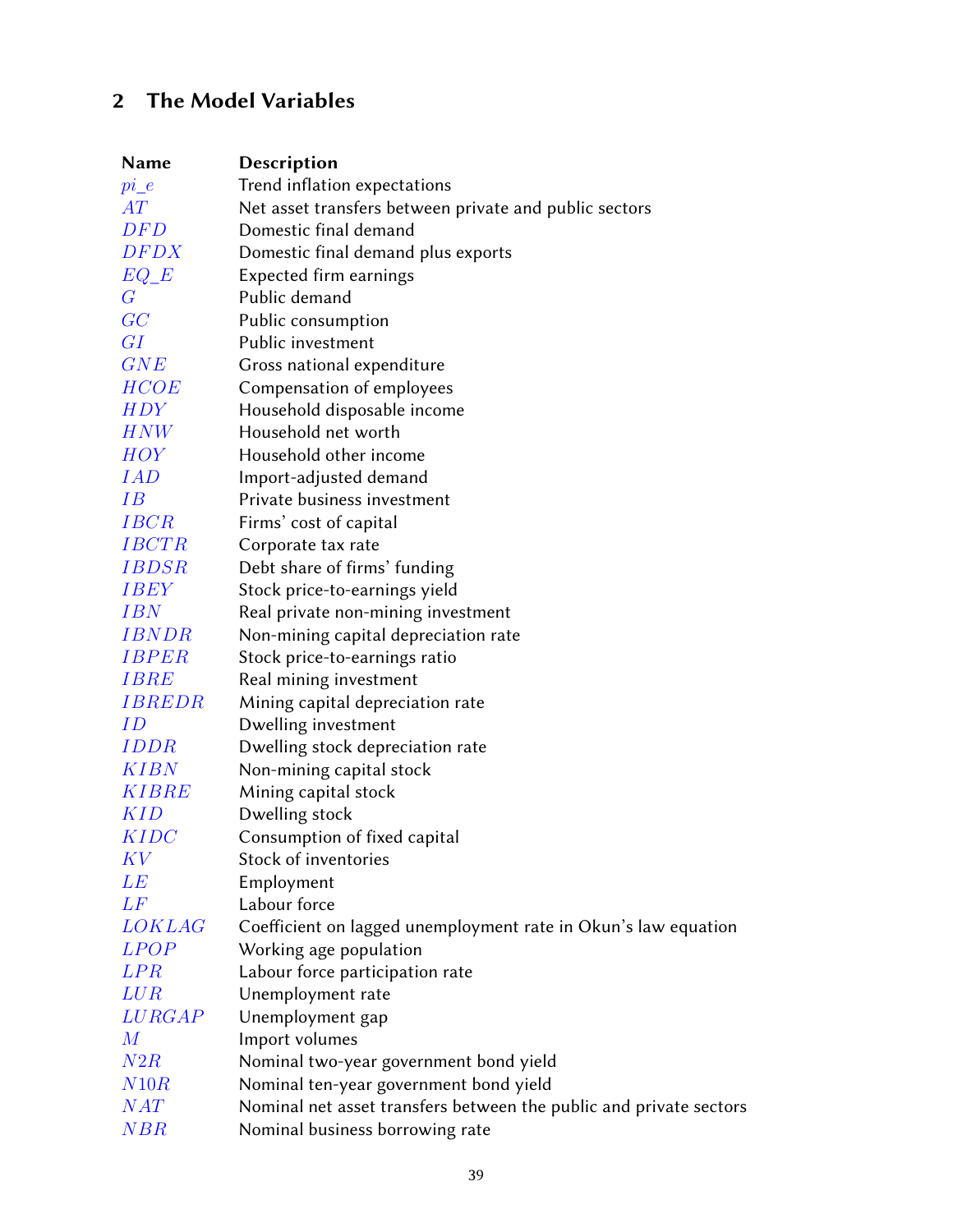| <b>NBRSP</b>                 | Nominal business borrowing rate spread to the cash rate                                        |
|------------------------------|------------------------------------------------------------------------------------------------|
| NC                           | Nominal household consumption expenditure                                                      |
| NCR                          | Nominal cash rate                                                                              |
| <b>NDFD</b>                  | Nominal domestic final demand                                                                  |
| NG                           | Nominal public demand                                                                          |
| NGNE                         | Nominal gross national expenditure                                                             |
| NHA                          | Nominal household assets                                                                       |
| NHC                          | Nominal household credit                                                                       |
| NHCL                         | Household debt to financial sector                                                             |
| <b>NHCOE</b>                 | Nominal compensation of employees                                                              |
| <b>NHDY</b>                  | Nominal household disposable income                                                            |
| <b>NHFA</b>                  | Nominal household financial assets                                                             |
| NHL                          | Nominal household liabilities                                                                  |
| <b>NHNFA</b>                 | Nominal household non-financial assets                                                         |
| <b>NHNW</b>                  | Nominal household net worth                                                                    |
| <b>NHOL</b>                  | Nominal household other debt                                                                   |
| <b>NHOY</b>                  | Nominal household other income                                                                 |
| NHS                          | Nominal household saving                                                                       |
| <b>NHSR</b>                  | Household saving ratio                                                                         |
| NIB                          | Nominal private business investment                                                            |
| <b>NIBN</b>                  | Nominal private non-mining business investment                                                 |
| <b>NIBRE</b>                 | Nominal mining investment                                                                      |
| <b>NID</b>                   | Nominal dwelling investment                                                                    |
| NM                           | Nominal imports                                                                                |
| NMR                          | Nominal mortgage rate                                                                          |
| <b>NOTC</b>                  | Nominal ownership transfer costs                                                               |
| NSD                          | Nominal statistical discrepancy                                                                |
| NSP                          | Spread between nominal mortgage rate and cash rate                                             |
| NTWI                         | Nominal trade-weighted index<br>Nominal unit labour costs                                      |
| <b>NULC</b><br><b>NULCBS</b> |                                                                                                |
| NUSD                         | Nominal unit labour costs (Balassa-Samuaelson adjusted)<br>Nominal AUD-US dollar exchange rate |
| N V                          | Nominal change in inventories                                                                  |
| N X                          | Nominal exports                                                                                |
| NXAG                         | Nominal agricultural exports                                                                   |
| N X M                        | Nominal manufactured exports                                                                   |
| NXO                          | Nominal other exports                                                                          |
| NXRE                         | Nominal resource exports                                                                       |
| NXS                          | Nominal services exports                                                                       |
| $\mathit{NY}$                | Nominal gross domestic product                                                                 |
| OTC                          | Ownership transfer costs                                                                       |
| $\overline{P}$               | Consumer price index                                                                           |
| PAE                          | Average earnings national accounts                                                             |
| PC                           | Household consumption deflator                                                                 |
| <i>PDFD</i>                  | Domestic final demand deflator                                                                 |
| PEQI                         | Market price of equities                                                                       |
| PEX                          | Consumer price index - ex volatile items                                                       |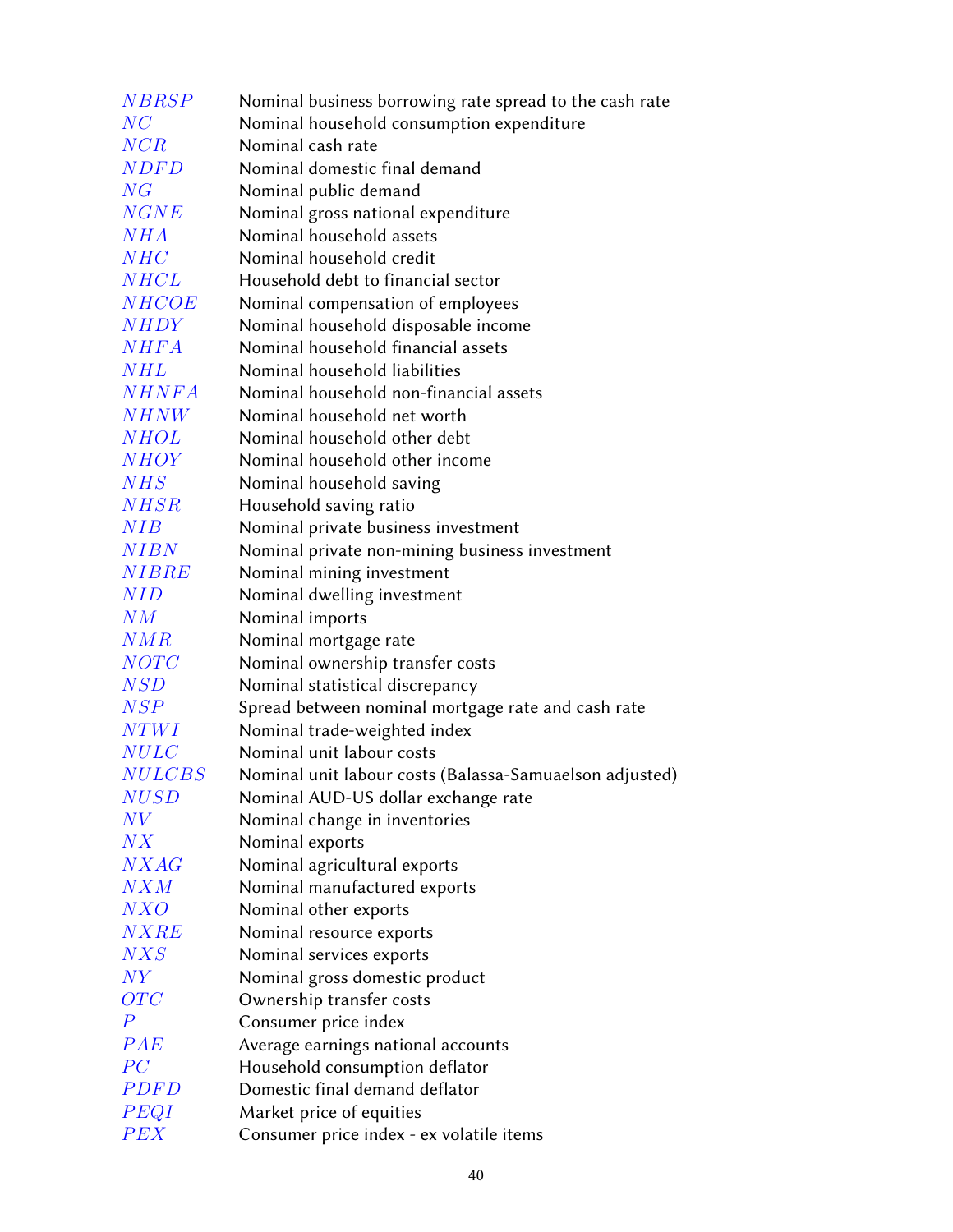| PG               | Public demand deflator                                       |
|------------------|--------------------------------------------------------------|
| <b>PGNE</b>      | Gross national expenditure deflator                          |
| PH               | Housing prices                                               |
| PIB              | Private business investment deflator                         |
| <b>PIBN</b>      | Private non-mining investment deflator                       |
| <b>PIBRE</b>     | Mining investment deflator                                   |
| <i>PID</i>       | Dwelling investment deflator                                 |
| PM               | Import price deflator                                        |
| PMCG             | Import price deflator for consumer import goods              |
| POIL             | Oil price in Australian dollars                              |
| <i>POTC</i>      | Ownership transfer costs deflator                            |
| PRT              | Consumer price index rents                                   |
| PTM              | Trimmed mean consumer price index                            |
| PW               | Wage price index                                             |
| PX               | Export price index                                           |
| <i>PXAG</i>      | Agricultural export deflator                                 |
| PXM              | Manufactured exports deflator                                |
| <b>PXO</b>       | Other exports deflator                                       |
| <b>PXRE</b>      | Resources exports deflator                                   |
| PXS              | Services exports deflator                                    |
| PY               | <b>GDP</b> deflator                                          |
| R2R              | Real two-year bond yield (ex-post)                           |
| RBR              | Real business borrowing rate                                 |
| RC               | Real household consumption                                   |
| RCR              | Real cash rate (ex-post)                                     |
| <b>REWI</b>      | Real export-weighted exchange rate                           |
| <b>RLC</b>       | Real labour costs                                            |
| RMR              | Real mortgage rate (ex-post)                                 |
| $R$ $PH$         | Real housing prices                                          |
| <b>RSTAR</b>     | Neutral interest rate                                        |
| RTWI             | Real trade-weighted index                                    |
| RULC<br>SD       | Real unit labour costs                                       |
| <b>THPP</b>      | Statistical discrepancy<br>Log of trend average hours worked |
| <b>TLLA</b>      | Log of trend labour productivity                             |
| TPOP             | Log of trend population                                      |
| <b>TDLLHPP</b>   | Trend change in average hours worked per employee            |
| <b>TDLLA</b>     | Trend labour productivity growth                             |
| <b>TDLLPOP</b>   | Trend population growth                                      |
| <i>TLUR</i>      | Non-accelerating Inflation Rate of Unemployment (NAIRU)      |
| TOT              | Terms of trade                                               |
| $\mathit{TY}$    | Trend growth in the Okun's law equation                      |
| $\boldsymbol{V}$ | Real change in inventories                                   |
| WP               | Major trading partner consumer price index                   |
| <b>WPAG</b>      | World agricultural price index                               |
| WPCOM            | RBA commodity price index in US dollars                      |
| WPOIL            | World oil price                                              |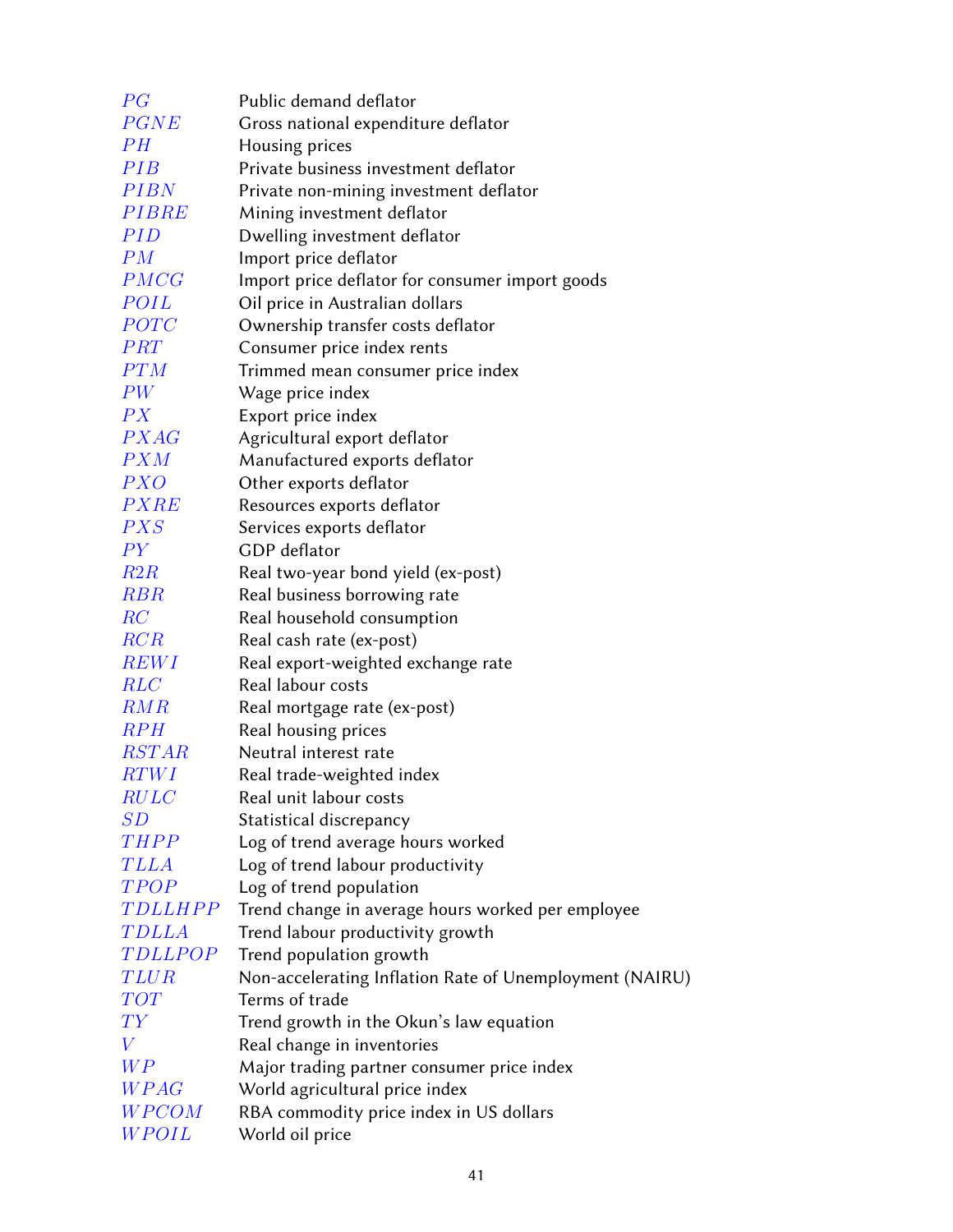| WPX              | World export price                                |
|------------------|---------------------------------------------------|
| WR2R             | World real two-year rate                          |
| <b>WRR</b>       | World real policy rate                            |
| <b>WRSP</b>      | Real cash rate to real world policy rate spread   |
| WY               | Major trading partner GDP                         |
| $\boldsymbol{X}$ | Export volumes                                    |
| XAG              | Agricultural export volumes                       |
| X M              | Manufactured export volumes                       |
| X M C            | Manufactured export volumes time-varying constant |
| XO               | Other export volumes                              |
| XRE              | Resource export volumes                           |
| XRE C            | Resource export volumes time-varying constant     |
| X S              | Services export volumes                           |
| $XS\ C$          | Services export volumes time-varying constant     |
| Y                | Real gross domestic product                       |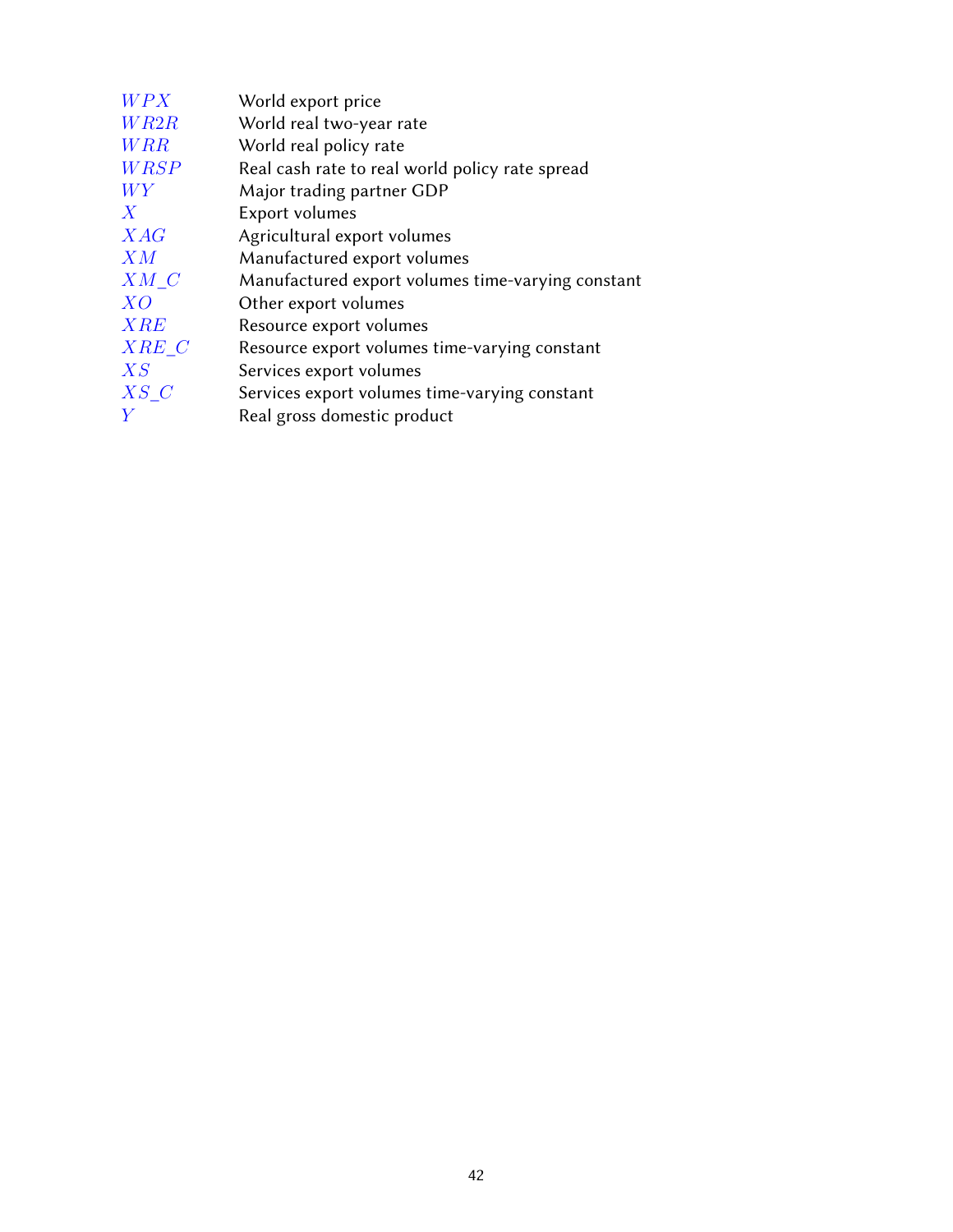# <span id="page-42-0"></span>3 Equilibrium Errors

The figures below plot the equilibrium errors from MARTIN's key error correction equations.



# Figure 1: Equilibrium errors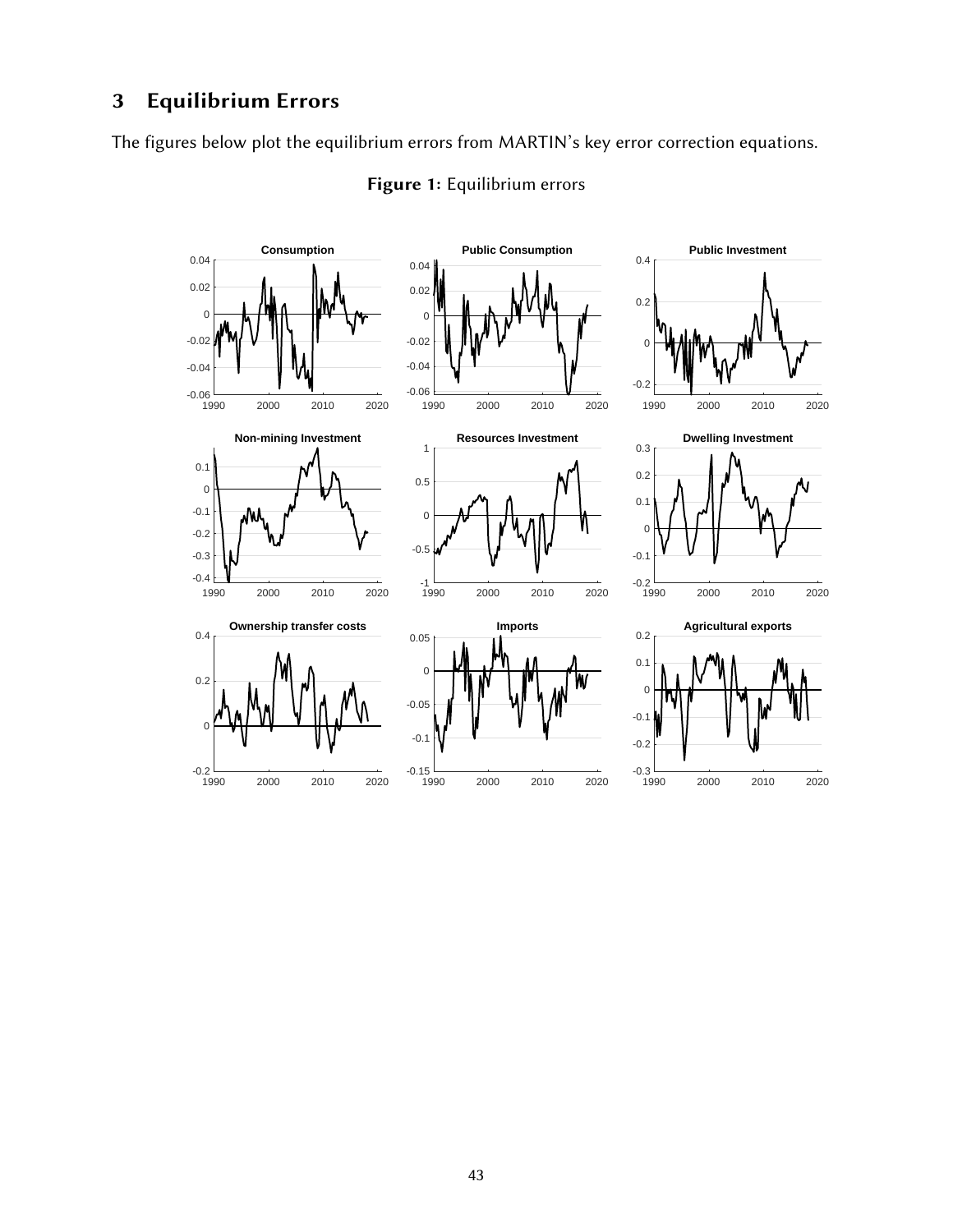

# Figure 1: Equilibrium errors cont.